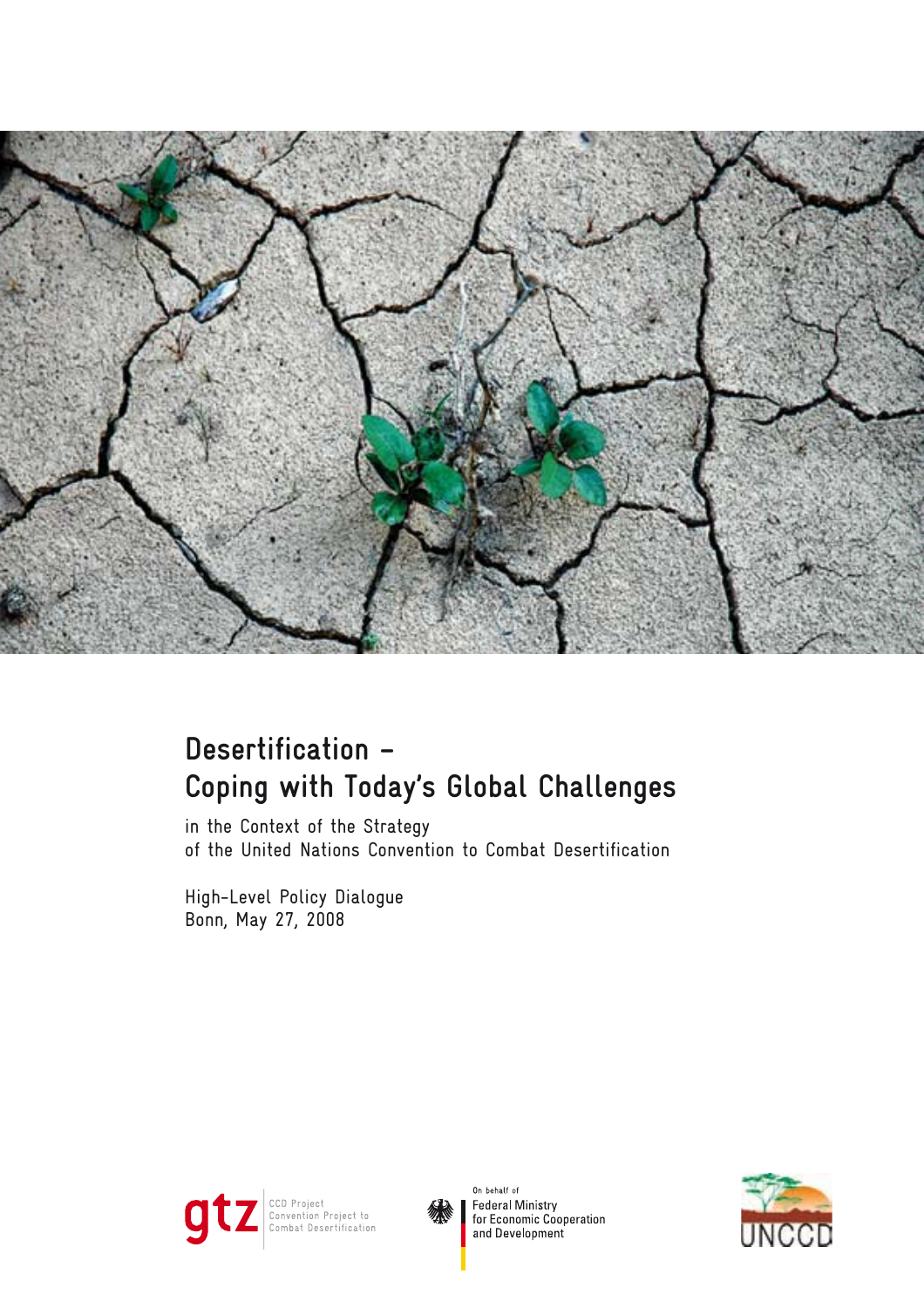This is a report on the High-Level Policy Dialogue that was held in Bonn on May 27, 2008, under the official title "Coping with Today's Global Challenges in the Context of the Strategy of the Unites Nations Convention to Combat Desertification."

The speeches and remarks made by participants have been edited for reasons of space.

The conference was organised by the UNCCD Secretariat in cooperation with the German Federal Ministry for Economic Cooperation and Development (BMZ) and Deutsche Gesellschaft für Technische Zusammenarbeit (GTZ) GmbH.

This report seeks to inform and stimulate debate, but is not a statement of policy, and does not represent the official viewpoint of any of the convening organisations, nor of the organisations represented by speakers and conference participants.

Published in October 2008 by

Deutsche Gesellschaft für Technische Zusammenarbeit (GTZ) GmbH Postfach 5180 65726 Eschborn /Germany www.gtz.de

Copyright © 2008 GTZ

All rights reserved. No part of this publication may be reproduced, stored in a retrieval system, or transmitted in any form or by any means, electronic, mechanical, photocopying or otherwise, without the prior permission of the copyright owner.

Editors:

Timothy Nater; Anselm Duchrow & Levke Sörensen, Convention Project to Combat Desertification (GTZ) Responsible: Dr. Anneke Trux, Convention Project to Combat Desertification (GTZ)

Conference photography: Peter Himsel Photography: Michael Martin (page 6, 21, 22); Helmut Eger (page 10); Helga Winckler (page 14); Xabier Llamosas Doval (Page 24); Pamela Ceron, UNCCD Photo contest 2005 (cover)

Design: MediaCompany - Agentur für Kommunikation GmbH, Bonn Office Printed in the EU on Envirotop, a 100% recycling paper.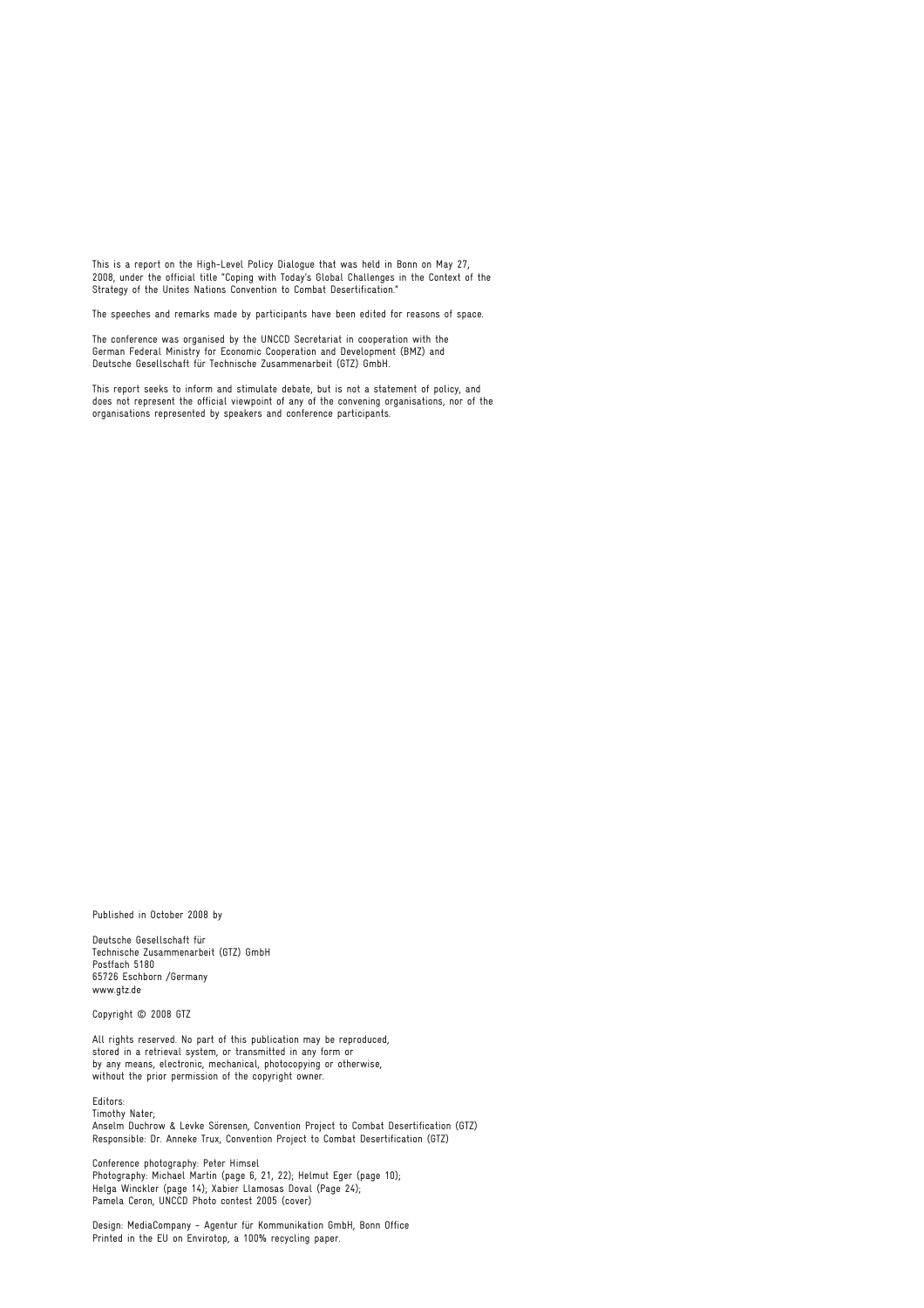# **Contents**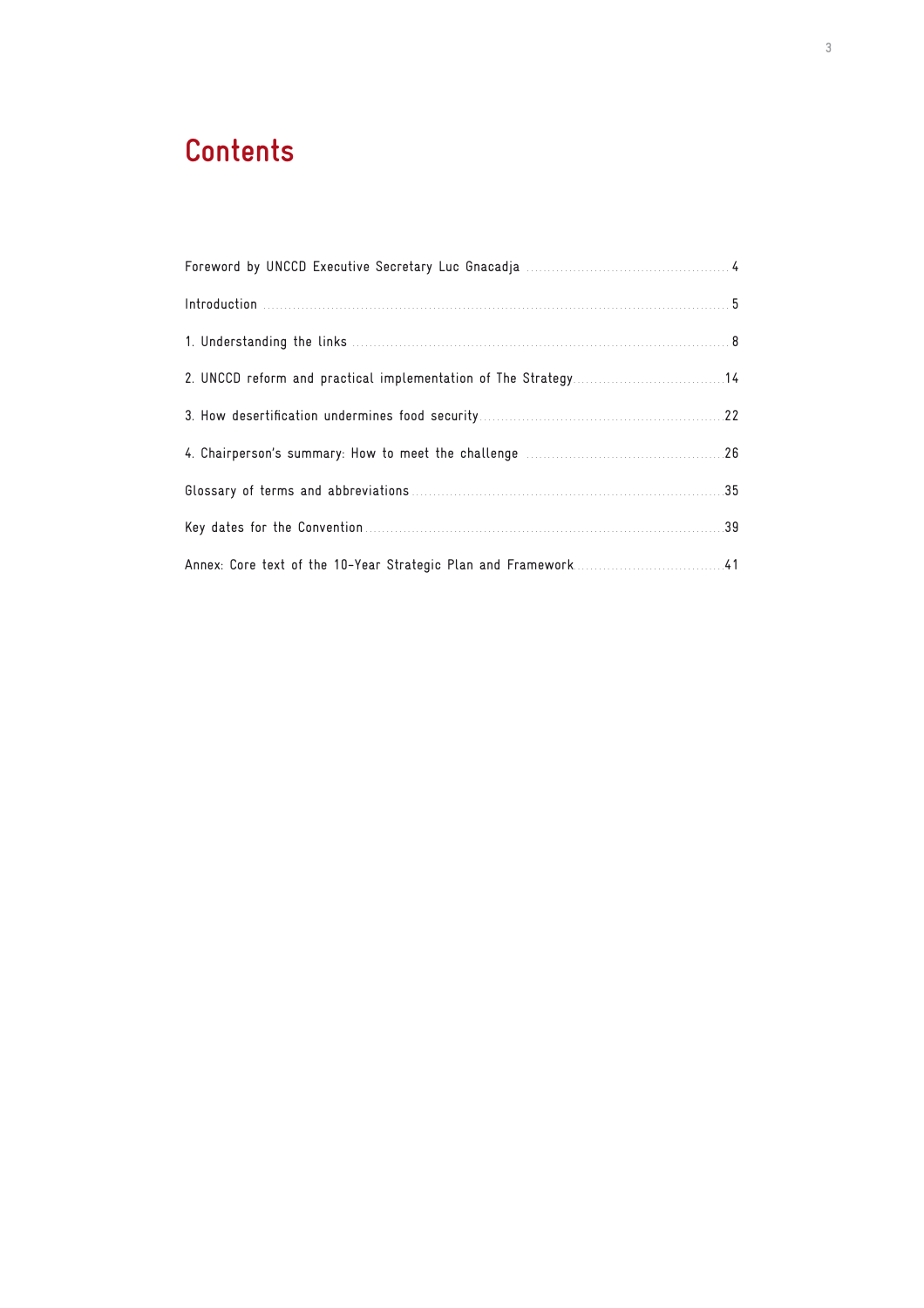# **Foreword**



Luc Gnacadja

T he fight against drought, land degradation and desertification is now an international priority, and our Strategy<sup>1</sup> is the battle plan, signalling an ambitious yet pragmatic new departure in the life of our Convention.

The Strategy's four objectives are to generate global benefits, to improve the livelihood of affected populations, to enhance the productivity of affected ecosystems and to mobilize resources through building effective partnerships between national and international actors. It is a blueprint to reform the Secretariat and the UNCCD's subsidiary bodies, and to guide Convention stakeholders and partners for the next 10 years as they work to prevent and reverse desertification and land degradation, reduce poverty and promote sustainable development.

The Secretariat's mission now is to put the Strategy into action. An important first step is to inform and foster buy-in from global policy-makers and decision-makers, and I trust that the High-Level Policy Dialogue summarized in this report succeeded in this aim.

I am deeply grateful to the government of Germany for its support, and in particular for the expert help we received from staff of the BMZ and GTZ in the preparation of the Dialogue, which took place at the United Nations Campus in Bonn. I am indebted to Mrs. Karin Kortmann, Parliamentary State Secretary of the BMZ, for her energetic chairmanship of the meeting. And I extend my sincerest thanks to the ministers, viceministers, ambassadors and representatives from more than 60 countries, inter-governmental organizations and NGOs who joined the Policy Dialogue.

Together, we took a pragmatic look at the Strategy's implementation, including how to forge the required global partnership and to provide the related institutional platform, and how to enact the necessary reforms of the UNCCD's working bodies. This report not only provides a record of the Bonn proceedings, I trust it will also be helpful to Parties on the occasion of their deliberations on The Strategy at the Seventh Session of the CRIC (2008) and the Ninth Session of the COP (2009) and raise awareness of desertification's immediate relevance to people everywhere.

Luc Gnacadja Executive Secretary, United Nations Convention to Combat Desertification

Bonn, September 2008

**<sup>1</sup>** See core text of the UNCCD's 10-Year Strategic Plan and Framework to enhance the Implementation of the Convention (2008 – 2018) in annex to this report (page 41).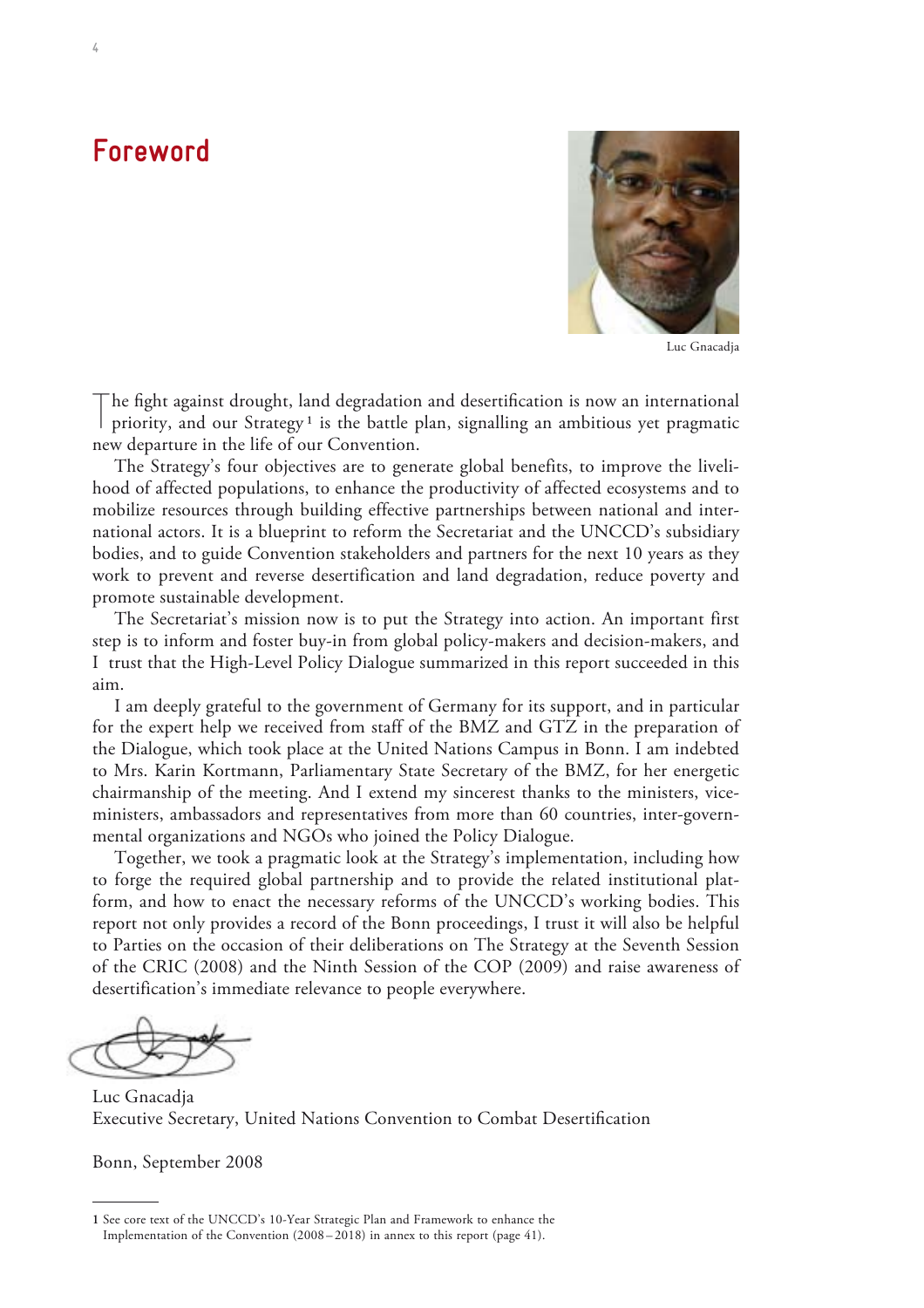# **Introduction**

Since the inception of the United Nations Convention to Combat Desertification (UNCCD) in 1994 and its coming into force in 1996, the world has changed, and not slightly. Building on the foundation laid by Parties during t Since the inception of the United Nations Convention to Combat Desertification (UNCCD) in 1994 and its coming into force in 1996, the world has changed, and the Convention, the Eighth Session of the Conference of the Parties (COP 8) in Madrid in 2007 adopted the 10-Year Strategic Plan and Framework to Enhance the Implementation of the Convention 2008 –2018, known more simply as 'The Strategy'. It recognizes that combating desertification, land degradation and drought (DLDD) is a global environmental challenge, which deserves a specific momentum and strong international mobilization.

Under the present conditions of climate change and the growing scarcity of productive natural capital such as arable land and water, The Strategy aims to rally a global coalition to deliver benefits for people and ecosystems everywhere and generate downto-earth responses to some of the major international challenges of our time. The protection of land and soil is essential both for adapting to climate change and attaining the Millennium Development Goals. Protecting the land means stemming the factors of forced migrations, reducing the causes of conflicts and alleviating the impact of natural disasters. The UNCCD is the only international treaty addressing the need for sustainable management of the land. As such, it can serve as an instrument for collaborative innovation between all parties fighting for environmental security and justice.

While the international community is testing the limits of the era of easy globalization, the multilateral system can contribute to sowing the seeds of a new paradigm that will have to pay more attention to environmental security and equality. When adopting The Strategy, Parties invited the UNCCD Executive Secretary to consider engaging in policy dialogue to foster awareness of and buy-in to The Strategy among relevant policy and decision-makers.

The High-Level Policy Dialogue (HLPD) was held at the UNCCD secretariat in Bonn, Germany, on May 27, 2008, under the chairmanship of Mrs. Karin Kortmann, Parliamentary State Secretary, Federal Ministry for Economic Cooperation and Development of Germany.

The event discussed ways to forge the necessary global partnership, provide the right global institutional platform and enact the reforms that The Strategy calls for. Ministers and other high-ranking officials from a representative number of country Parties to the UNCCD and international institutions participated in the HLPD with a view to consolidating understanding within the context of the Convention's strategic orientations. This publication contains the key messages, along with the conclusions of the Chairperson. Its purpose is to help policy- and decision-makers take full account of the discussions in Bonn and facilitate work towards The Strategy's successful implementation.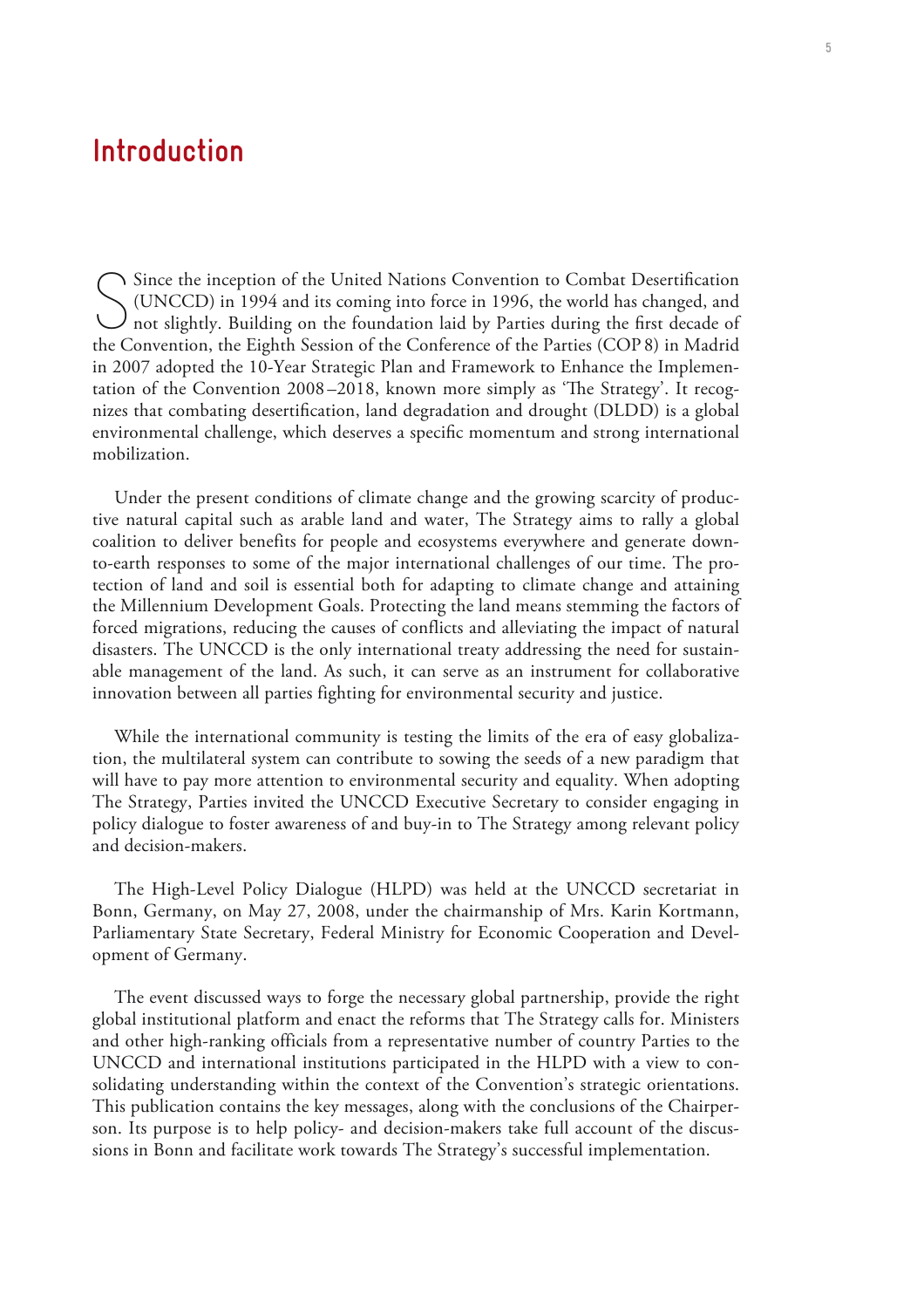# **I: Understanding the links**

#### **Luc Gnacadja**, Executive Secretary, UNCCD

" Climate change is making desertification one of the greatest challenges of our time."



Research is highlighting as never before the cause-and-effect cycles of climate change, drought, land degradation and biodiversity loss. Our continually improving understanding of these links calls for a fresh appraisal of desertification's role in climate change, in adaptation and mitigation efforts and in biodiversity preservation, as well. A growing body of scientific evidence is thus strengthening further the case for practical synergies between the three Rio Conventions.



**Karin Kortmann, Parliamentary State Secretary, Federal Ministry for Economic Cooperation and Development (BMZ), Germany:** "From my perspective, this High-Level Policy Dialogue is an opportunity to emphasize the importance of the UNCCD for the environmental and development objectives of the entire planet. The UNCCD is the weapon of choice for combating of the causes and consequences of climate change, drought, soil degradation and the loss of biodiversity in an integrated fashion. Investment in sustainable land management (SLM) in dry and drought-stricken areas is a cost-efficient form of climate protection. It allows us to adjust to climate change in an effective manner and is also essential for the achievement of the MDGs."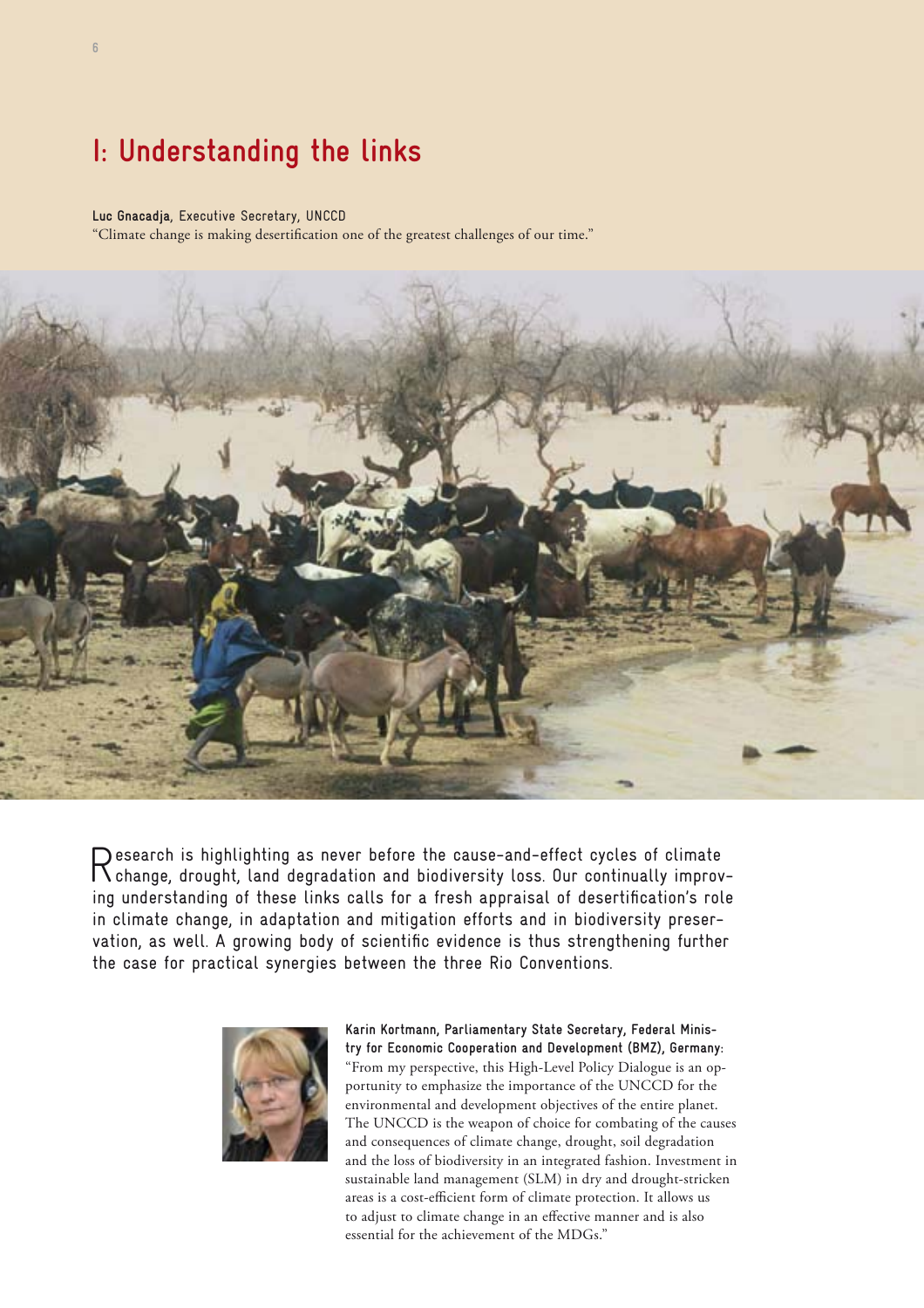# **The economic value of drylands**

### **Luc Gnacadja, Executive Secretary, UNCCD**

A recent desertification report compiled by a United Nations University (UNU) group of experts in June 2007 tells us that climate change is making desertification "the greatest environmental challenge of our times."

Unless it is stemmed, enough fertile land could turn arid within the next generation, reducing crop yields, harming food security and creating an environmental crisis of global proportions. The report also points out the alarming socio-economic consequences: unless action is taken, some 50 million people could be displaced within ten years.

#### **Invest in humanity's survival**

We at the UNCCD Secretariat recently reminded the 16th session of the UN Commission on Sustainable Development (CSD) that reducing the risk of desertification and drought effectively contributes to combating climate change, and that enhancing the economic value of dryland areas through sustainable agricultural production systems is a true response to food shortages and problems of access to water. The Convention is part of the strategic response to address these critical global issues.

More and more people agree that concerted action at international level is needed to address desertification and land degradation. The challenge is not just to find adequate financial resources to implement the National Action Programmes, but also to preserve the fertility of land and soil worldwide and help ensure humanity's survival. Investment in sustainable land management is thus crucially important to fighting poverty and hunger.

### **A Strategy for New Times**

The UNCCD's operating environment today is very different from when the Convention was opened for signature in 1994. The Millennium Development Goals (MDGs) were adopted in 2000 and attention is increasingly focused on Africa and the least-developed countries, on mitigating and adapting to climate change, and on the need to regulate global agricultural trade.

Growing numbers of environmental refugees and migrants are now shedding new light on the impact of environmental degradation. The scientific environment has also evolved, in the wake of the Millennium Ecosystem Assessment (MEA) on dryland ecosystems. The financing environment, too, has changed profoundly in the last decade.

To deal with these new opportunities and constraints, the Parties unanimously adopted the UNCCD's 10-year strategic plan\* for 2008 – 2018 at COP 8, held in Madrid in September 2007. The Strategy addresses some of the key challenges, capitalizing on the Convention's strengths to seize opportunities provided by the new policy and financing environment, and create new common ground for all UNCCD stakeholders.

#### Four main objectives

The first of the Strategy's objectives is to improve the living conditions of affected populations by diversifying livelihoods and reducing vulnerability to climate change. The second is to improve the condition of affected ecosystems by enhancing land productivity and other ecosystem goods and services. The third objective is to generate global benefits through effective implementation of the Convention itself, given that proper Sustainable Land Management (SLM) and measures to combat desertification and land degradation themselves contribute to conservation, sustainable biodiversity and the mitigation of climate change. The fourth and final objective is to mobilize financial and other resources to support implementation of the Convention through effective national and international partnerships. Progress towards all four strategic objectives will be measured according to carefully-defined indicators.

*\* See core text in annex on page 41.*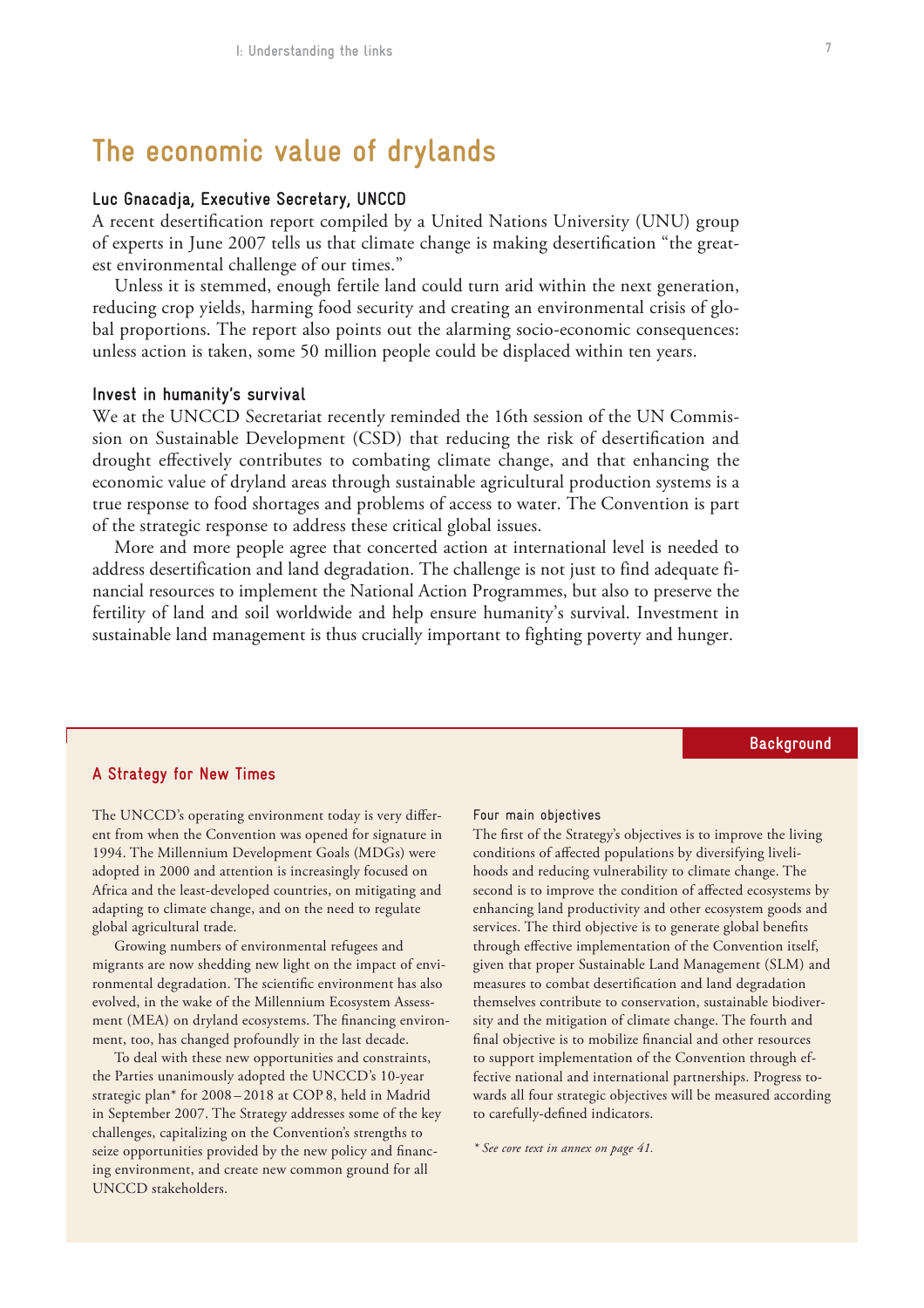# **Protecting forests, biodiversity and soils is "paramount"**

**Josep Puxeu, Secretary of State of the Ministry of the Rural, Marine and Natural Environment, Spain**

The 193 Parties that have ratified this Convention now have to show their commitment. The Spanish government has reiterated its resolve to continue supporting countries that are committed to combat desertification.

Spain is itself severely affected by drought and land degradation. Spain's fight against desertification is one of our most important national goals. It's of paramount importance to us to protect our forests, farmlands and soils. But what we've done so far is not enough.

I trust that our dialogue here today will enhance the efforts of all governments. In the next few years, we have to ensure that the Convention receives the necessary additional resources to make progress in the spirit of unity that we all experienced at COP 8 in Madrid last year.



*"Resolute support for Africa"*



**Roberto Acosta, Coordinator, Adaption, Technology and Science Programme, UNFCCC Secretariat:** "The IPCC has said that an increase of two degree in global temperature is going to endanger 30 % of the world's species. Desertification, both a cause and a result of climate change, will have major consequences for the Sahel zone and other parts of Africa. We may lose not just species, but, possibly, entire island nations because of rising sea levels."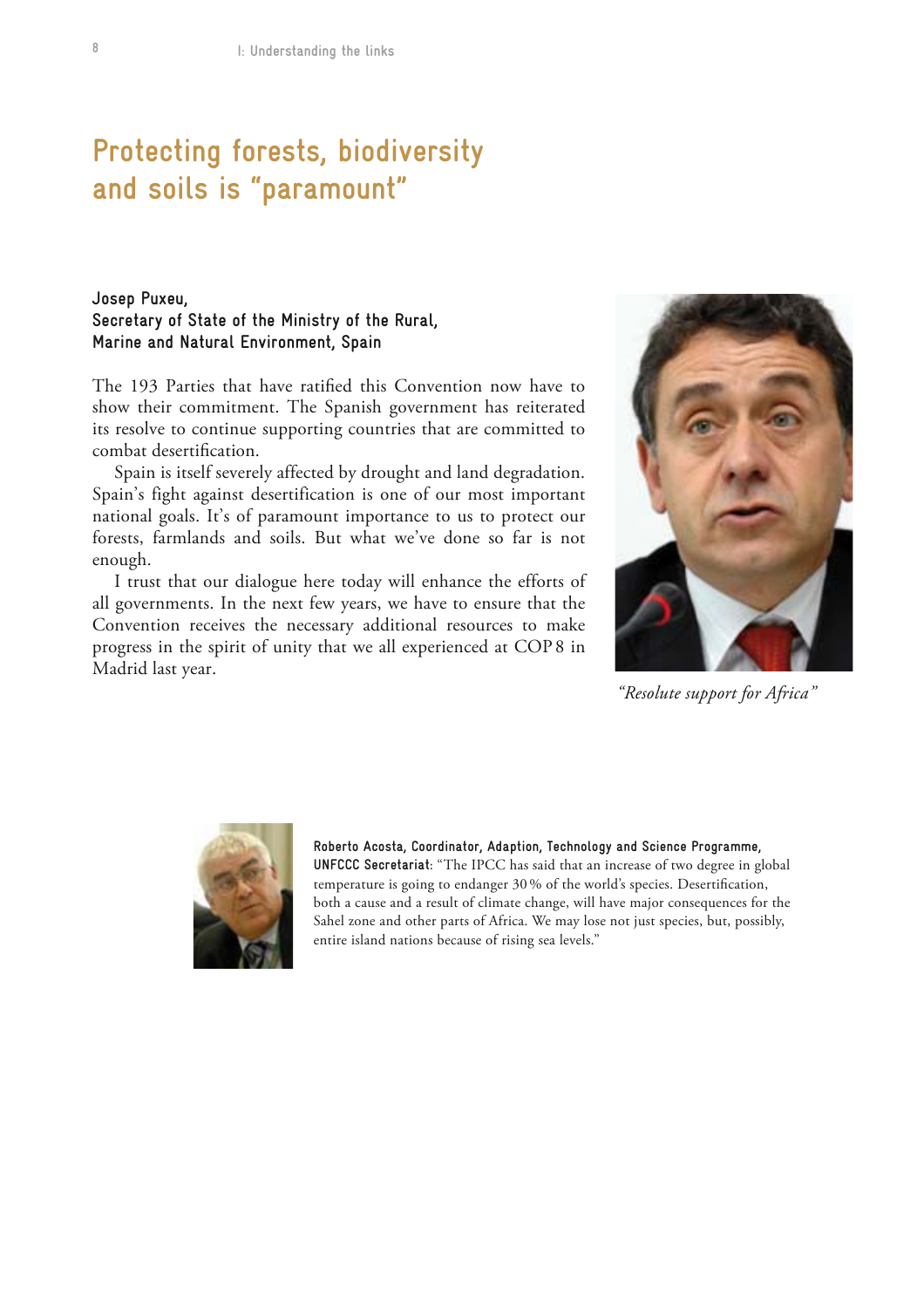### **Desertification – a global challenge**

Article 1 of the Convention defines desertification as "land degradation in arid, semi-arid and dry sub-humid regions resulting from a variety of factors, including climatic variation and human activities." These factors include prolonged drought, soil erosion through wind or water, over-farming, the deterioration of the physical, chemical, biological or economic properties of soil, and the long-term loss of natural vegetation.

Land degradation occurs everywhere, but is most damaging in the drylands that cover approximately 41 % of the land surface of the world (hyperarid areas included) and are home to more than 2 billion people. It is here – where the soils are fragile, vegetation is sparse and the climate is particularly unforgiving – that desertification takes hold. According to the Millennium Ecosystem Assessment (2005) 10 – 20 % of drylands are already degraded.

Population density in drylands of the world (2007)

#### A vicious cycle

Today, over 250 million people are already directly affected by land degradation. Africa is particularly threatened because land degradation processes have spread to about 46 % of the continental area. Asia, on the other hand, is the worst hit in terms of the number of people afflicted by desertification and drought.

The world's drylands not only make up 34 % of the global population, their soils contain over a quarter of all of the organic carbon stores in the world as well as nearly all the inorganic carbon. Drylands are home to eight of the world's 25 identified biodiversity hotspots. Drylands are also among the earth's most fragile ecosystems. Climate change aggravates drought, which aggravates land degradation. Land degradation, in turn, releases carbon stored in the soil, thus worsening global warming and climate change.

www.adb.org www.biodiversityhotspots.org www.millenniumassessment.org www.unccd.int www.unep.org



Source: UNEP/GRID-Arendal Maps and Graphics Library. http://maps.grida.no/go/graphic/population-density-in-drylands-of-the-world.



#### **Alejandra Sobenes, Vice-Minister of Environment and Natural Resources, Guatemala:**

"Across 12 % of the land area of our country, or 13,151 square kilometers, desertification is already underway. 45.4 % of the land area has medium or high rates of drought susceptibility. Amongst indigenous people, 13 % fall under high poverty index and have problems of food security. In the areas affected by desertification, men and women lack environmental justice. We, the developing countries, those who are most gravely affected, cannot go on ignoring the degradation of the land. Our demand to developed countries is that we address these problems systematically, together."

## **Background**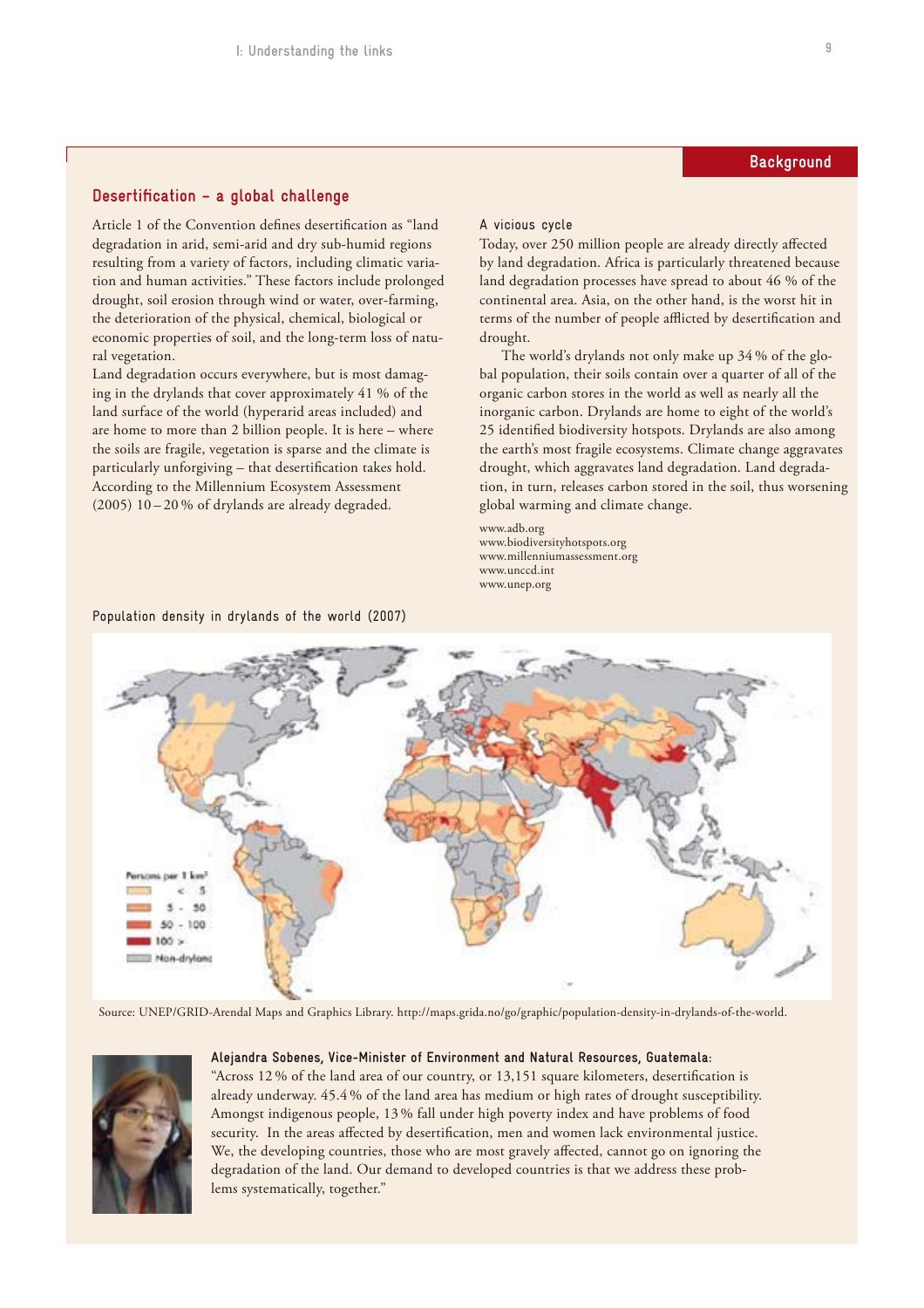# **Fighting degradation depends on agriculture and farmers**

## **Veerle Vanderweerd, Director of Environment and Energy, Bureau for Development Policy, United Nations Development Programme (UNDP)**

A vital step forward in land rehabilitation will be to give full attention to agriculture. The farmers of the world are being called upon to feed a growing world population. This makes agriculture the most important driver of land use, land change and degradation.

Farmers are the guardians of land and landscape, and can be our most important agents for land management and rehabilitation. Agricultural research, too, can be a great ally: millions of farmers in India are already using new and advanced techniques of conservation tillage that preserves soil while ensuring high yields.

Unfortunately, however, investment in agriculture has been declining since the mid-1980s. Very few new ideas have found their way into agricultural training and extension services. We need to re-energize our approach to investing in agriculture with an emphasis on conservation and rehabilitation.

### **Three reasons**

Here are three proximate causes of land degradation, from UNDP's perspective. The first is the insecurity of land tenure. Farmers throughout the developing world subsist under complex arrangements of land tenure that do not provide them with the necessary guarantees of future rights that are essential to anchor land rehabilitation. Women are frequently the primary land managers but all too often have no rights of ownership or inheritance. Without attention to the gender aspects of land governance, we will make little progress.



*"Watchwords are conservation and land rehabilitation"*

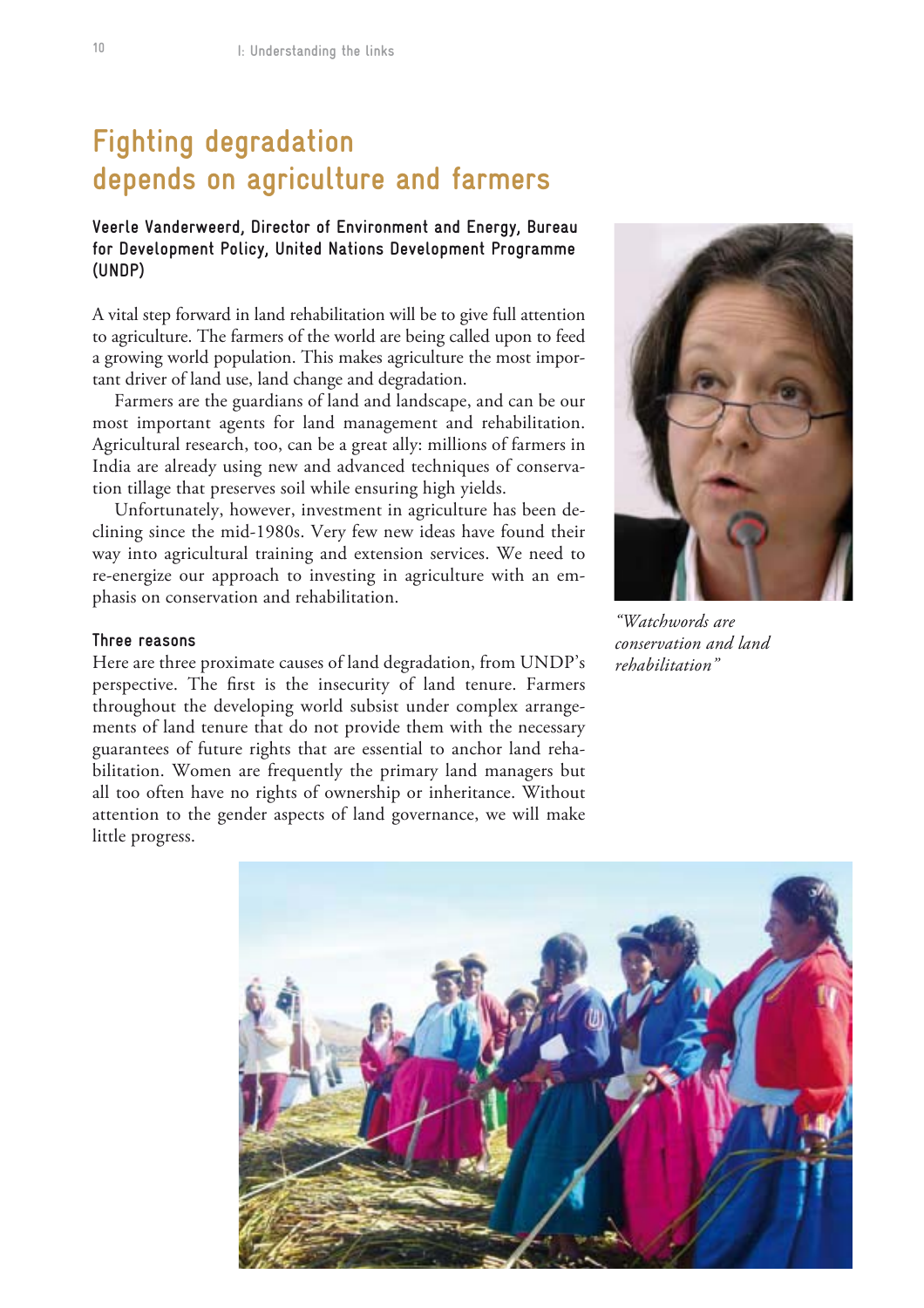The second underlying cause is unwise land-use changes. Forests are being cut down for agricultural livestock. Rangelands are being transformed into crop lands. Wetlands are being drained. Farmers are now farming hill-tops. We must urgently develop better policies for land use and, where necessary, reverse changes that have taken place.

Thirdly, we need better science to help us understand land degradation and how to restore land. While the Millennium Ecosystem Assessment has helped us understand the scale and causes of land degradation, much more needs to be done.

Biodiversity conservation will depend ultimately on land-use decisions. Land management is also an instrument both for climate-change adaptation and for mitigation. Well-managed, well-restored land will withstand changes in rainfall and temperatures far better than degraded land. Well-managed land with good tree cover will sequester carbon. Local land management and restoration is thus an important part of the fight against global climate change.



**Rejoice Mabudafhasi, Deputy Minister of Environmental Affairs and Tourism, South Africa:** "Preventing land degradation is a lot more cost-effective than rehabilitating it. In South Africa, we have taken a practical approach to work as much as impossible with available resources to create opportunities for improving livelihoods. The rural-urban divide also needs to be considered in the context of land degradation. We have had some success with developing tree nurseries for the pulp industry but also for fuel in rural and peri-urban areas, with programmes to pass on the tree-planting know-how to other communities."



**Kathleen Abdalla, Acting Head, Division for Sustainable Development, UN Department of Economic and Social Affairs:** "Many of you here participated a few days ago in the 16 th Session of the Commission on Sustainable Development which focused on agriculture, rural development, land, drought, desertification and Africa and also undertook a review of water and sanitation decisions.

We worked very closely with the UNCCD on preparing and conducting this session and it's worth noting some of its highlights, especially a very integrated approach to desertification and land and the links to other overarching issues of food crisis, climate change and poverty eradication. With more than 60 ministers from ministries of agriculture, economy and environment attending, this was a way to get the message out to other experts and ministries."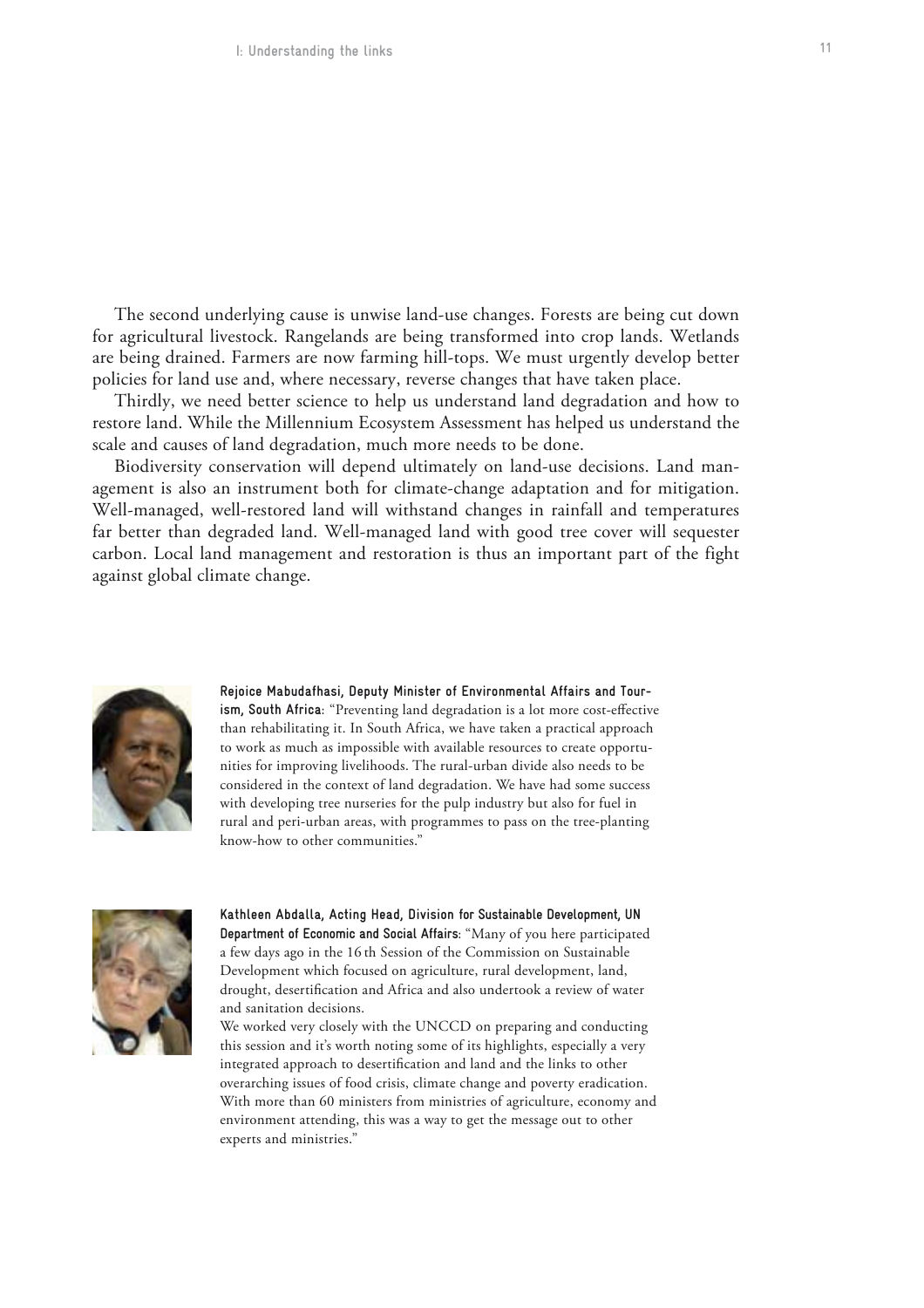# **Synergies among the Rio Conventions**

### **Juan Lozano Ramirez, Minister of the Environment, Colombia:**

We must achieve proper synergies with the other Conventions. Cooperation in implementing the UNCCD must be built on the foundation of global consensus. In Bali we agreed that developed countries would work together with developing countries on climate change, biodiversity and combating desertification. But we still need a new inspiration, a revival, to regain the momentum. I support the motion for a major conference of all parties to find new sources of funding, bringing together representatives of all three Conventions and institutions working in development, like the FAO.





**Ahmed Djoghlaf, Executive Secretary, Convention on Biological Diversity:** "My simple message to you today is that we at the Secretariat of the Convention on Biological Diversity are determined to use available synergies between all three Conventions. We have been working together for some time now, for example through our Joint Liaison Group, and based on our past successes, our Parties are calling for even more. Although synergies are best achieved at the national level, we as Secretariats need to support such efforts through education and awareness raising on the important links between biodiversity, land degradation and climate change."

### **Country case-histories I**



**Jesca Eriyo, Minister of State for Environment, Ministry of Water and Environment** 

### **Uganda: A response to worsening climate prospects**

There is growing evidence that poverty, desertification, land degradation and drought will worsen with increased climate change. Climate change is expected to increase the frequency of extreme climate events like droughts and floods, thereby contributing to widespread poverty and marginalization in dryland areas and leading to food crises, famine and mass population displacements. Armed conflict and forced migration are increasing as a result.

In Uganda, for example, the increased influx into the streets of our cities of rural families running away from drought and hunger is a growing challenge. Women and children, in particular, can no longer live on the land. Even when collected and brought to their villages, they face extreme hunger, so they return to the cities.

Uganda's National Agricultural Advisory Services are to be strengthened with more resources as of July this year, and we are working with selected 'lead farmers' at village and household levels. We have zoned the country according to the suitability of the soils, the rains and the markets for agricultural produce. We're putting more money now not only into increasing food productivity but also cash crops for export and agro-processing. Finally, we're integrating agro-forestry into this effort, particularly for fruit-growing – oranges, avocadoes and mangoes are doing very well in our country. Farmers are also being encouraged to grow for the European and US markets, and trained in fruit preservation and storage techniques, including drying and packing.

#### Scarcity in cross-border areas

In some parts of Uganda, there is excess food, in others, food scarcity. A major challenge is also the food scarcity in the neighbouring countries. This has increased the price of foodstuffs and also of animal feeds in border areas even in postharvest times, when, previously, food used to be plentiful and prices were low. Currently, the food is bought up right away.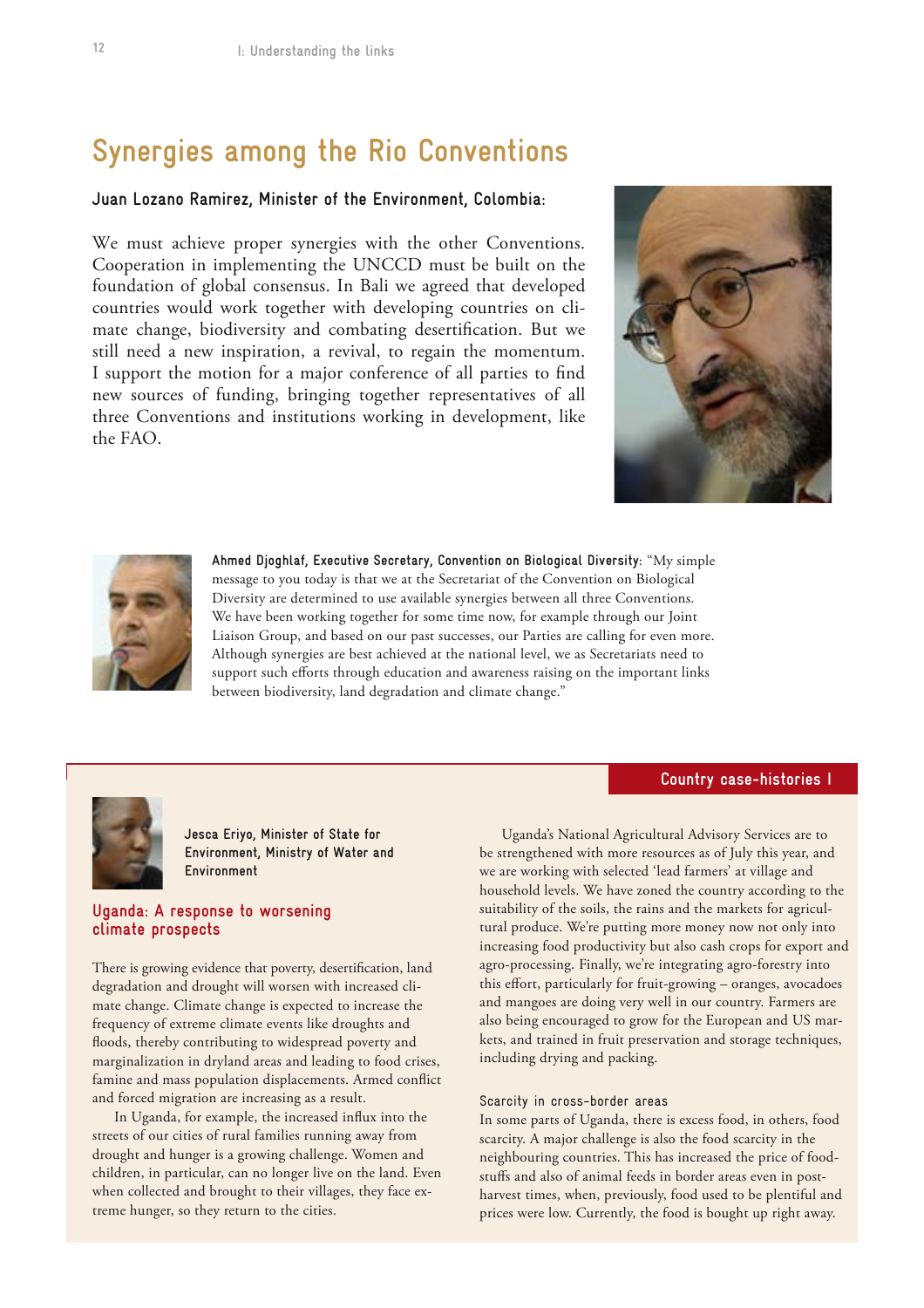# **Factors for funding**

## **Monique Barbut, Chief Executive Officer and Chairperson, Global Environment Facility (GEF)**

Providing additional, adequate funding to the Convention depends on three main factors. First of all, sustainable land management needs the targeted implementation of long-term planning. An array of uniform, coordinated, joint measures must be adopted, together with a clear framework for implementation. Second, we need to reduce the duplication of work, as this squanders limited financial resources. Third, we now know that integrated approaches to sustainable land management and combating desertification work most effectively when they take account of the factors of climate change and biodiversity preservation.

As you know, funding to save the environment is limited. More is being made available, but it will be a challenge to ensure these funds are used to improve the lives of people living in rural areas. We need to broaden our traditional, public-sector viewpoint. We have to make sustainable land management more attractive to private investors.





**Laurent Stefanini, Ambassador-Delegate for the Environment and representative of the Agence française de développement (AFD), France:** "One of the AFD's distinguishing features is that 44 of the 49 countries we operate in are the poorest in the world. Land degradation is a big factor in many of them, and we address it through an integrated approach to climate change, biodiversity and desertification, because all are related."

Collective approach

"We take a very hands-on approach. We don't believe that the North should just give advice and money while the South does all the work. An example of our collective approach is in Madagascar, where we are working to support agriculture with a Euros 20 million grant in a programme that is developing conservation agriculture techniques to reduce soil erosion (i.e., no tillage, covercrops) and simultaneously saving  $15,000$  tons of  $CO<sub>2</sub>$  per year."



**Peter Holmgren, Director, Environment, Climate Change and Bioenergy Division, UN Food and Agriculture Organization (FAO):** "Within the UN system, collaboration between agencies is very definitely on the rise. We are increasingly responding to the request to work and deliver as one. Moreover, the potential for addressing mitigation when tackling land degradation is very, very significant. Conserving natural resources, improving livelihoods and mitigating climate change in the drylands can become a major win-win situation."

#### A business opportunity

"We can be much more proactive than before in telling the rest of the world that we can deliver what we all want: increased storage of carbon and, at the same time, rehabilitation of the soil. There's an incredible market out there for these services and goods. We can debate whether this should be part of ODA, a government-negotiated market mechanism or a voluntary mechanism. But let's not forget to promote this incredible business opportunity for the drylands."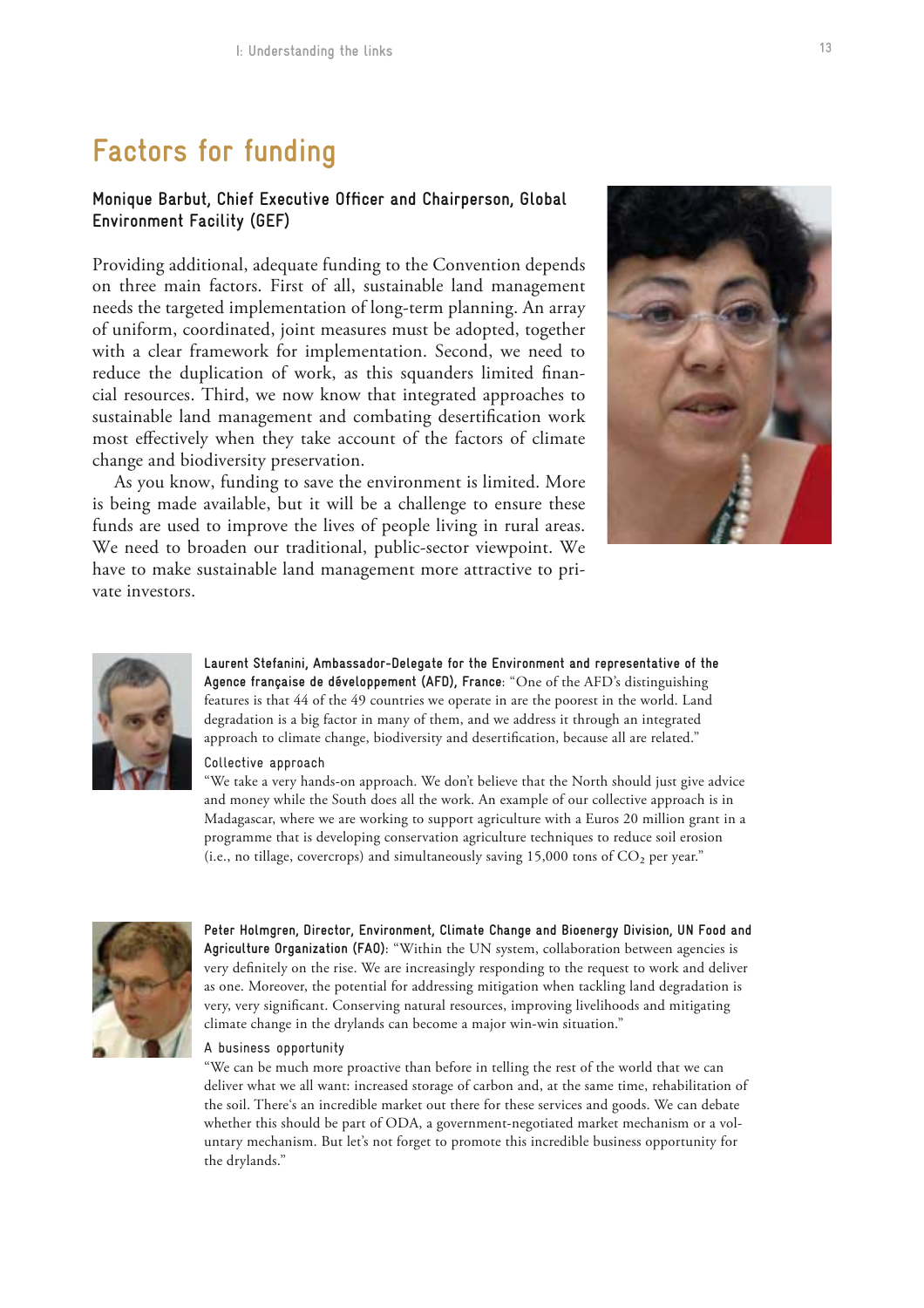# **II. UNCCD reform and practical implementation of The Strategy**



Implementation of the UNCCD has faced a number of problems, chief of which<br>I have been insufficient financing compared to its two Rio sister conventions, the mplementation of the UNCCD has faced a number of problems, chief of which UNCBD and the UNFCCC, along with a weak science base. Pro-Convention advocacy, and awareness of its existence, has also been lacking among various constituencies. Its various institutions have at times fallen short and the Parties have struggled to reach consensus. In addition, the Convention itself does not set out specific material objectives and goals fixed in time. The Strategy is designed to address all these shortcomings.

Participants were frank about the reasons for the Convention's disappointing impact in the past, and agreed that the Strategy would come to nothing unless it was also consciously translated into action. That means significant changes for the Secretariat, UNCCD working bodies and signatory-country governments, but several participants pointed out that the conditions for collective action have rarely been better.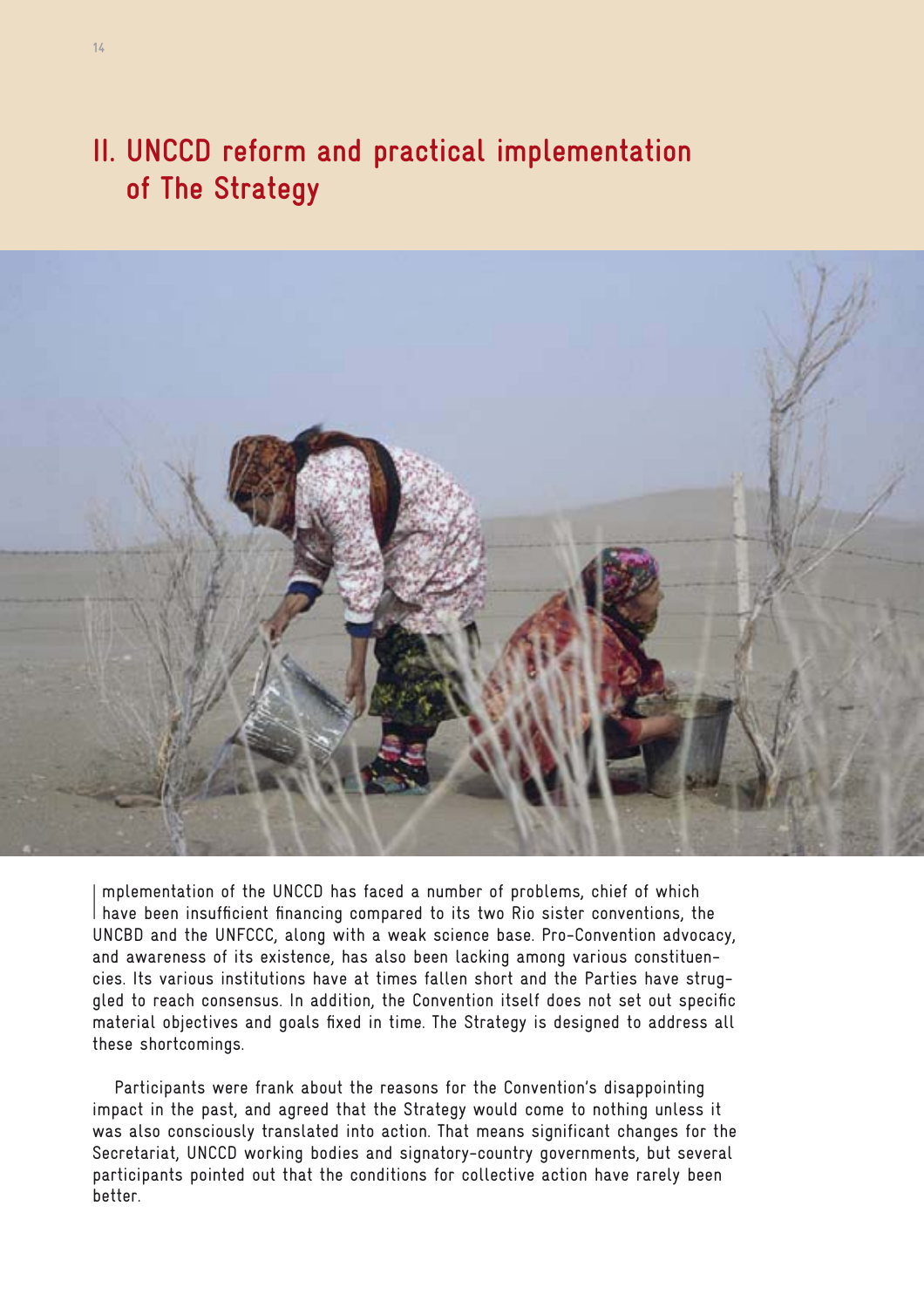# **Move fast on The Strategy**

## **Karin Kortmann, Parliamentary State Secretary, Federal Ministry for Economic Cooperation and Development (BMZ), Germany**

Frankly speaking, the Parties and working bodies of the UNCCD have not made sufficient use of the potential of the Convention over the last decade. We have met here today as part of an effort to get things rolling again. The ongoing reforms of the UNCCD are important and absolutely necessary.

Germany was part of the Intersessional Intergovernmental Working Group that came up with the 10-Year Strategic Plan and Framework for implementation of the Convention, adopted by all Parties at COP 8 of the UNCCD in Madrid last September. But we know that the Strategy by itself is no guarantee for effective implementation or success. If the Strategy is to be successful, then the signatories must quickly move to implement it now and make binding contributions.

### **An EU road-map**

For its part, Germany is working hard to develop an EU road map to serve as the European contribution to The Strategy. Just as important are the ongoing reforms of the UNCCD's organs and institutions. That's why we expressly welcome the UNCCD Executive Secretary's Four-Year Strategic Work Plan for the Secretariat and its internal restructuring, and we look forward to the new phase of constructive and complementary cooperation between the UNCCD Secretariat and the Global Mechanism.

#### **Align the NAPs**

Within the HLPD framework, let us re-orient ourselves and help define the actions that the Parties must now take. Let us call upon all countries affected by desertification to revise their national action programmes (NAPs) and to develop clear, integrated financial strategies. How can we support these processes with our development aid and cooperation? How can we better integrate international agricultural research into national strategies to cope in a more targeted manner with the socio-economic and ecological causes of these problems ? And, especially, how can we lift the Convention up out of the niche it has occupied for so long ?



*"Welcoming a new phase of UNCCD and GM cooperation"*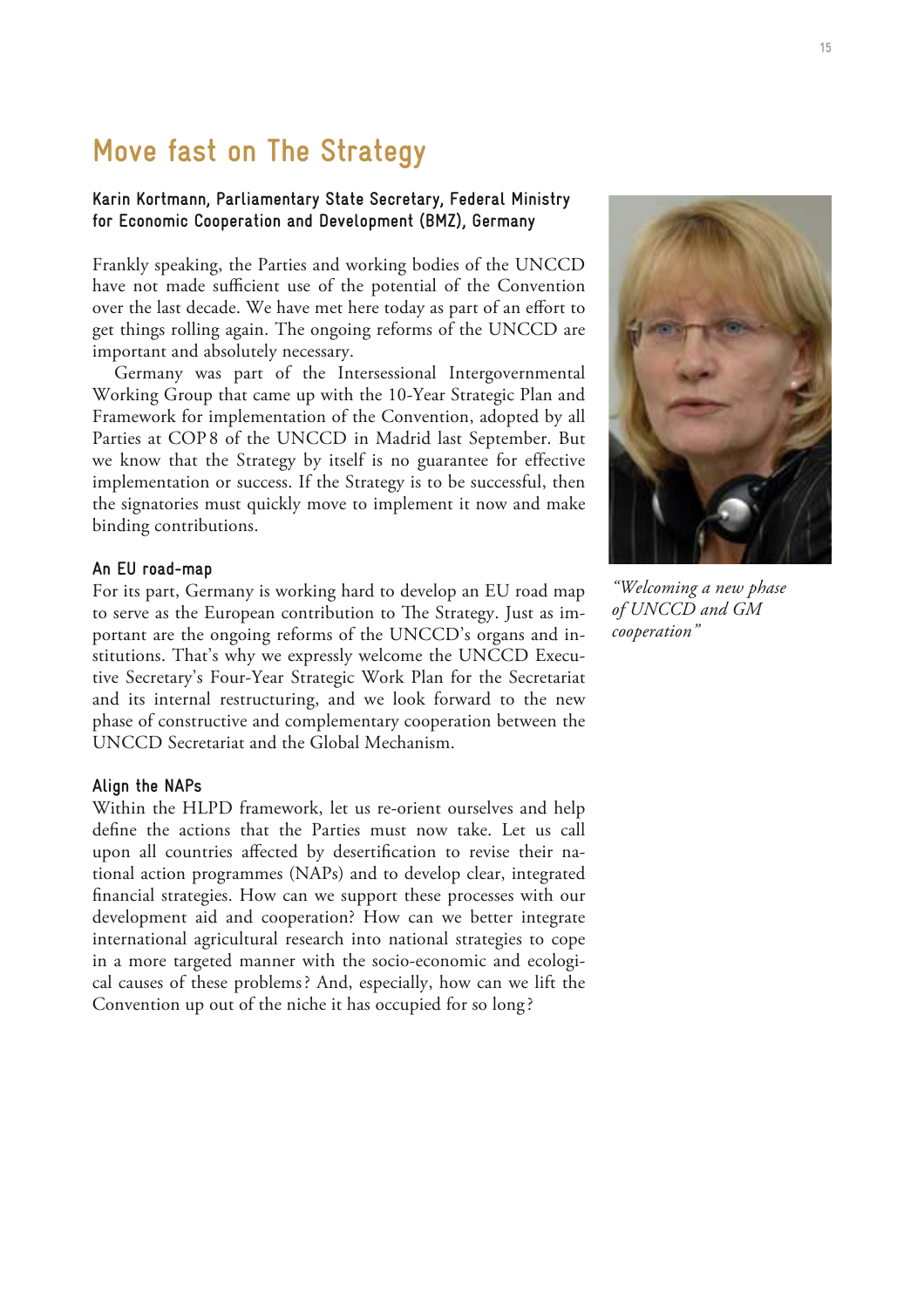

**Luc Gnacadja, Executive Secretary, UNCCD:** "The good news, and we now know this from grass-roots experience, is that drought and desertification are predictable. Land degradation leading to desertification is reversible.

To a large extent, therefore, DLDD's severe impact on the livelihoods of affected populations is the result of public and even global policy failure. Failure to converge from the global to the local through strategic partnerships, failure to mainstream at the national level, failure to diffuse the available information and knowledge, failure to disseminate and upscale the good practices, failure to mobilize the required resources."



**Kathleen Abdalla, Acting Head, Division for Sustainable Development, UN Department of Economic and Social Affairs:** "2008 is the Commission's (CSD) year for review, but 2009 will be a policy year, an opportunity to highlight all the issues we're discussing here today and reach out to a broad array of different communities. We need broad participation from implementing partners, including farmers, business and industry groups, the scientific community, indigenous groups, trade unions and local authorities. It's an opportunity to clarify the policy decisions you'd like to see to support the UNCCD and its Ten-Year Strategy and to promote an interlinked approach to these issues."



**Khaled Al-Shar'a, Director, Office for the Implementation of the Convention and National Coordination, Syrian Arab Republic:** "Are we doing enough for the Convention ? Are we putting in as much effort as the global problem demands ? Are we confident that our Strategy is effective enough to ensure that, if we meet again ten years from now, land degradation will have diminished from 2008 levels ? Climate change, population growth, increasing water scarcity and poverty are very resistant to any efforts so far to slow them down."

#### A matter of political will?

"For me, neither North nor South have shown the political will necessary to combat desertification. Too often, developing countries feel forced to give priority to other issues, while industrialized countries have been too slow to recognize the significance of climate change and the need for preservation of biodiversity. One resulting problem that both North and South share today is illegal immigration from Asia and Africa to Europe."



#### **Zang Chunlin, Deputy Director-General, National Bureau to Combat Deser-**

**tification, China:** "We see UNCCD as the most powerful tool to cope with desertification and the effects of climate change, which is the greatest challenge of our time. The National Action Programmes therefore must also be the most powerful tools for mainstreaming policy to combat drought, land degradation and desertification at national level. The Secretariat should play a lead role in advocacy and education to put The Strategy into effect."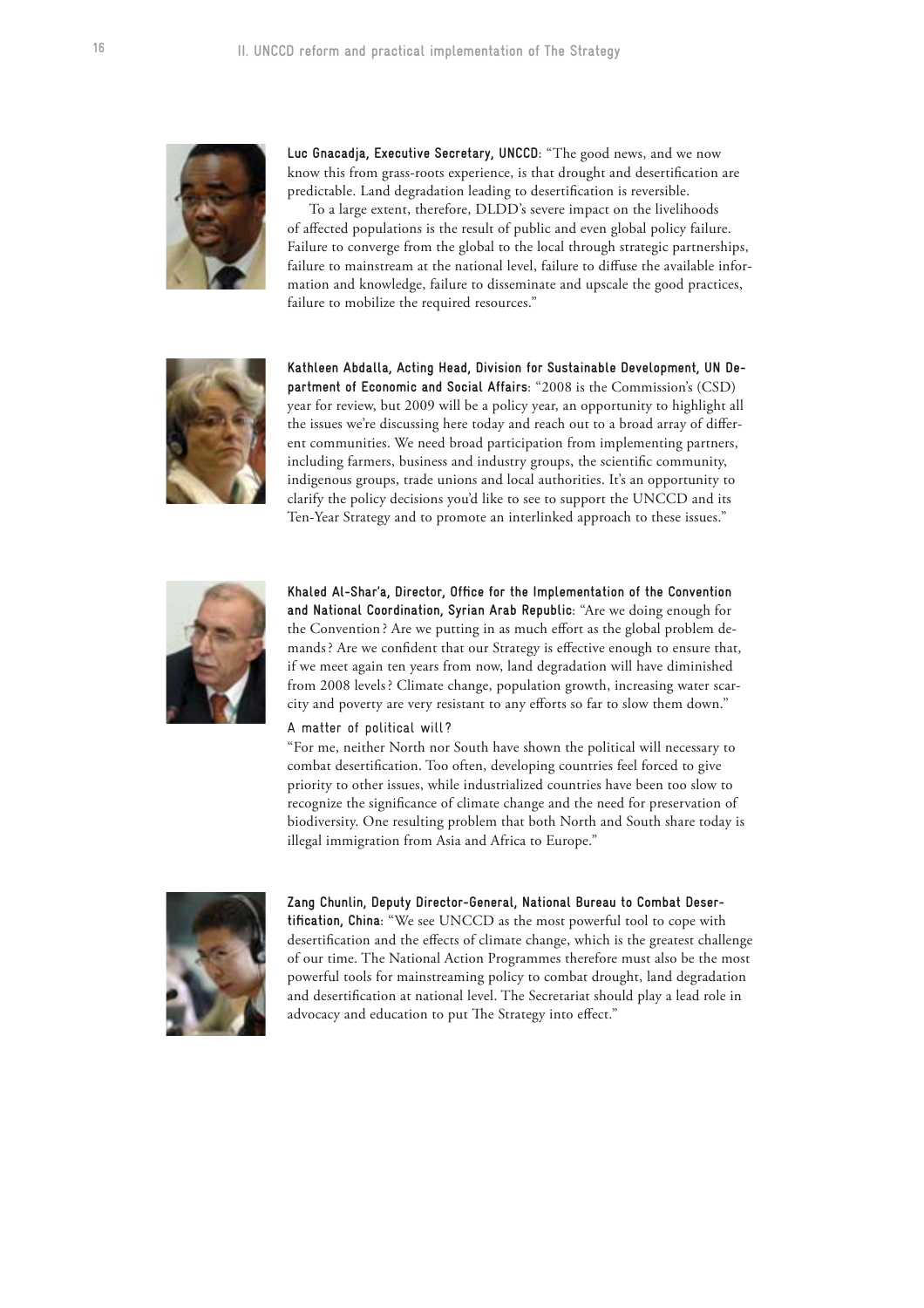### **Background**

### **Restructuring and results-based management**

Work has started on reforming the UNCCD Secretariat and the Global Mechanism and both entities have launched a joint work programme. The UNCCD Committee on Science and Technology (CST) aims at developing commonly-agreed and globally recognized baselines and indicators to monitor drought, land degradation and desertification (DLDD). Meanwhile, the Committee for the Review of the Implementation of the Convention (CRIC) is reviewing new and standardized reporting guidelines. These documents will be submitted to the forthcoming seventh session of the CRIC in Istanbul, November 3-14, 2008.

#### New plans for the Secretariat

However, the biggest changes are happening at the Secretariat. Since the Strategy was unanimously adopted at COP 8 in Madrid in September 2007, the UNCCD Secretariat has drawn up a four-year strategic work plan with a results-based management approach. It includes the key policy orientations of the Secretariat and their rationale, related indicators for each operational objectives and expected outcomes.

Built into the four-year strategic work plan is a twoyear work programme for the Secretariat during the current 2008 – 2009 biennium. Finally, an even more detailed internal work plan spells out the necessary steps for achieving the expected outcomes in terms of five new functional clusters: knowledge management, awareness-raising, policy and advocacy, facilitation and conference services.

UNCCD Executive Secretary Gnacadja is confident that these measures will enhance progress towards more informed policy decisions on drought, land degradation and desertification. "These reforms will help us to mainstream DLDD, sustainable land management (SLM) and pro-poor policies into national and regional development strategies", he says. "Our new approach should help relevant authorities to prioritize DLDD actions in national and local budget allocations and implement early warning systems on drought. And our awareness-building, policy and advocacy will aim to promote nothing less that an UN-wide coalition on SLM."



#### **The UNCCD Secretariat's Clusters of Activities**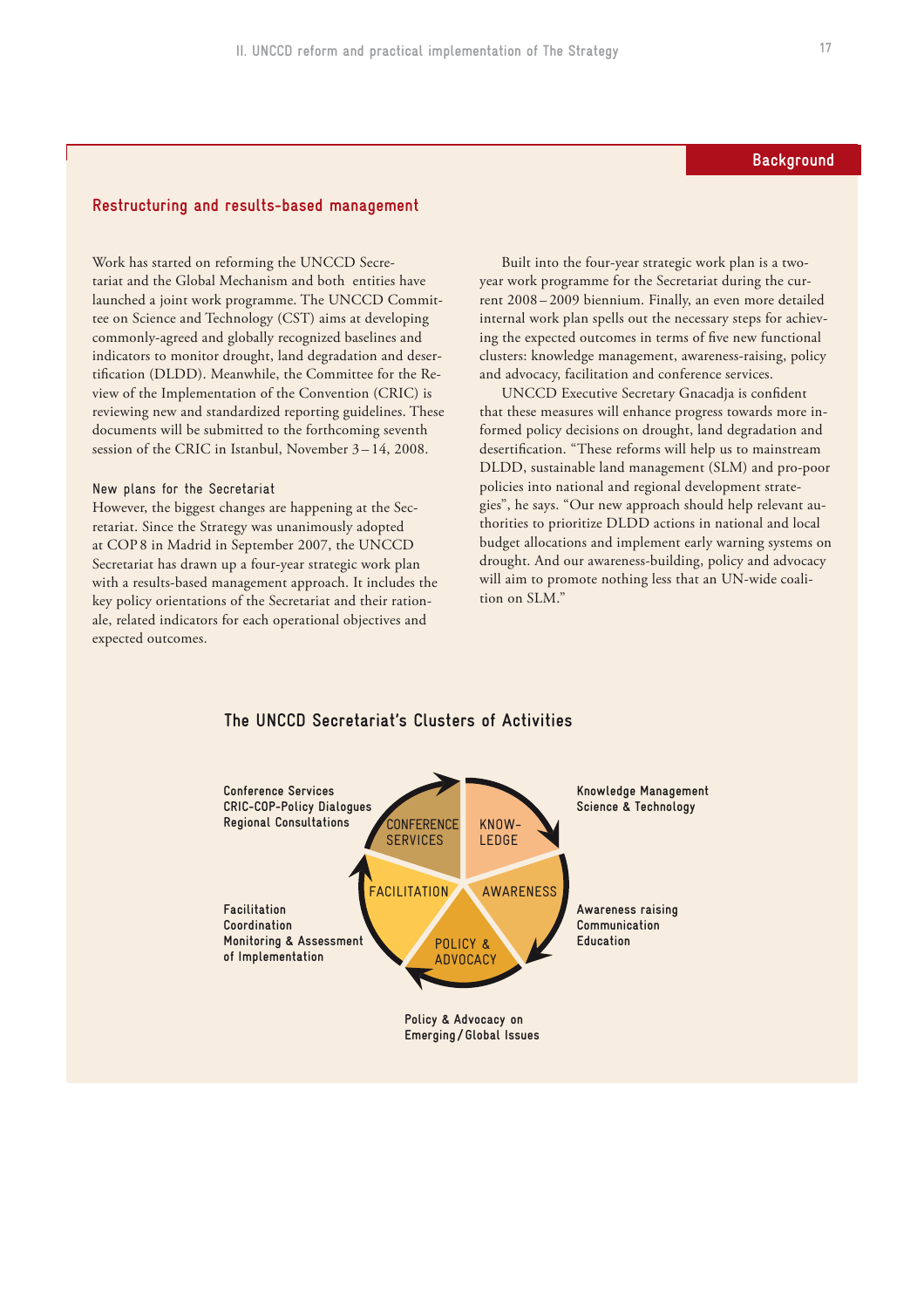# **The importance of partnerships**

## **Veerle Vanderweerde, Director of Environment and Energy, Bureau for Development Policy, UNDP**

I'm glad that the UNCCD has recognized UNDP as a natural partner in the implementation of its Strategy, and we fully support the UNCCD Secretariat in carrying out its new clusters of activities. The UNDP aims to strengthen its support to improved land governance and land tenure reform and will devote our expertise, particularly at country level, to mainstream desertification and land degradation issues into countries' development plans and strategies. We will assist, when requested, with policy development and want to use the UNDP's mandate to coordinate the UN system at national level to help the UNCCD tackle food insecurity, conflict and crisis for improved land management and land restoration.

#### **Working as one**

Strong partnerships are needed. We at UNDP can provide a lot of governance-related support. We look to our colleagues at UNEP for the science. We look to the FAO and the CGIAR system for the agricultural expertise and the research back-up. We will continue to link on drought issues with ISDR and the humanitarian relief community, and integrate our work on land issues into climate adaptation efforts.



**Meena Gupta, Secretary of State, Ministry of Environment and Forests, India:** "Some time ago, a number of countries prepared UNCCD National Action Programmes for the implementation of the Convention. However, they may not have aligned the NAPs yet with the specific strategic and operational objectives that are now set out

in The Strategy. In addition, more recent topical important issues such as mitigation and adaptation to climate change and food security may not have been incorporated, either."

#### Revisit the older NAPs

"We do need to revisit and revise the NAPs, and I think Parties need to be assisted in this with both technical and financial support. Revising the NAPs should be done in a coordinated way among the major government and nongovernmental agencies responsible for implementation, with fine-tuning to bring the NAPs into line with the Ten-Year Strategy. During COP 8 in Madrid, a very important decision was taken to strengthen the regional units to support Parties in the implementation of the Strategy. This really needs to be done very quickly."



**Faumina Tiatia Liuga, Minister of Natural Resources, Environment and Meteorology, Samoa:** "Small island states like ours take environmental preservation very seriously: you can go to court for cutting down a tree or destroying marine life. The small islands like Tuvalu and Tonga are very, very low and thus vulnerable to rising

ocean levels. The restructuring of UNCCD is good because we need to know where to go when we need help. Samoa has already endorsed and started to implement a National Action Programme. We are grateful to the Global Environment Facility (GEF) for its funding to construct sea walls and also to the governments of Venezuela and New Zealand for their support and advice on road construction."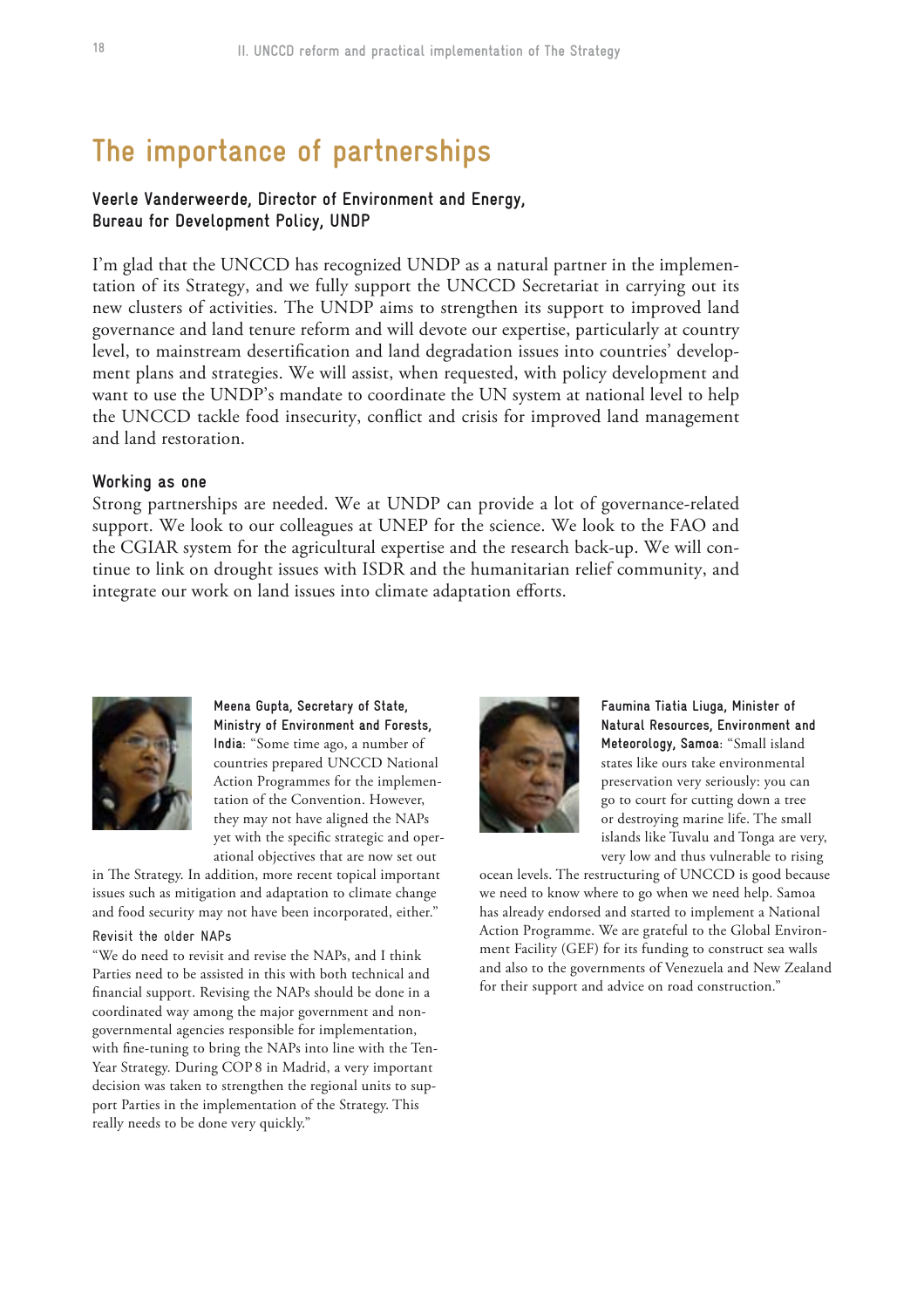## **Background**

#### **Food security versus energy security: the challenge of bio-fuels**

In a message on the World Day to Combat Desertification and Drought, on June 17, 2008, UN Secretary-General Ban Ki-moon said the UNCCD could not only offer a long-term solution to producing more food for more people, but also permit dry and degraded lands to "serve for biofuel production, and thus offer new benefits for their inhabitants.'

The UN Secretary-General called on the international community to recognize that "drylands and marginal lands, where nearly half of the world's poor live, are not wasteland. Rather, they are potential areas for agricultural intensification for both food and energy needs."



**Juan Lozano Ramirez, Minister of the Environment, Housing and Territorial Development, Colombia:** "Let's take a careful look at bio-fuels. In several cases, sustainability is in jeopardy because food sources are being diverted to other uses. I believe we need certification processes and guidelines for the cultivation of bio-fuels to ensure there are no negative secondary effects."



to global warming." **Monique Barbut, CEO, Global Environment Facility (GEF):** "This is a hotlydebated issue. We should respect justifiable concerns about it. For my part, however, I support bio-fuels as long as they are developed in a transparent framework.

We know that their production can have an impact on the environment,

and bio-fuel production should not take precedence over food production. However, bio-fuels are of great interest to the private sector. Bio-fuel production in arid areas could be a very important new departure for us all, and improved with the help of the right technologies. Let us work with the private sector towards conditions that will permit production in arid areas of second-generation bio-fuels\*."

The contentious issue of biofuels came up at the HLPD in Bonn, as well. Given the spiraling cost of food and growing food insecurity, participants reacted sometimes uneasily to the growing trend in some countries of devoting valuable farmland to the cultivation of crops to produce fuels for combustion engines. Some also pointed out the environmental damage bio-fuel cultivation has caused in some cases.



**Miguel Leonardo Rodriguez, Vice-Minister of Environmental Conservation, Venezuela:** "The cultivation of crops for bio-fuels has a number of negative aspects, including a very deleterious impact on the environment. The hunger for energy of certain actors on the world stage is only growing at a time when farmers in many coun-

tries are less and less able to produce enough food even to feed themselves. 912,000 hectares of natural woodlands are being cleared every year in Latin America just to grow crops for bio-fuels, producing 300,000 tons of CO₂ emissions and thereby contributing both to desertification and

\* Bio-fuels presently stem mainly from sugar cane, corn, wheat and sugar beet. Excessive diversion of these foodstuffs into bio-fuel may increase food prices and lead to shortages in some countries. Corn, wheat and sugar beet also require high agricultural inputs in fertilizers, limiting the GHG reduction that can be achieved. When taking the production and transport of these biofuels into account, their life-cycle emissions frequently exceed those of traditional fossil fuels.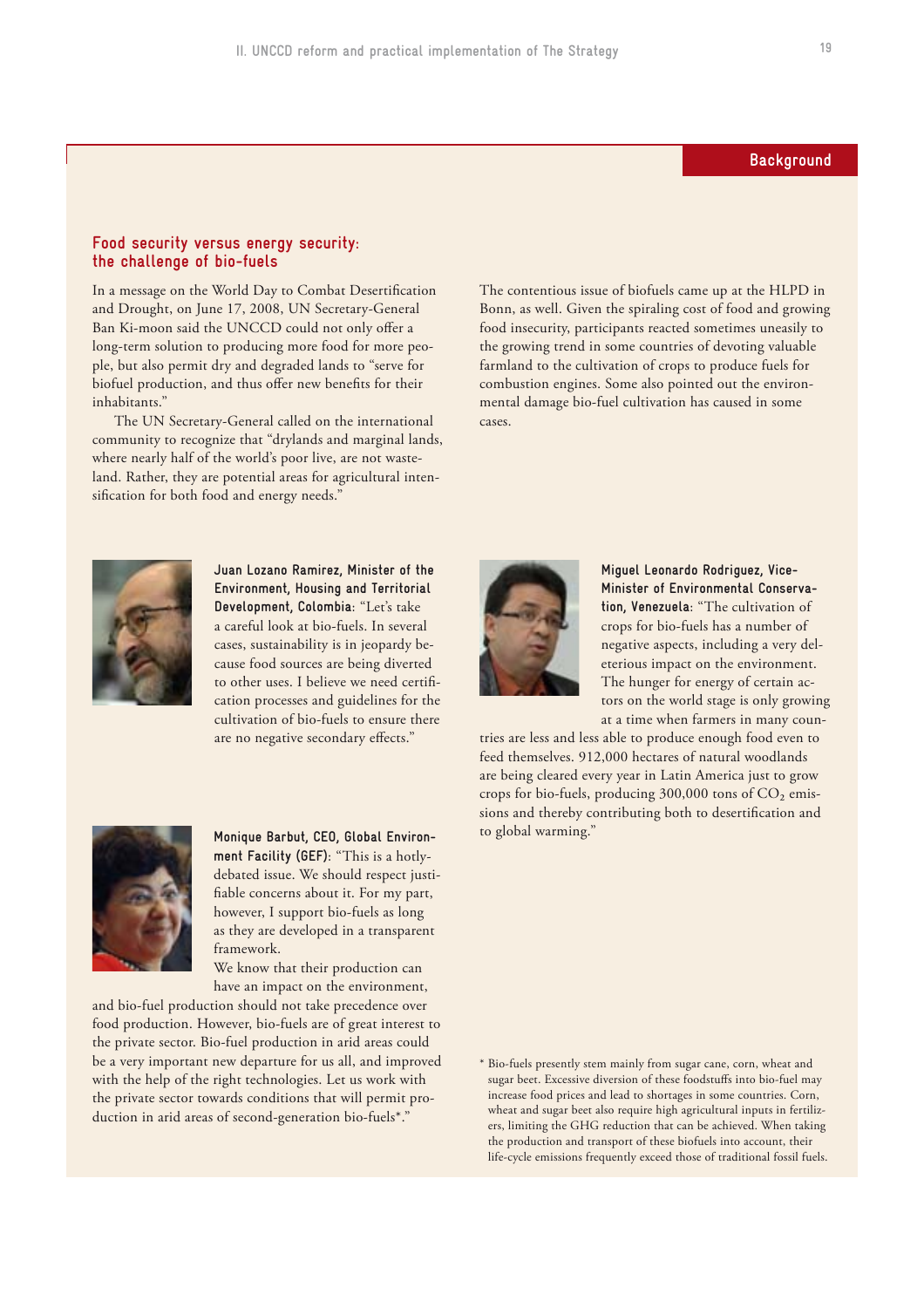# **Soil fertility: The heart of the matter**

## **Bruno Oberle, State Secretary, Federal Office for the Environment, Switzerland**

If the UNCCD really is to be seen as a global Convention, and if we are to make it more explicit and deepen its impact, then we have to dust off and raise up a major issue lurking behind the notion of desertification, and that is soil fertility.

The intrinsic value of soil fertility is central to the enactment of the UNCCD much in the way that energy policy is central to coping with climate change and the fulfilment of the UNFCCC. Likewise, chemicals and pharmaceuticals are key entry points for an approach to biodiversity preservation and the UNCBD. Seen in this light, all three Conventions thus are of direct concern to major economic sectors, resources and human priorities that we all take very seriously.

## **Indicators, "rules of the game" and clear pricing**

What we need above all else, even more than money, is quantitative objectives to serve as the basis for policy decisions and the flow of funding. If we quantify certain measures of soil fertility and then

present demands for funds backed up by soil fertility statistics, standards and solid indicators, we can give environment ministries the ammunition they need to influence other political forces and agencies to enact concrete programmes for soil fertility.

Rules on soil use could be hammered out at global level and then adapted to national plans that contain clear prescriptions on soil use and soil fertility. This approach would allow us to work with farmers within a clear system that tells them, "OK, use these funds for soil use, but here are the rules of the game."

If the UNCCD's National Action Programmes could also contain clear and acceptable rules on soil use and soil fertility, then I think we have solved the money problem, because we'd be able to attach a price tag to it all and more easily obtain funds for implementation.



**Salifou Sawadogo, Minister of the Environment, Burkina Faso:** "Soil has assumed a primordial role on the political agendas of most Sahel countries over the last five years. In my country, thanks to the support of different aid agencies, we have made progress on preserving the soil, strengthening food security and providing greater autonomy in decision-making for the main actors. The influence of the UNCCD has been decisive in this regard. Of course, we must continue to carefully manage the allocation of natural resources, and Burkina Faso will depend for a long time to come on the quality of its soil. But we fully support the UNCCD Strategy and the reform of Secretariat and can reasonably hope that all those involved will show good faith and concrete results."



*" Our demands must be backed up by statistics"*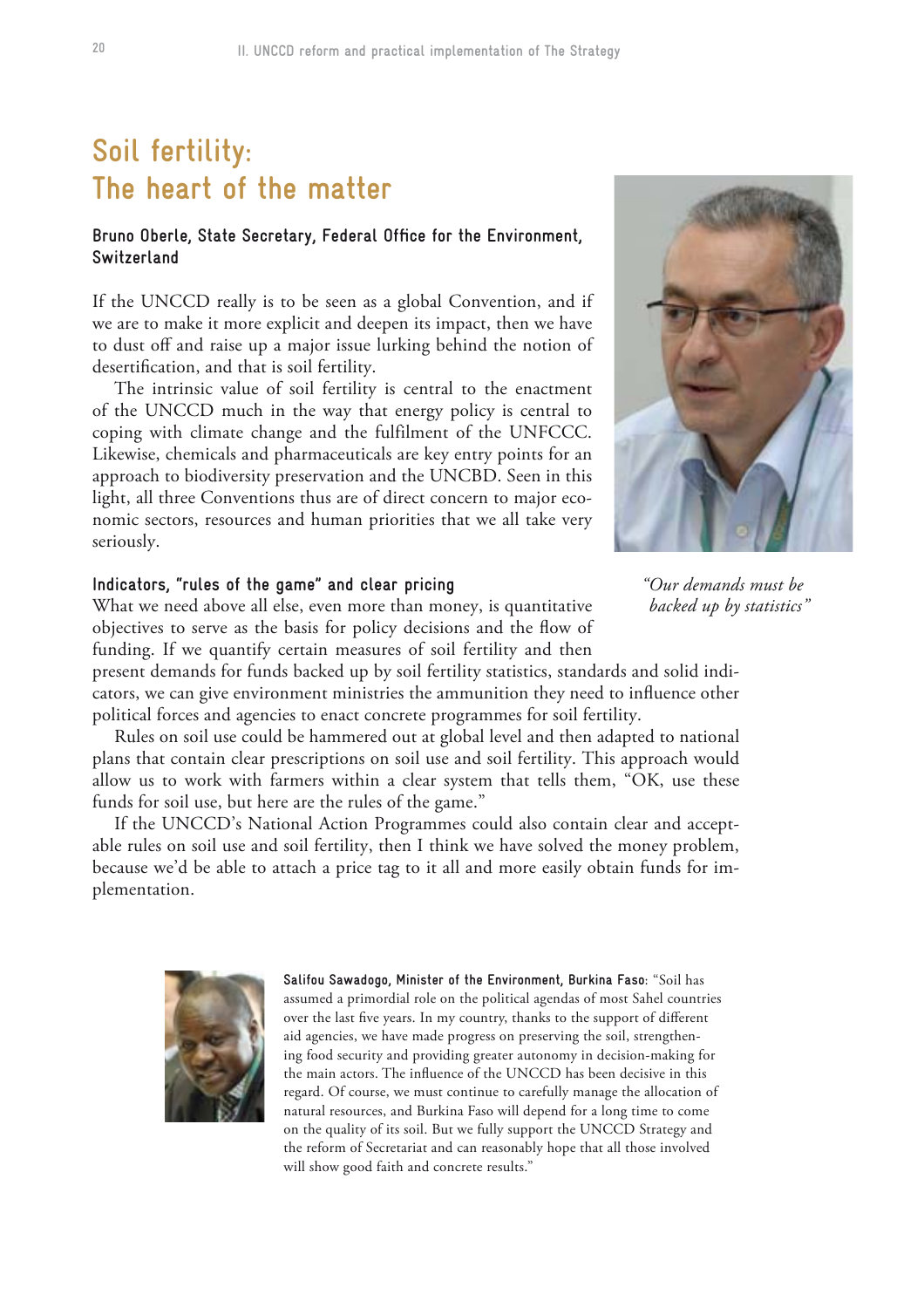## **Country case-histories II**



**Aghatam Ag Alhassane, Minister of the Environment and Sanitation, Mali**

### **Mali: How we attract and use external funding**

Our land management concept funded by GEF is one reason why Mali joined the TerrAfrica initiative and has now committed itself, together with partners like the World Bank, the GTZ and the Global Mechanism, to elaborating an investment strategy for sustainable land management and agriculture.

On behalf of the government of Mali, I also took the opportunity of this High-Level Policy Dialogue in Bonn on May 27, 2008, to sign a cooperation agreement with Christian Mersmann, the Managing Director of the Global Mechanism (GM). Through this agreement, the GM has undertaken to provide technical and financial assistance to Mali over the 2008 and 2009 period in the amount of US \$ 626,000. We both feel strongly that this agreement reaffirms the GM's readiness to play its assigned role in implementing The Strategy and particularly in achieving Objective 4 on financing and technology transfer.

Projects with the private sector

Mali will use the funds to develop an integrated investment framework aimed at mobilizing domestic, bilateral and multilateral resources. The aim is to increase the effectiveness and impact of sustainable land management by fully supporting the nation-wide implementation of the TerrAfrica initiative.

We will also employ the GM's financial assistance to combat desertification and land degradation by identifying and drawing on new sources of finance and financial mechanisms within the private sector, especially in the cotton industry. We intend to bring market-based mechanisms into play in the marketing and trade in gum arabic and to take up the financial opportunities available within the framework of climate change adaptation and mitigation.

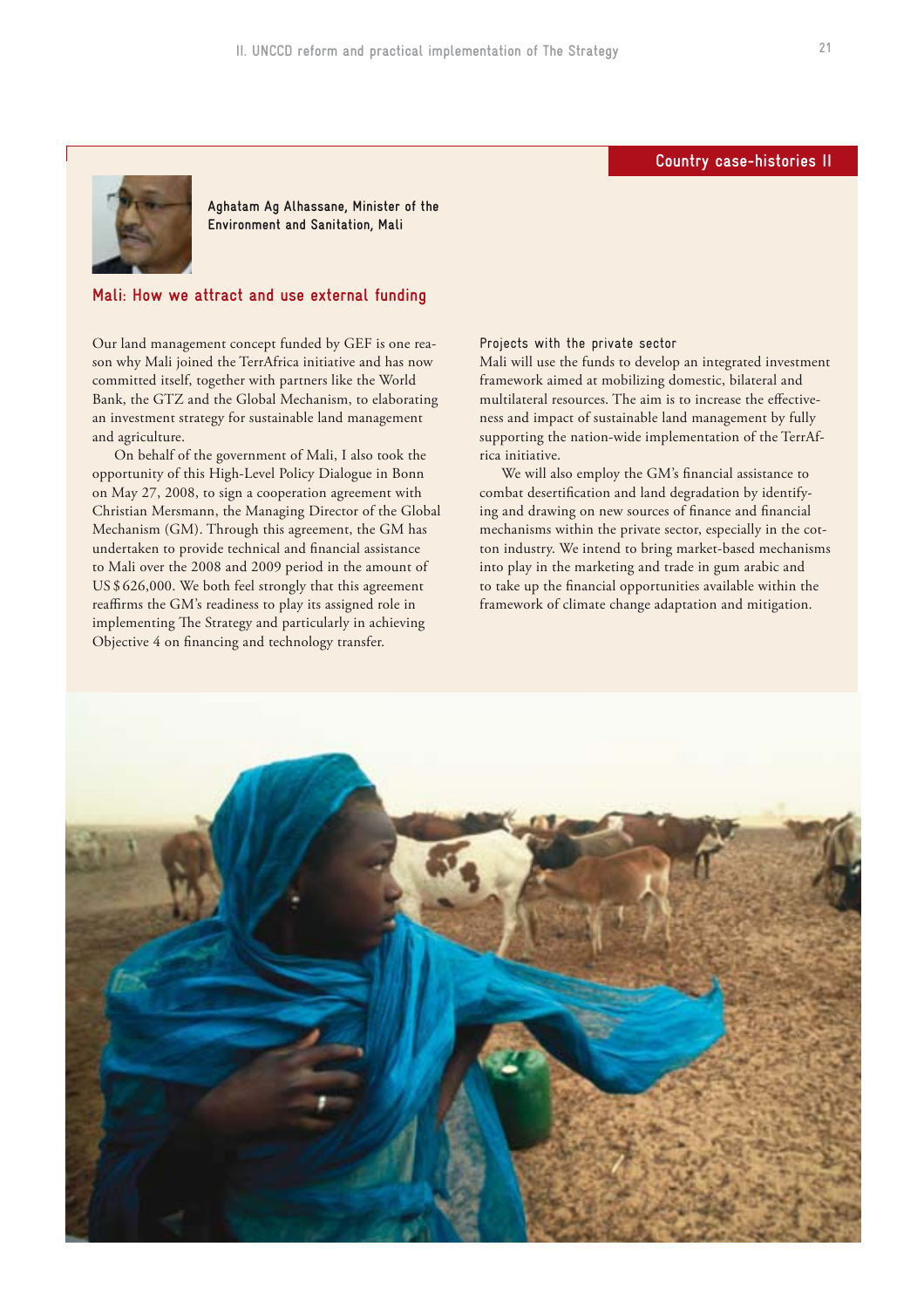# **III: How desertification undermines food security**





"

 $\sqrt{\frac{1}{2}}$ ood security is fundamentally about soil health, water availability and food production, all of which are severely jeopardized by desertification, land degradation and drought", says Grégoire de Kalbermatten, Deputy Executive Secretary of the UNCCD. "An international symposium in Geneva in April 2006 recognized that one of the basic human rights, the right to food, would be much better guaranteed if we could successfully implement the UNCCD. Many

countries in sub-Saharan Africa have now lost the capacity to feed themselves, turning a continent that was more than self-sufficient in food at independence over 50 years ago into a massive food importer. These new dependencies are not the way forward."

Global trade regimes and related government policies, he says, significantly influence patterns of land use, food production and consumption and thus also have an impact on the resilience of drylands. For example, trade liberalization can stimulate production for exports, but greater access to fertilizers, pesticides and farm machinery can also degrade soils if not managed sustainably. Moreover, export subsidies for food crops in industrialized countries undermine the price of products produced by developing-country farmers, leading to further soil neglect and degradation. The recent food price crisis has only heightened these concerns increasingly more critical in the context of climate change.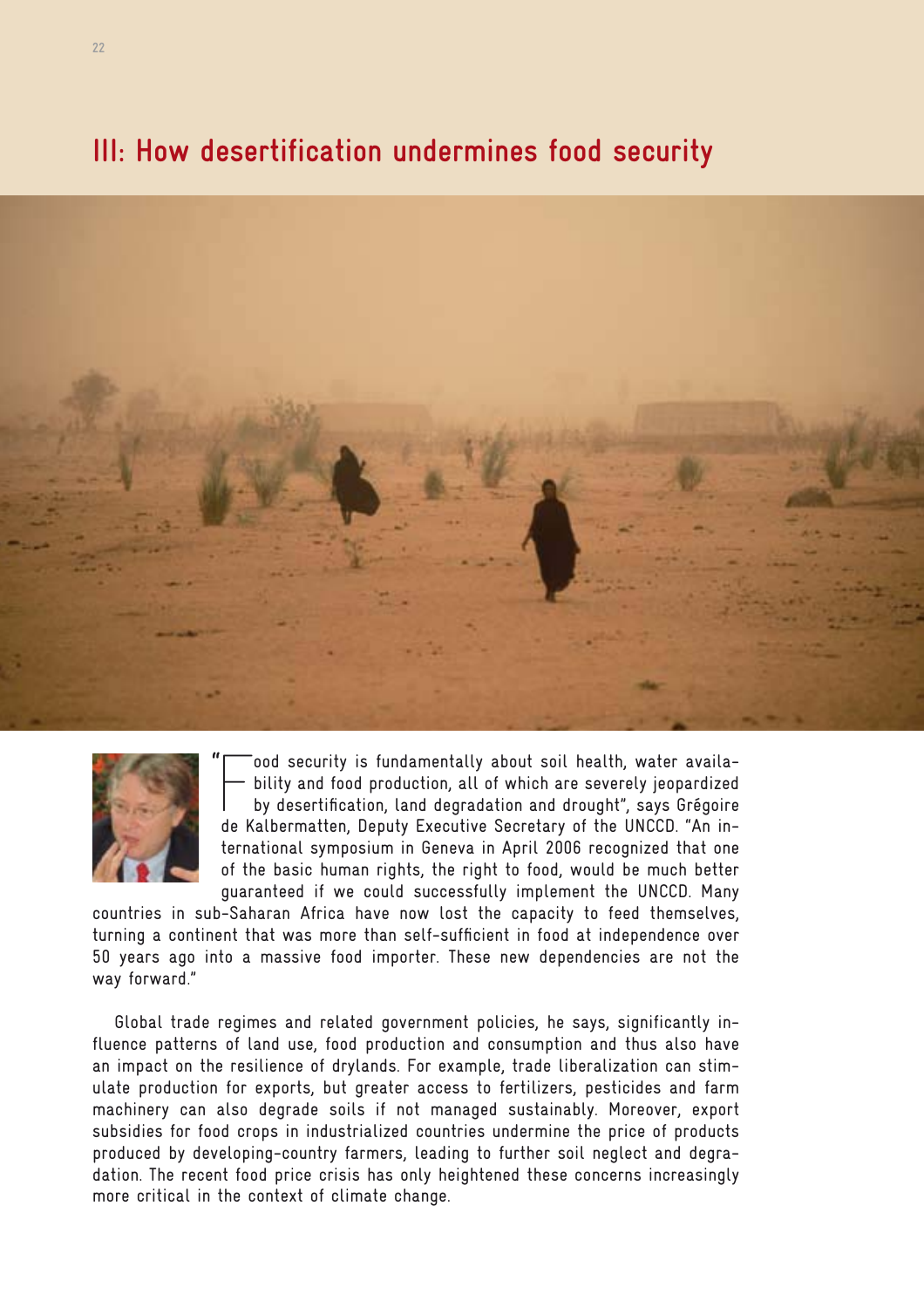# **Desertification is a driver of food prices**

# **Karin Kortmann, Parliamentary State Secretary, Federal Ministry for Economic Cooperation and Development (BMZ), Germany**

The current food price crisis is attracting an entirely new level of public and political attention to the issue of desertification. Worldwide, some 860 million people are going hungry, 80% of them small farmers and the landless poor in rural areas. We've heard these figures before, but they are now dawning on the general public, because the impact of rising food prices is starting to hit people in industrialized countries and cities, as well.

### **The poorest suffer most**

According to the FAO, the world food price index rose in 2006 by 57%. For example, rice in the last two months has risen by 75%. In 2006, the price of wheat rose by 120%. We all know that these increases hit the poorest of the poor in particular, and that this upwards spiral hasn't ended yet. The reasons include the growing demand for food and changing dietary habits, rising oil prices, chronically insufficient investment in agricultural productivity, natural disasters as heralds of growing climate change and the increasing demand for bio-fuels. All these factors will continue to drive food prices upwards.





**Sources: FAO international commodity prices database 2008, and IMF world economic outlook database 2007.**



**Pierre-Justin Kouka, Special Advisor to the Vice President, International Fund for Agricultural Development IFAD:** "The rural poor are now hit by the triple scourge of poverty, climate change and rising food prices. I'm happy to see that GEF and others here today have said that agriculture is at the centre of all. The world has started to recognize that this is a result of the neglect and decline of investment in agriculture."

#### More synergies, please

"Thirty years ago, a similar crisis led to creation of IFAD. Over the past 25 years, IFAD has committed over US \$ 3.5 billion supporting dry-land development and combating land degradation worldwide. 75 % of IFAD projects are located in ecologically fragile and marginal environments. That makes IFAD the second-largest investor in the UNCCD's implementation plan. IFAD is the host of the Global Mechanism office and also one of the implementing agencies of GEF. We'd like to see more synergies created both with GEF and the Global Mechanism to foster the implementation of the UNCCD."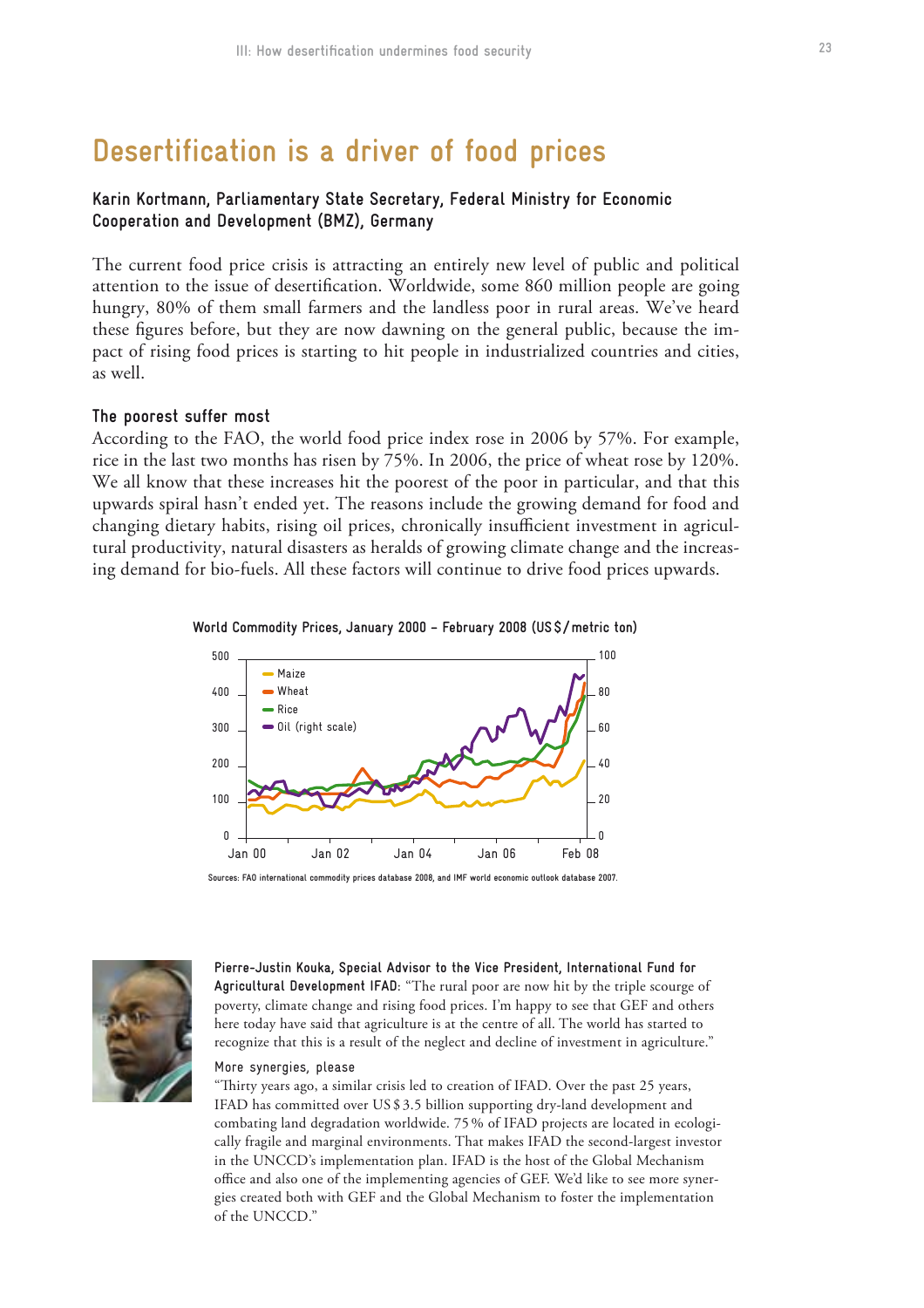

**Nadhir Hamada, Minister of the Environment and Sustainable Development, Tunisia:** "We firmly believe that there will be no peace or security in the world if we cannot ensure food security. It is time for radical solutions. We would support an international solidarity treaty to eradicate poverty,

financed by a one-dollar tax on every barrel of oil, and an initiative for an international charter for the conservation of water."



**Jiri Hlavacek, Deputy Director General of the Ministry of Environment, Czech Republic:** "The post-2012 negotiations should not get hung up on the issue of percentage reductions of CO<sub>2</sub> emissions. We should think how agriculture, mining industries, land reclamation, food production, transport and

urbanization are eating up the land. We must think about land use and soil conservation at the same time. Also we must consider the social and cultural role of land, and the ethical role of soil, for rural populations, who often come under pressure from industrialization and the cities, even in Europe."

## **Background**

### **Drylands: Essential to food security**

"The food price crisis is a harsh wake-up call", says UNCCD Executive Secretary Luc Gnacadja. "By 2030, according to the FAO, we will have to have improved food production by 50%, and yet, at the same time, arable land everywhere is shrinking, due to the combined effects of land degradation and climate change."

800 million people are already in systemic food insecurity. The impact of climate change could mean the loss of 75% of arable and rain-fed land in Saharan and sub-Saharan Africa. According to a UNU group of experts, water shortages around the world could push 50 million people into forced migration within the next ten years. Hardest-hit are the least-developed countries and landlocked developing countries, where the geography of endemic poverty and hunger maps very closely with the geography of degraded land. In many, the upshot is growing poverty, hunger leading to famine, forced migration and conflict. "The world has started to realize that if we want to achieve the MDGs," says Mr. Gnacadja, "we have to focus more attention on the drylands."

#### Not all bad news

At the same time, combating desertification and achieving sustainable development in the drylands will significantly help mitigate climate change as well as reduce poverty and hunger worldwide. Already producing an estimated 20% of the world's food, the drylands have the potential to be even more productive – and offer better livelihoods for the people who live there.

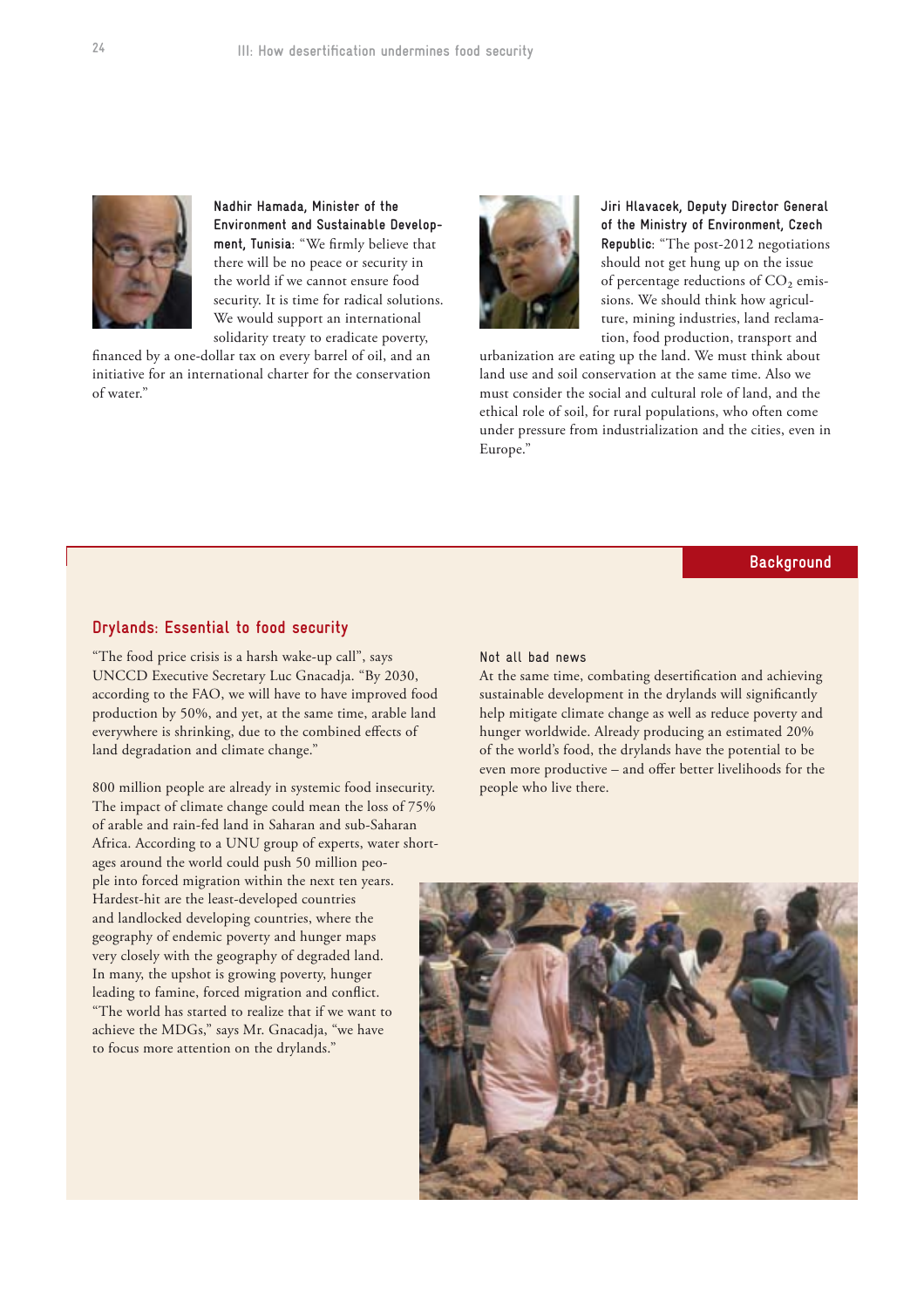### **Country case-histories III**



**Meena Gupta, Secretary of State, Ministry of Environment and Forests, India**

### **India: Legislation and risk management for sustainable farming**

"We passed the Protection of Plant Varieties and Farmers' Rights Act in 2001 and the Biological Diversity Act in 2002. Both are intended to protect plant varieties and traditional knowledge. An authority has been set up to register plant varieties, develop characterization and ensure proper documentation. Reducing the risk faced by farmers due to climate variability is another important part of government action. This has been done through weather-based crop insurance schemes."

#### Forest cover improving

"We have also adopted a watershed approach to ensure sustainable farming. The government of India has set a target of bringing one-third of its geographical area under forest and tree cover, to complement environmental sustainability. I'm happy to report that India's forest cover has been stable and is even gradually increasing, despite the great pressures of our growing population. The improved forest and tree cover stem from joint management of state forests, involving local communities in government action."



**Manfred Kern, Sustainable Development, Bayer CropScience, AG, Monheim, Germany:**  "The Strategy can't just be a wish list with qualitative data and targets. As has been said already, we need quantitative data and measurable evidence. The whole world runs on economic figures. If we can't assess the value of soil in the near future, we'll lose the game."

#### Soil more valuable than gold

"We must recognize that soil has a value higher than gold. Unfortunately, the world does not yet appreciate this vital fact. For those of us sitting here, soil is the source of our food, the very future of humanity. But for the urbanized world, soil is just dirt, mud and no-one has a proper understanding of it. I see that The Strategy foresees an important new UNCCD commitment to public information and communication. My recommendation is that the UNCCD starts a million-dollar press and media campaign as soon as possible to create awareness. Soil doesn't look like a particularly exciting subject, but unless ordinary people come to appreciate its meaning and value and the need for conserving it, they will ignore any strategy on soil created by politicians."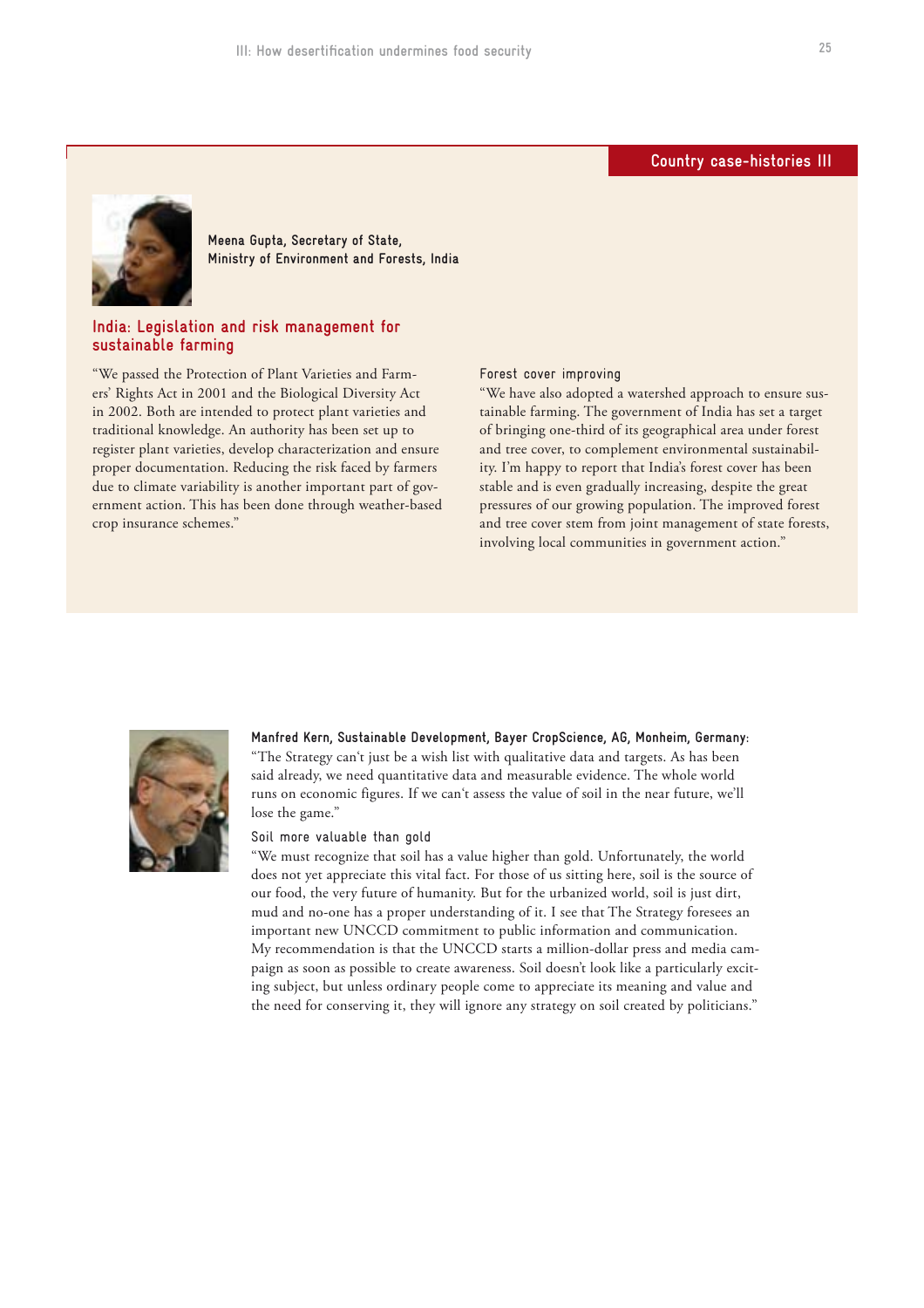# **IV. Chairperson's summary: How to meet the challenge**



Along with the honour of chairing the High-Level Policy Dialogue came the<br>duty of summarizing our discussions, together with the UNCCD secretariat<br>and participating experts, and of preparing proposals to help orient action duty of summarizing our discussions, together with the UNCCD secretariat and participating experts, and of preparing proposals to help orient action. The following text cannot hope to record all the many dozens of important statements, arguments and appeals made by participants. But I hope very much that it will serve to build the momentum towards collective action; for whether we are Parties to the Convention, farmers and rural communities, decision makers in public or private sectors or ordinary citizens, our next steps together will determine success or failure in the fight against desertification.

**Karin Kortmann, Parliamentary State Secretary, Federal Ministry for Economic Cooperation and Development (BMZ), Germany.**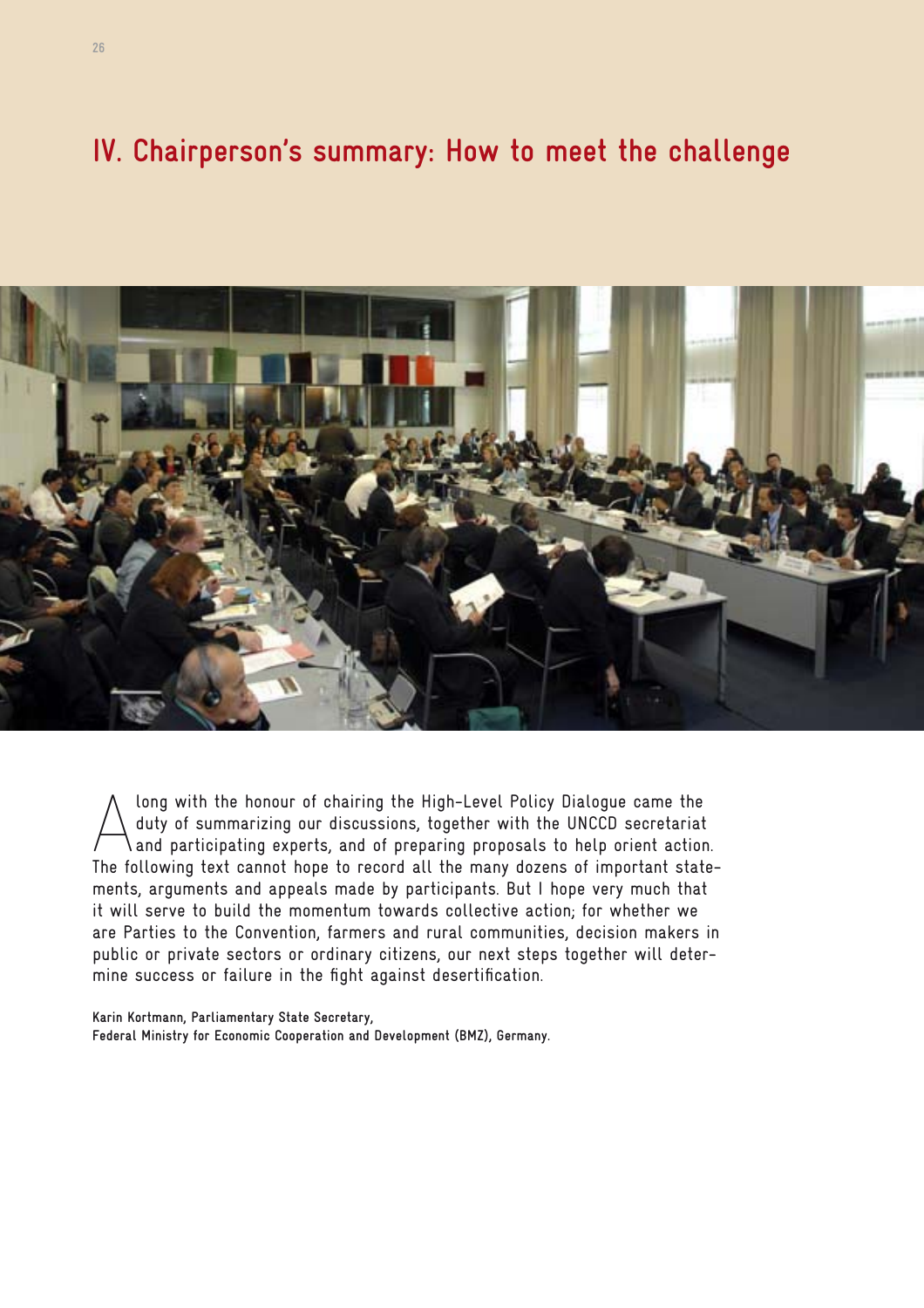# **Outcome of the High-Level Policy Dialogue on the Strategic Orientations of the United Nations Convention to Combat Desertification, held in Bonn, Germany, 27 May 2008**

# **I. Introduction**

- 1. Far-reaching environmental change is indisputable. The accompanying loss of ecosystem services<sup>2</sup> directly affects human well-being, development and security. Environmental tipping points are fast approaching and an unprecedented era of natural resources scarcity is looming, brought on by global shifts in our climate, reduced access to water, and food shortages. This threat must be faced.
- 2. Left unchecked, increased food prices will undermine the progress the world has made towards the Millennium Development Goals (MDGs). And food is about land. For the truth of the matter is that most countries facing, or at risk of facing, a food crisis today are also those facing land degradation problems. It is also clear that climate change will hit the drylands hardest, with an expected severe decline in rainfall in most areas and further threats to food security. Therefore, securing the productivity of drylands, rehabilitating degraded land and enhancing land tenure regimes, as required by the United Nations Convention to Combat Desertification (UNCCD), are indispensable steps the world must now take in the fight to prevent future structural food crises and to enhance our resilience to the impacts of climate change.
- 3. The benefits will be far-reaching, for investing in sustainable land management is a win-win response, as it also implies carbon sequestration in soils and vegetal cover, thus contributing to the mitigation of climate change.
- 4. **The bridge to local action:** Our Convention has a central role to play in securing the conditions essential to stable rural development, agricultural productivity and food security. Without it, all three will falter. Achieving the MDGs and fulfilling the mandates of the other two Rio Conventions on climate change and biodiversity preservation can be done only through proper implementation of the UNCCD. Quite literally, the UNCCD brings climate-change adaptation and mitigation down to earth, down to the land.

**<sup>2</sup>** Ecosystem services are the benefits and amenities generated for society by the existence and development of the natural environment: land, water and air, their flora and fauna and related ecosystems. There are three main types: disposal services act as an absorptive sink for waste and residuals, productive services include raw materials and energy used to produce goods and services as well as physical space, and consumption services provide for the physical and recreational needs of human beings.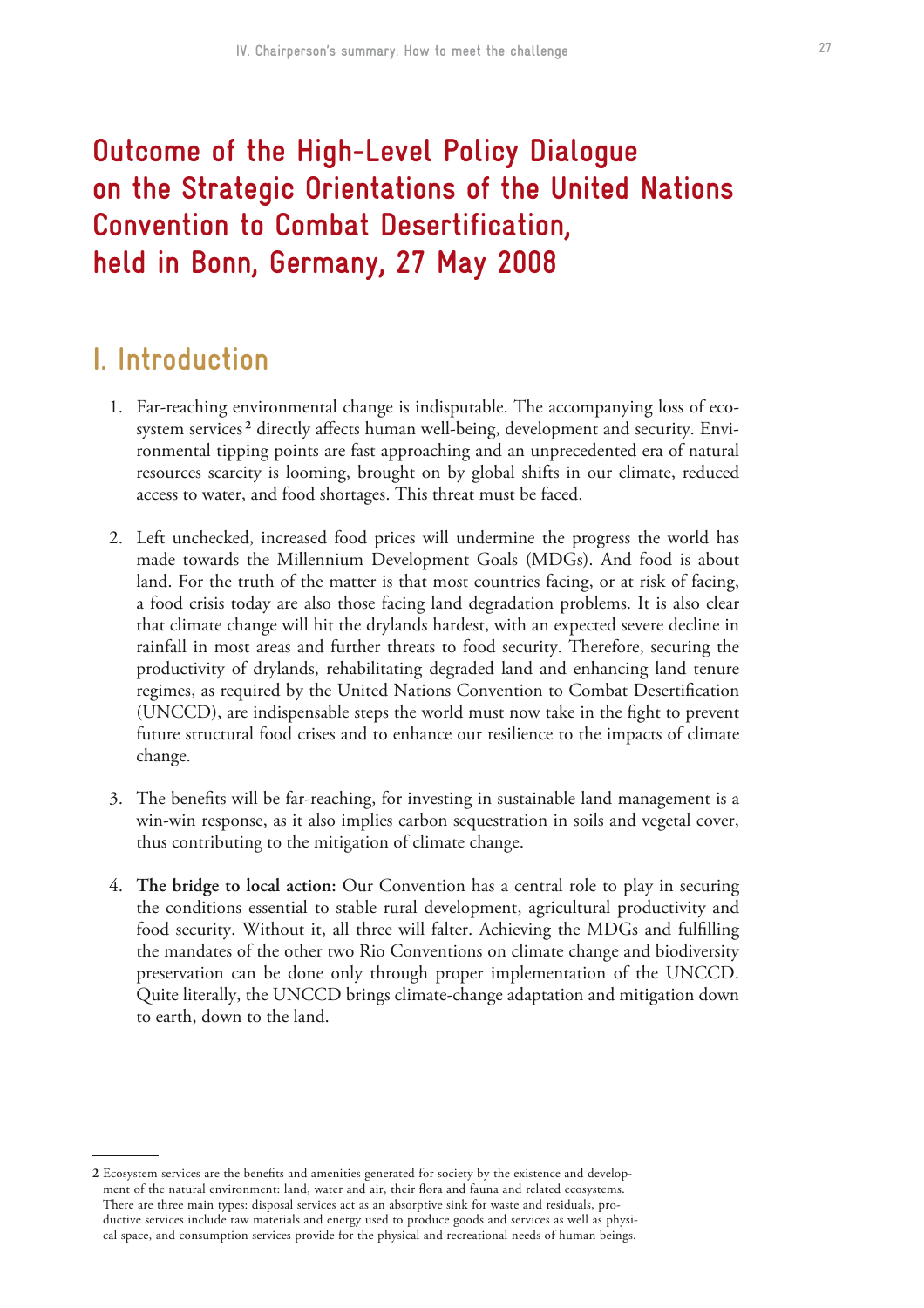5. The Convention protects land as a global common. It is the responsibility of the international community to maintain this global common for the survival and livelihoods of future generations. Yet success will not come through international action alone. Sustainable Land Management (SLM) means local action. Building the bridge between global responsibility and local action is our challenge.

# **II. Policy development**

- 6. **The global context of desertification:** Today's global challenges comprise the threats of climate change, environmentally-induced migration, the food crisis, the rising demand for biofuels, conflicts in the drylands and poverty. However, these trends are reversible through improved policies, partnerships, innovative finance and communication, notably towards and at the local level. Partnerships at all levels are the necessary building blocks of the required global coalition to combat desertification/ land degradation and drought (DLDD). Affected countries, in cooperation with the international community, are urged to move the issues of land management and soil conservation up their list of national and global priorities.
- 7. **Poverty and hunger:** The geography of endemic poverty and hunger coincides with the map of land degradation. The challenge of rising food prices is an additional crisis for the most vulnerable populations, an aggravation of the silent plight of the roughly one billion of the world's poorest people, most of them affected by DLDD. Food production systems under stress contribute to the "push" factors of enforced migrations and put at risk the human right to food. MDGs and food production targets to feed growing populations are unlikely to be met under the present trends regarding the loss of arable land. The implementation of the UNCCD 10-year strategic plan and framework (2008 – 2018) (The Strategy) must channel resources towards strategic fields of intervention such as soil fertility and sustainable water management, and must also be linked with national planning instruments such as poverty reduction strategies and agricultural policies.
- 8. **Climate change, land degradation and MDGs:** Today, climate change is forcing humanity to adjust the focus of international cooperation. By investing more in sustainable land management (SLM), the problems and goals of today (particularly MDG 1 on poverty and hunger and MDG 7 on the environment) can be addressed while helping to reduce the vulnerability, and enhance the resilience, of populations under climate stress tomorrow. Improved land management and rehabilitation, the cornerstone of the UNCCD national action programmes (NAPs), can be re-energized. By strongly linking the UNCCD NAPs with the UNFCCC national adaptation programmes of action (NAPAs), the necessary bridges between development and adaptation initiatives can be built, notably in the drylands.
- 9. **Biodiversity, forests and land degradation:** Land-use change is a major threat for biodiversity and an avoidable source of greenhouse gas emissions; continuous land-use changes are in turn driven by land degradation. There must therefore be recognition at the next Conference of the Parties in 2009 (COP 9) that investment in SLM is a prerequisite to achieving both biodiversity targets and forest protection while at the same time contributing to the mitigation of climate change.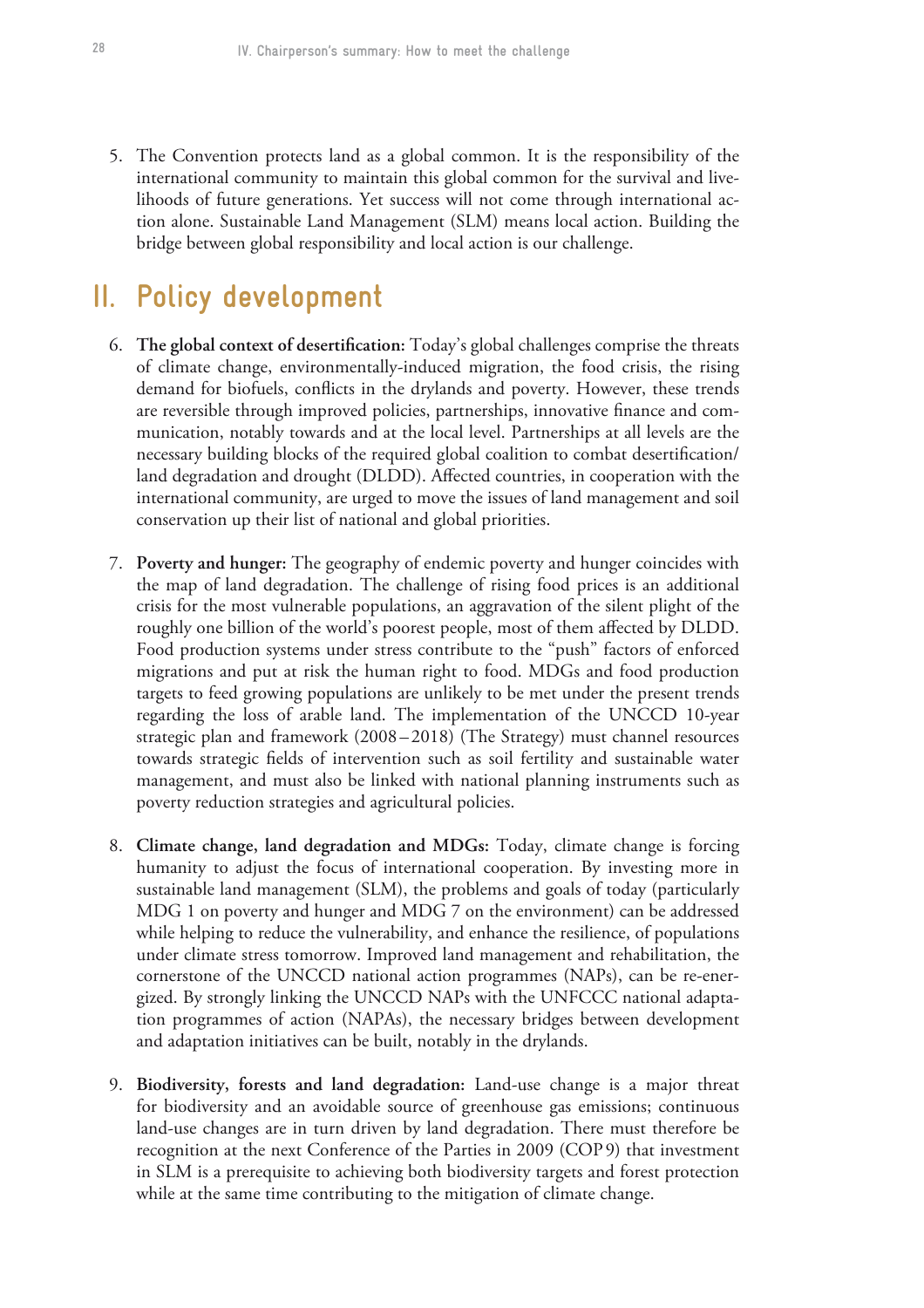10. **Rural development:** The participants at the HLPD shared the views recently expressed by the United Nations Secretary-General on the global food crisis, and felt that action must be taken with a greater sense of urgency and decisiveness. Not only must the immediate needs of vulnerable populations be met, the structural and policy issues that contribute to this crisis, such as trade, tax policies and land tenure, also need to be addressed.

# **III. Dialogue on mobilizing for a forward-looking strategy**

## **A. The UNCCD reform agenda**

- 11. The UNCCD COP 8, held in Madrid in September 2007, mobilized a consensus amongst all Parties on the need to address the above-mentioned challenges. The adoption of The Strategy is an important impulse towards enhancing implementation of the Convention. Together with the reform process of the UNCCD, The Strategy opens the way to a revitalized implementation process.
- 12. The participants at the Bonn High-Level Policy Dialogue (HLPD) fully endorse the UNCCD reform agenda, emphasizing synergistic action and coalition-building for full mobilization of all resources in order to achieve the Convention's global benefits.
- 13. They recognize that this reform agenda does not only belong to governments but must also involve civil society and, moreover, mobilize private-public partnerships.
- 14. They expect that better services will be delivered to Parties through the restructuring of the UNCCD secretariat and the Global Mechanism (GM), through consensus on expected deliverables through results-based management and through strategic plans and work programmes. They endorse the establishment of baselines and indicators through the Committee on Science and Technology (CST) and look forward to the benefits of assessment and lessons learned through the Committee for the Review of the Implementation of the Convention (CRIC).
- 15. The secretariat is called upon to strengthen dialogue and consultation at the global and regional levels.
- 16. National efforts are need on the part of affected countries in order to implement The Strategy. These efforts must be actively supported by, and integrated into, national planning and investment frameworks.

## **B. Financing The Strategy**

 17. In future negotiations relating to investment for climate change and food security, Parties urgently need to highlight the win-win equation between sustainable land management, improving livelihoods and food security and mitigating climate change.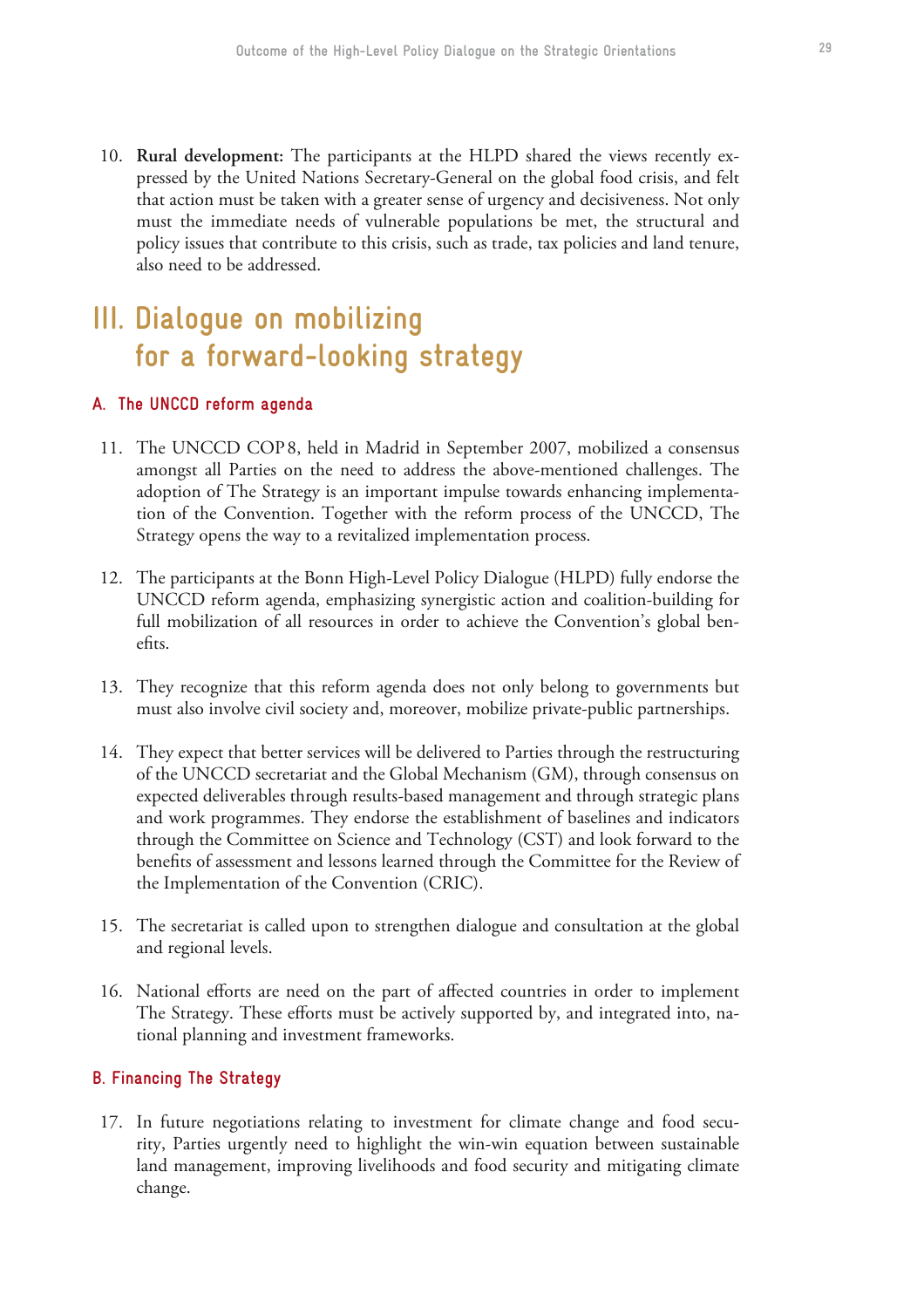- 18. The Global Environment Facility (GEF) is invited to simplify procedures further. The GEF secretariat and GEF Council members need to respond specifically to The Strategy with robust funding to combat land degradation. Experience with coherent programme approaches under the GEF, such as TerrAfrica, deserves our attention. This includes the joint formulation of investment strategies blending GEF finance with international funding and national counterpart funding, relying on diverse methods for multiple impacts and encouraging systematic coordination.
- 19. Governments, civil society and the private sector should together devise incentive systems for market-based funding mechanisms so as to encourage the restoration of degraded land.

### **C. Enhancing investment in land management**

- 20. The current food crisis and climate change issues are affecting mainly poor people in rural areas. The decline and neglect of investment in agriculture and land management since the mid-1980s are part of the problem. Participants at the HLPD emphasize that:
	- (a) Measures to counteract DLDD offer a direct entry point into reducing the vulnerability of people and ecosystems.
	- (b) Sustainable agriculture must be promoted through best practices and new conservation-oriented technologies, including mitigation through carbon sequestration and adaptation. Science and policy advocacy under The Strategy must now contribute actively to the dissemination of successful innovation, supportive land management and effective social practices.
	- (c) Market forces play a both positive and negative role. While the private sector can introduce necessary technology or generate off-farm income and thus alleviate pressure on land, it can also foster trading patterns that severely undermine local food production.
	- (d) Vast dryland areas might offer the potential to host sites for the production of a second generation of bio-fuels with the help of new technologies, thus generating income opportunities. Nevertheless, given the socio-economic and environmental risks, guidelines for sustainable bio-fuel production need to be developed.
	- (e) More synergism between the UNCCD, the United Nations Convention on Biodiversity (CBD) and the UNFCCC at implementation level needs to be achieved. The UNCCD could recommend practical projects with a focus on increased land productivity, which simultaneously takes into account the issue of climate change and addresses biodiversity issues.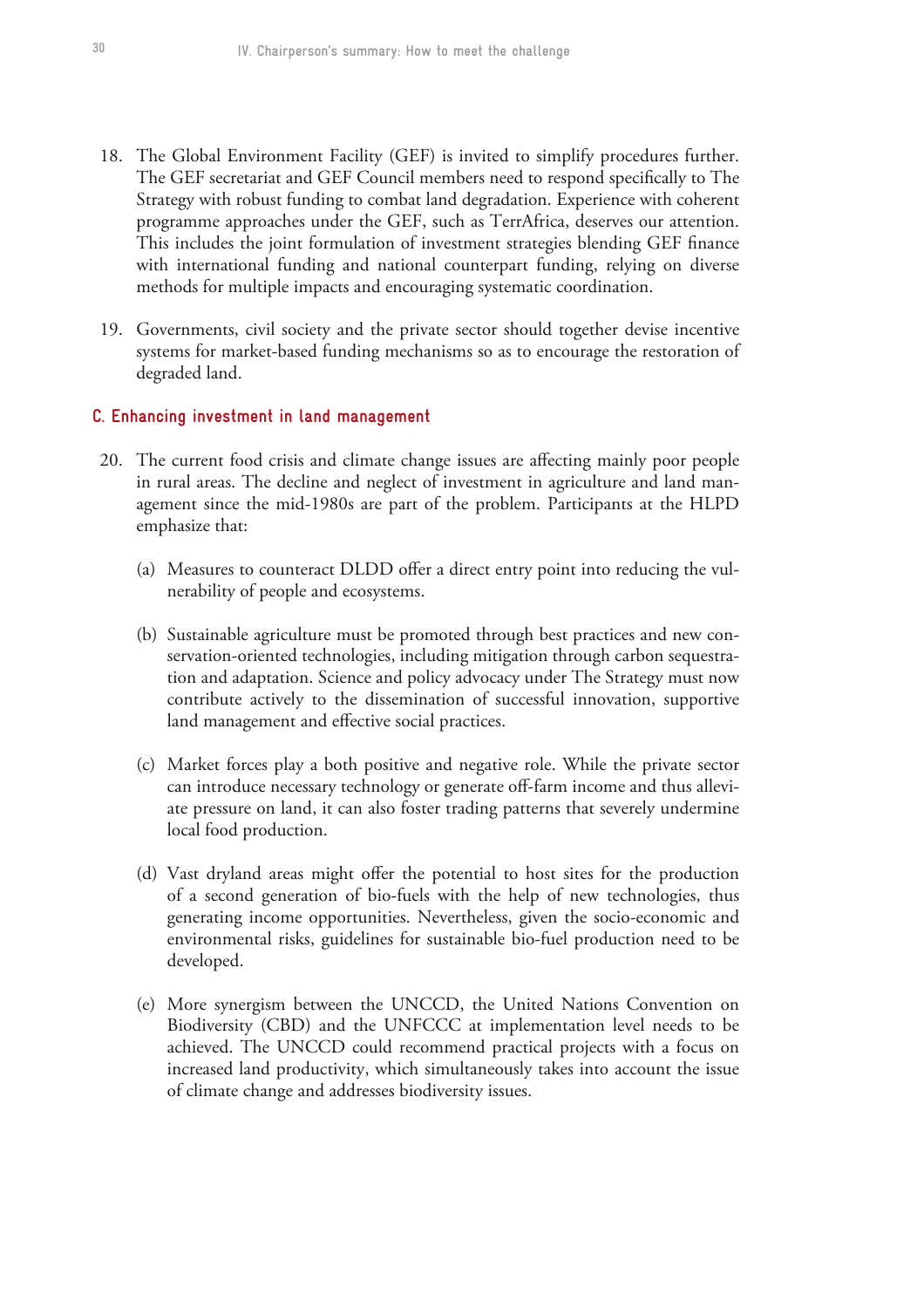# **IV. Parties' views on responses to emerging challenges. What can be done ?**

 21. The following elements should provide orientation and impetus to the thematic and substantive discussions at CRIC 7 and also help shape the agenda at COP9 dealing with the priority fields of application of The Strategy.

## **A. Partnership and shared responsibilities**

- 22. Implementing The Strategy is a matter of concern to all Parties to the Convention and demands their full commitment.
- 23. **Affected-country Parties** should prioritize the fight against DLDD, undertake the consequent governance and policy reforms, assure appropriate land tenure rights and provide for allocating funds in national budgets. NAPs should be harmonized and aligned with national development strategies and policies, fostering cooperation with civil society and the private sector.
- 24. **Developed-country Parties** should acknowledge the renewed relevance of DLDD in the context of the emerging food crisis, climate mitigation and adaptation, and biodiversity conservation. They are invited to earmark additional funds, before COP 9 takes place, in support of rural development, agriculture and food security as spelled out by strategic objective 4 of The Strategy.
- 25. **The UNCCD secretariat and the GM** are to give advice, support the sharing of experience and support advocacy and mainstreaming. Participants welcome the efforts and the progress of the secretariat in launching the reform process and look forward to more effective collaboration between the secretariat and the GM. They are in favour of the GM's role in supporting financial strategies for enhanced UNCCD implementation at national level.
- 26. **The role of the private sector** as an actor in implementing The Strategy needs to be promoted by all Parties.

## **B. Advocacy**

 27. Critical action must be taken in consensus-building to reorient the Convention on the path towards concrete actions that benefit affected countries and help generate global benefits.

 The Convention carries an important message: land conservation is a global common and the land is the medium through which global food security, social security and peace, biodiversity, and mitigation of climate change can be achieved. The economic value of land conservation and restoration must be properly assessed under The Strategy. By setting a reference value for land as a public good, funds could be raised both to help finance programmes to combat DLDD and to clarify the Convention's contribution to assuring these vital services.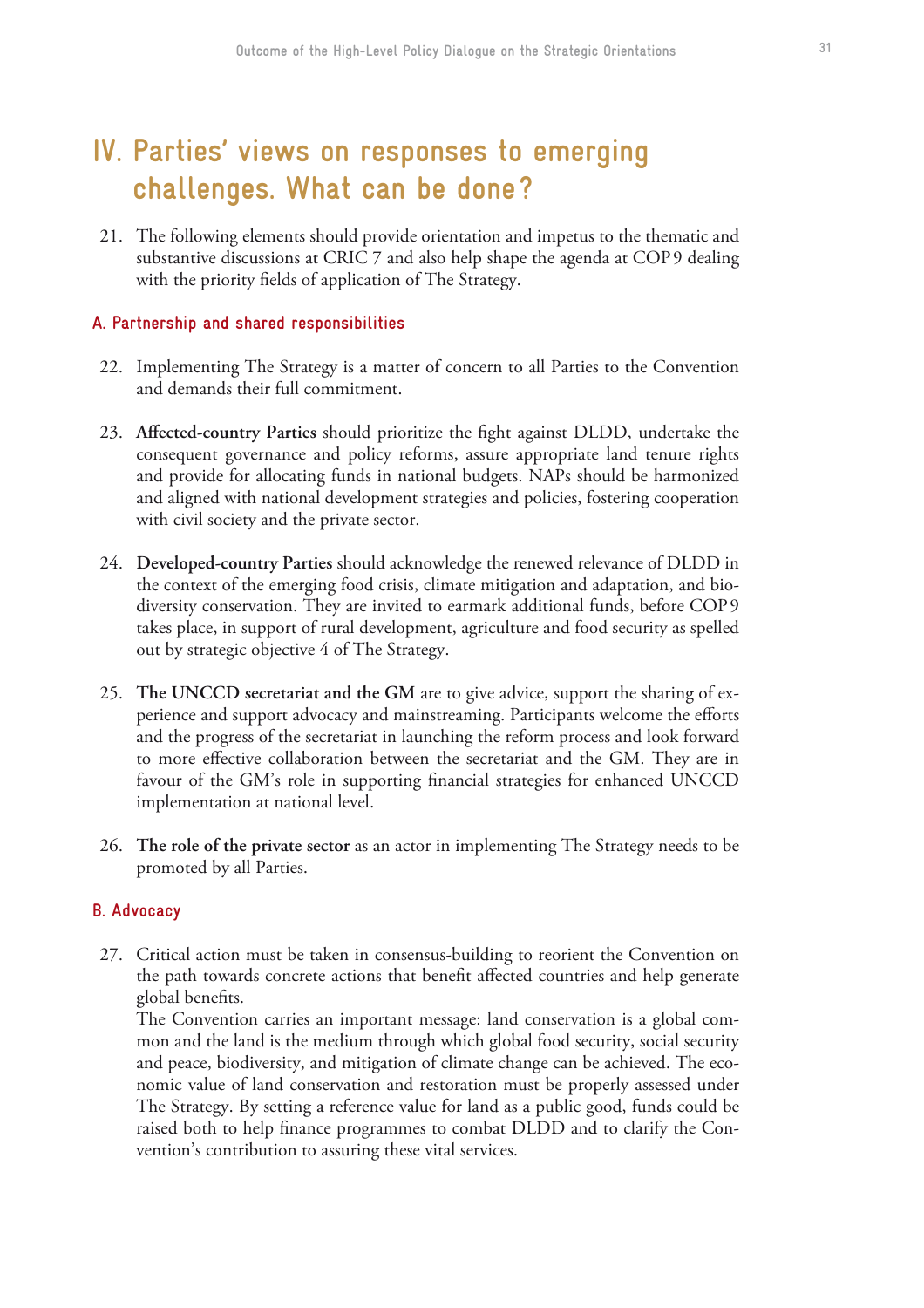- 28. Calls were made for a "Stern report" on land degradation. Parties must follow through with their promise to consult and specify regional commitments for The Strategy before COP9 in the autumn of 2009.
- 29. Parties and UNCCD bodies should advocate that the interrelation between DLDD and climate change adaptation and mitigation are made more explicit and recognized through institutional and financing arrangements in the post-Bali road map. They should also advocate programmatic and synergistic approaches for SLM under the GEF's fifth replenishment round (GEF 5: 2011 – 2015).
- 30. In the current post-Bali period of the UNFCCC process, the secretariats of the UNCCD, the UNFCCC and the CBD, together with the Rome-based agencies (the Food and Agriculture Organization of the United Nations (FAO), the International Fund for Agricultural Development (IFAD) and the World Food Programme (WFP)), should undertake pilot studies of joint implementation of measures to increase carbon sequestration in vegetation and soils.
- 31. Under GEF 5, support for The Strategy of the UNCCD could be emphasized through stronger scientific evidence, assessment and capacity-building, long-term monitoring, reduction of knowledge gaps and understanding of impacts. Advice regarding such knowledge should be made available to countries for action at the local level.
- 32. The UNCCD secretariat is invited to organize a global private-sector advocacy forum and to document economic opportunities in the drylands, with a view to a major information campaign.

# **C. Funding**

- 33. The promises made in Rio (1992), Monterrey (2002) and Gleneagles (2005), and the prospects for support to affected countries from the multilateral system, must refocus priorities onto the rural scene and the 2012 horizon when the Kyoto Protocol expires.
- 34. Measures for combating DLDD, including action programmes at all levels, will benefit from the necessary return of investment into rural development and sustainable land and water use. They should thus become an integral part of national and regional policies securing the conditions for agricultural production and food sustainability. Bilateral development partners and the investment banks must proactively integrate SLM into their policy and procedures. The COP should invite the secretariat and the GM to develop and propose a man-

agement matrix for such cooperation.

 35. A fresh review of the current portfolios of the international financial institutions will help to identify the potential of DLDD investments in the context of agricultural sector programmes and rural development and their contribution to agricultural production.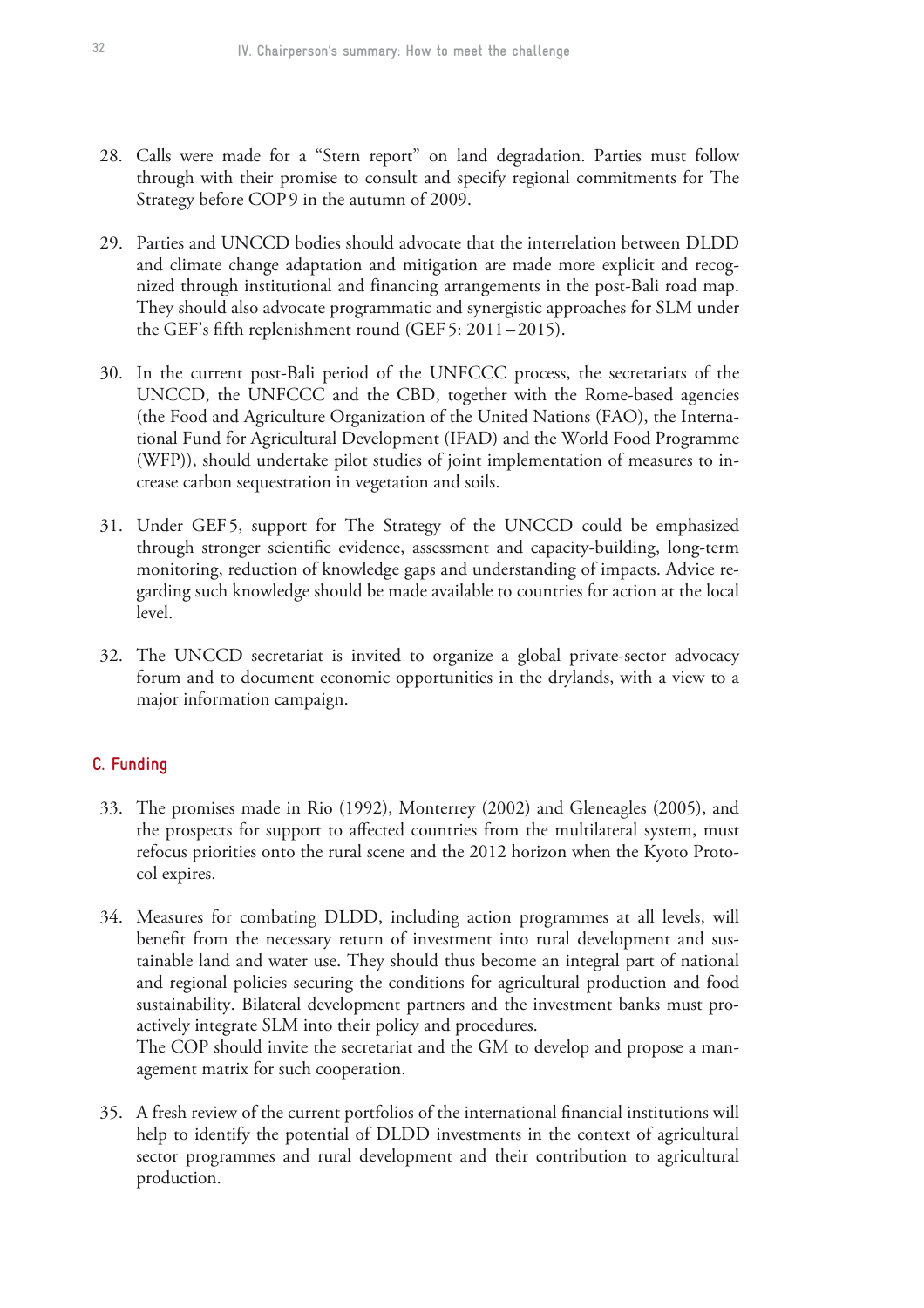- 36. Today, climate change must be regarded as one of the most important paradigms of international cooperation. Parties in the pertinent forums must gradually build an international land coalition and pursue advocacy for climate finance to combat land degradation. An aim for The Strategy should be increasingly to enable policy change and to assist affected countries in finding or fine-tuning access to existing, emerging or innovative climate funding, such as market-based mechanisms or carbon funding. Resources such as the US \$ 25 billion International Development Association (IDA) replenishment in the World Bank, which includes adaptation as a cross-cutting issue, might thus be used to implement The Strategy at country level.
- 37. Efforts must be taken to resist the tendency to marginalize UNCCD issues within GEF finance, and the building of links between the GEF and the UNCCD NAPs must be facilitated. In order to foster implementation of The Strategy, Parties should set markers for assessing the effectiveness of the Convention, including quantitative targets.

### **D. Knowledge and science**

- 38. Parties stress the lack of consistent assessment of economic and financial losses resulting from DLDD and the related loss of ecosystem services, as well as the neglect of the potential of drylands for alternative income generation. The absence of the topic of land degradation in discussion of the current food price crisis suggests that UNCCD actors must build their capacity to deliver ready-made information, arguments and solutions whenever the situation calls for them.
- 39. In addition, The Strategy needs quantitative goals, underpinned by evidence-based facts and a clear assessment methodology, in order to attract investment.
- 40. Work towards a better understanding of the existing links between climate change adaptation and mitigation schemes for drought preparedness on the one hand and mitigation in the UNCCD context on the other must be undertaken. This includes issues to do with drought risk management.
- 41. To buttress the knowledge base on livelihood, climate change and biodiversity, it would be appropriate to create an intergovernmental panel on land and soil. In the interim, a report on climate and land degradation by the Intergovernmental Panel on Climate Change (IPCC) would be welcome.
- 42. A methodology should be developed and presented to the Clean Development Mechanism Executive Board to identify the land, agriculture and sequestration nexus. Together with this, major data providers and analysts should team up under the Convention's reformed CST in order to articulate the trends of land degradation and its effects on food security, other relevant MDGs, climate change and loss of biodiversity.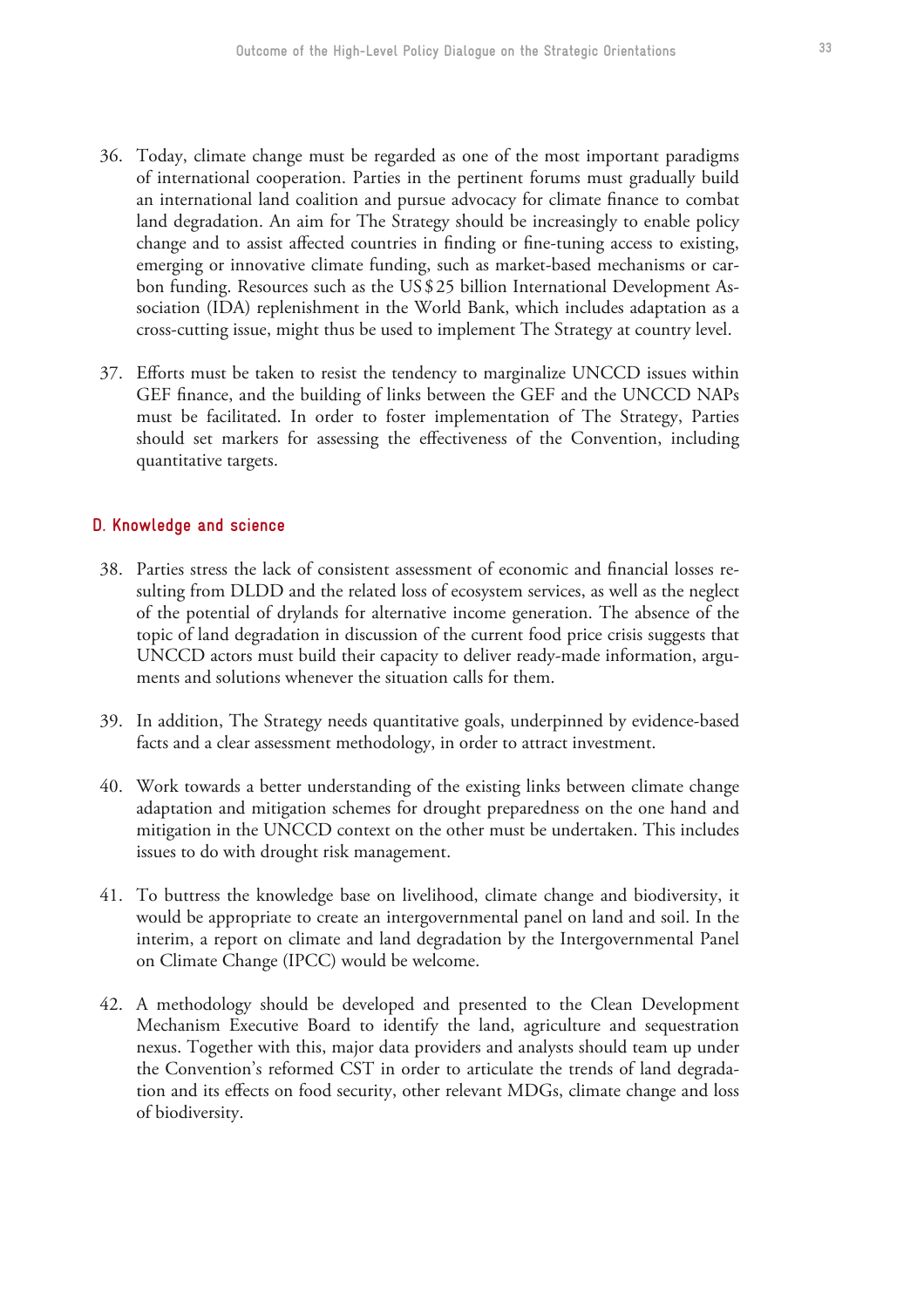- 43. Analysis of successes and failures and scientific output on data, facts and trends must be made more informative in order to enable policy choices. It is particularly necessary that enhanced scientific information on DLDD should motivate policy makers who do not always have at hand the necessary materials for addressing longer-term environmental challenges.
- 44. Robust science that can strengthen the evidence base for sound environmental and socio-economic policy on land- and soil-related issues under The Strategy must be encouraged.

### **E. Regional implementation**

- 45. Given the structure of the Convention, cooperation within regions will continue to be an important vehicle through which to address DLDD. Regional coordination mechanisms should pave the way for effective implementation.
- 46. Better scientific dialogue and regional studies could investigate concrete needs and activities which create real comparative advantage by addressing them at the regional rather than the global or national level. Such issues might include, for example, a better division of labour for analytical work and application research, management of trans-border ecosystems, such as joint management of watersheds, leveraging the potential of economies of scale for administration and implementation of certain programmes, and the development of financial strategies.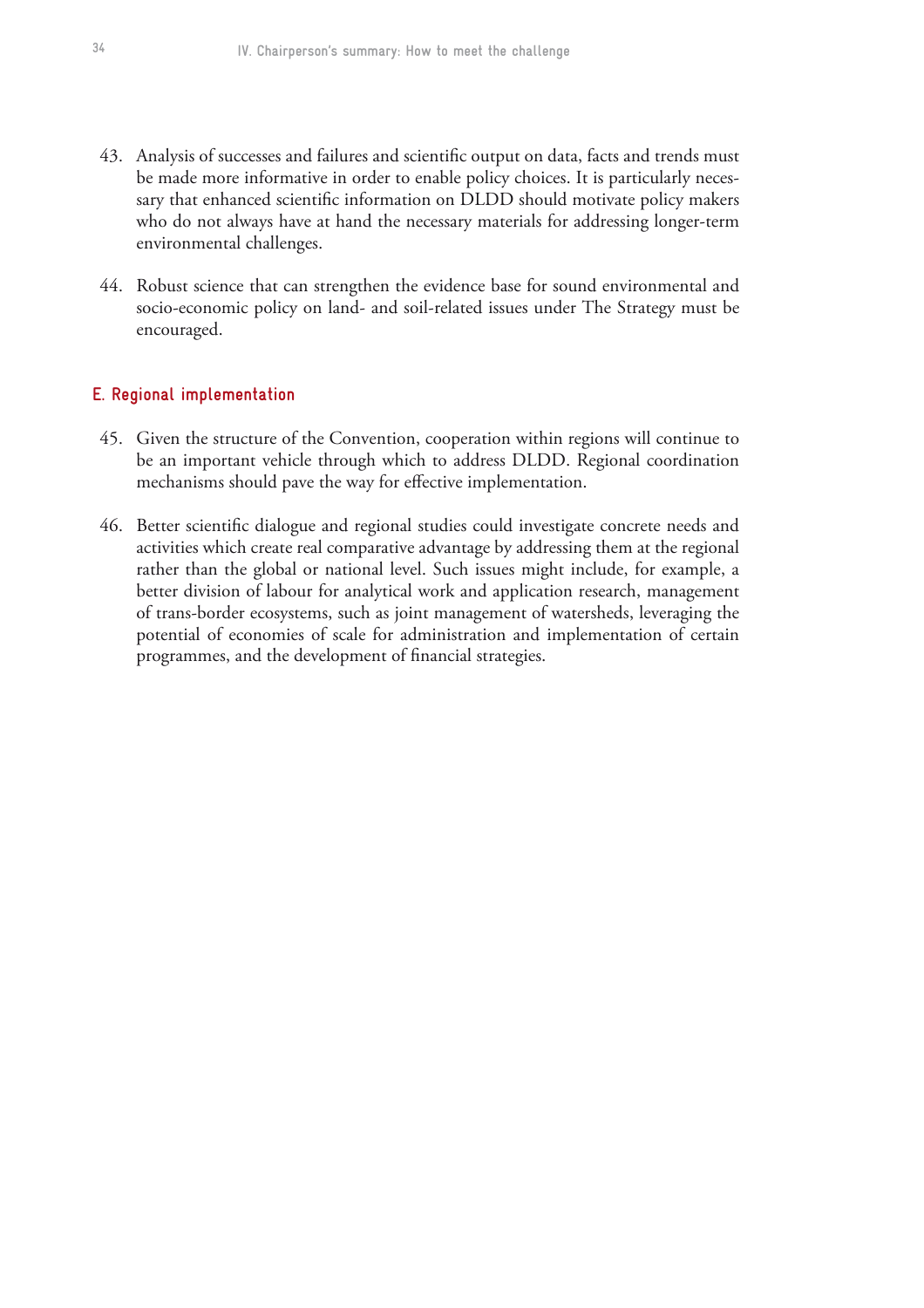# **Glossary of terms and abbreviations**

| AFD.  | Agence française pour le développement,<br>the French Development Agency www.afd.fr                                                                           |
|-------|---------------------------------------------------------------------------------------------------------------------------------------------------------------|
| BMZ   | Bundesministerium für wirtschaftliche Zusammenarbeit und<br>Entwicklung, the Federal Ministry for Economic Cooperation and<br>Development, Germany www.bmz.de |
| CGIAR | Consultative Group on International Agricultural Research<br>www.cgiar.org                                                                                    |
|       |                                                                                                                                                               |

- CDM The Clean Development Mechanism (CDM) allows emission-reduction (or emission removal) projects in developing countries to earn certified emission reduction (CER) credits, each equivalent to one tonne of  $CO<sub>2</sub>$ . CERs can be traded and sold, and used by industrialized countries to meet a part of their own emission reduction targets under the Kyoto Protocol. http://cdm.unfccc.int
	- CO<sub>2</sub> Carbon dioxide
- COP The Conference of the Parties (COP) was established by the UNCCD as its supreme decision-making body. It comprises representatives of ratifying governments and regional economic integration organizations, like the European Community. It has met biennially since 2001 and periodically reviews the implementation of the Convention
- CRIC The Committee for the Review of the Implementation of the Convention (CRIC) holds its yearly sessions during and also between the ordinary sessions of the COP. CRIC 7 is to be held in Istanbul, Turkey, back-to-back with the First Special Session of the Committee on Science and Technology (CST), Nov. 3 – 14, 2008.
- CSD The United Nations Commission on Sustainable Development (CSD) was created in December 1992 to ensure effective follow-up of UNCED, and to monitor and report on implementation at local, national, regional and international levels. The CSD's current cycles of work (2008 – 2009) focuses on agriculture, rural development, land, drought, desertification and Africa. www.un.org/esa/sustdev
- CST The UNCCD's Committee on Science and Technology (CST) advises the COP on scientific and technological matters relating to combating desertification and mitigating the effects of drought. The CST is a subsidiary body of the COP; it is multi-disciplinary and composed of government representatives with relevant expertise. Its efficiency and effectiveness is being improved in line with overall reforms to strengthen the UNCCD.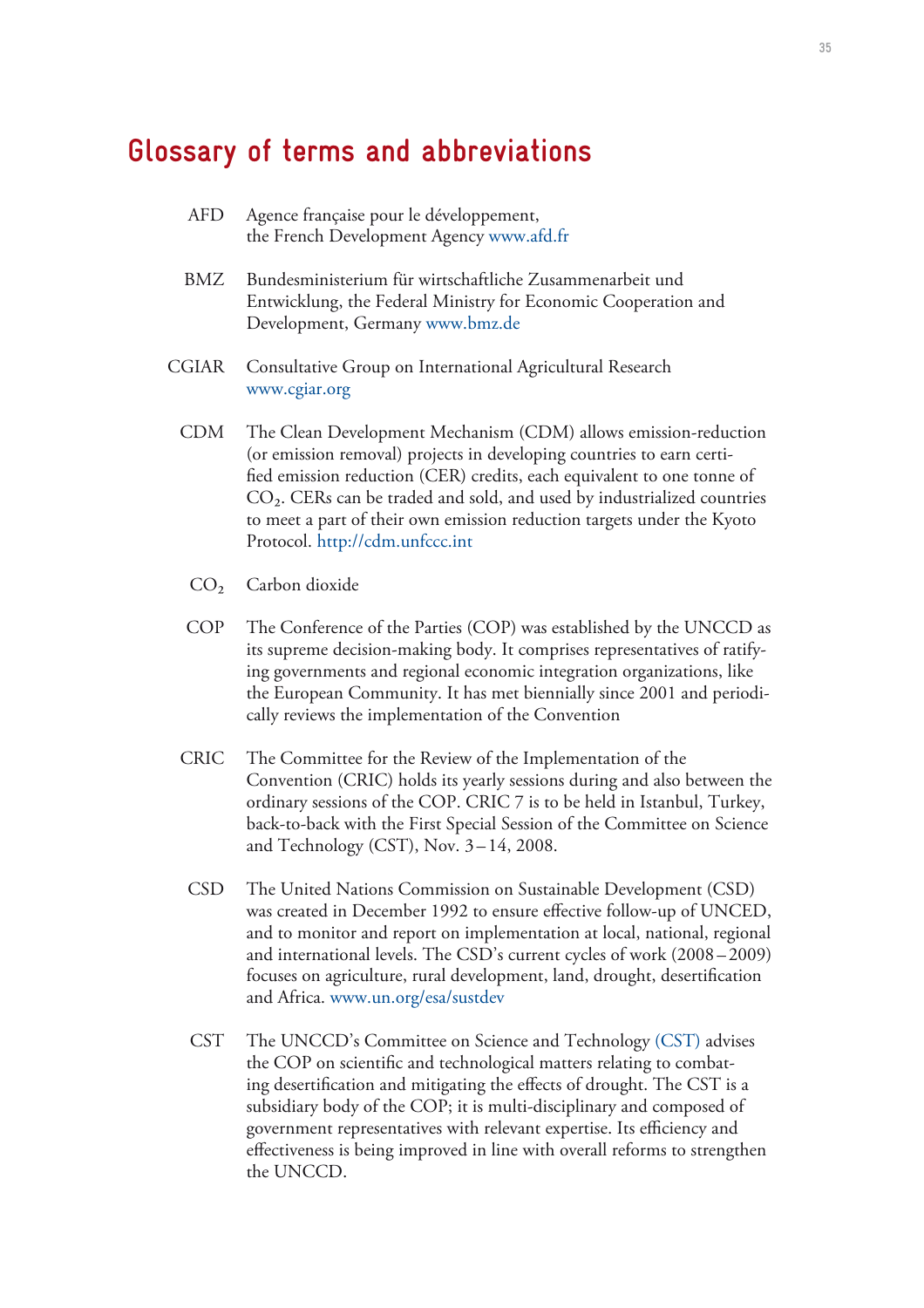- DLDD Drought, land degradation and desertification
- Drylands Drylands have limited supplies of fresh water and great variations in yearly rainfall. They cover over 41% of the world's surface area and more than 2.3 billion people live there. Approximately 1 billion of these depend directly on the natural resources of the drylands for their livelihoods.
	- EU European Union
	- FAO The UN Food and Agriculture Organization www.fao.org
	- GEF The Global Environment Facility (GEF) is a financial mechanism for the four international environmental conventions – the UNCCD, the UNFCCC, the UNCBD and the Stockholm Convention on Persistent Organic Pollutants. The GEF helps fund initiatives that assist developing countries in meeting the objectives of the conventions and also collaborates closely with other treaties and agreements. www.gefweb.org
	- GM The Global Mechanism (GM) helps the COP to promote funding for Convention-related activities and programmes. Rather than raise or administer funds, the GM encourages and assists donors, recipients, development banks, non-governmental organizations (NGOs) and others to mobilize funds and to channel them to where they are most needed. The GM is hosted by the International Fund for Agricultural Development (IFAD) in Rome. www.global-mechanism.org
	- GTZ The Deutsche Gesellschaft für Technische Zusammenarbeit (GTZ) GmbH is an international cooperative enterprise for sustainable development, with offices in 69 countries. Federally owned, the GTZ supports German government's development-policy objectives and the BMZ is its major client. www.gtz.de The GTZ's Convention Project to Combat Desertification (CCD Project) was established in 1999 for the BMZ and is based in Bonn. www.gtz.de/desertification
	- HLPD The UNCCD's High-Level Policy Dialogue (HLPD), held May 27, 2008, in Bonn, Germany
- ICRISAT The International Crops Research Institute for the Semi-Arid Tropics www.icrisat.org
	- IDA The International Development Association (IDA) is part of the World Bank. Established in 1960, IDA aims to reduce poverty by providing interest-free loans and grants for programmes in the world's poorest countries.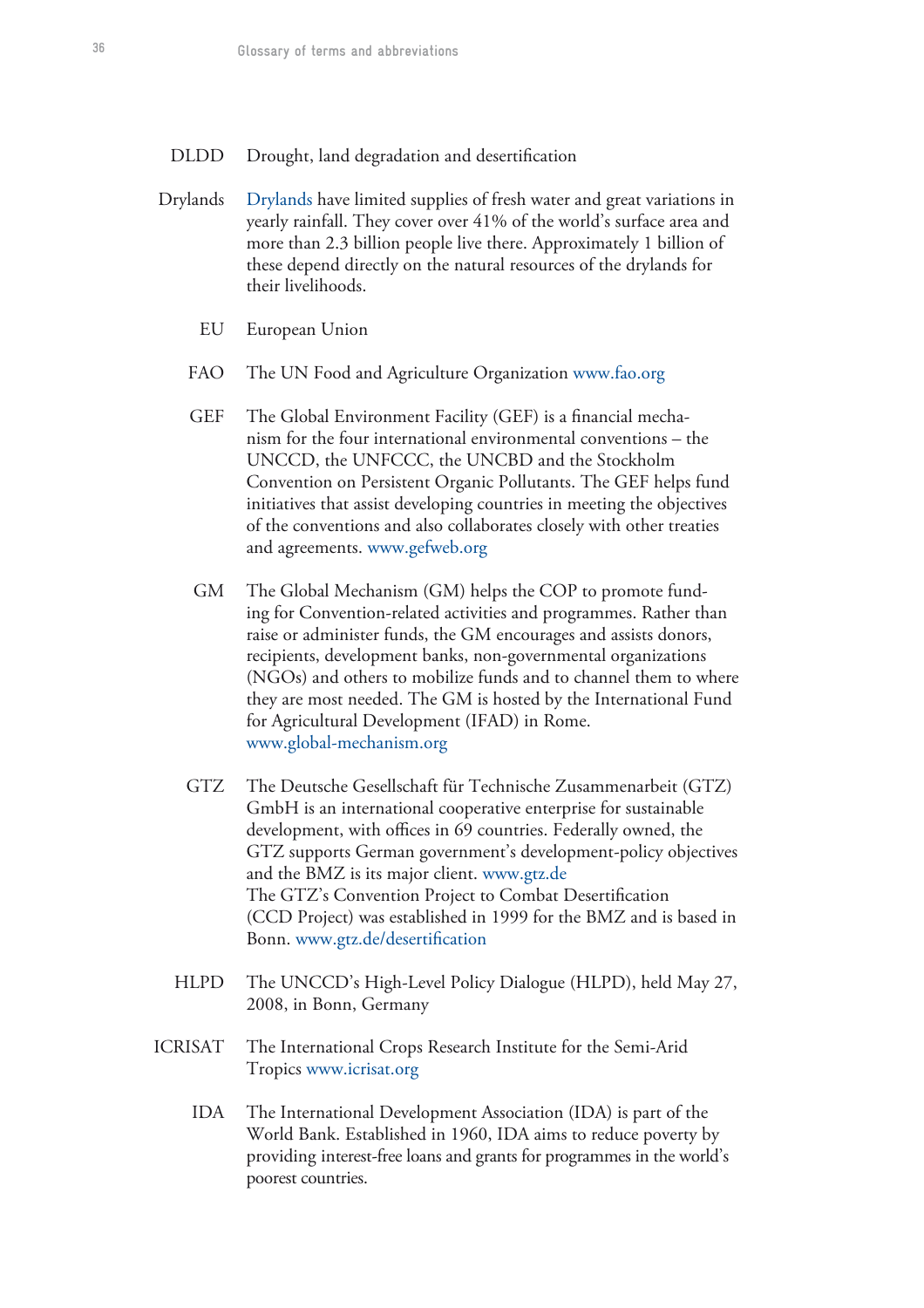- IFAD The International Fund for Agricultural Development www.ifad.org
- IPCC The Intergovernmental Panel on Climate Change www.ipcc.ch
- ISDR The United Nations International Strategy for Disaster Reduction www.unisdr.org
- Joint Liaison Group In 2000, the three Rio Conventions established a Joint Liaison Group (JLG) to enhance cooperation across the three Conventions. The JLG meets regularly and is strongly supported by the three Secretariats, demonstrating the importance that each attaches to inter-convention coordination.
	- MDGs The UN Millennium Development Goals www.un.org/millenniumgoals

### Millennium Ecosystem Assessment

 The Millennium Ecosystem Assessment of the consequences of ecosystem change for human well-being involved the work of more than 1,360 experts worldwide from 2001 to 2005. www.millenniumassessment.org

- NAPs The UNCCD's National Action Programmes (NAPs) are one of the key instruments in the implementation of the Convention. National Action Programmes are developed through a participative approach involving local communities and spell out the practical steps and measures to be taken to combat desertification in specific ecosystems.
- NAPAs The UNFCCC's National Adaptation Programmes of Action (NAPAs) provide a process for Least Developed Countries (LDCs) to identify priority activities that respond to their urgent and immediate needs with regard to adaptation to climate change.
	- ODA Official development assistance (ODA) is funding offered by donor government agencies directly to recipient governments or through multilateral development agencies.
- Post-Kyoto regime The Kyoto Protocol came into force in 2005 and was the first global treaty to address global warming by committing developed-country signatories to reduce their greenhouse gas emissions by agreed amounts by the year 2012. The post-Kyoto regime refers to an asyet undecided framework for how the world should proceed after that date.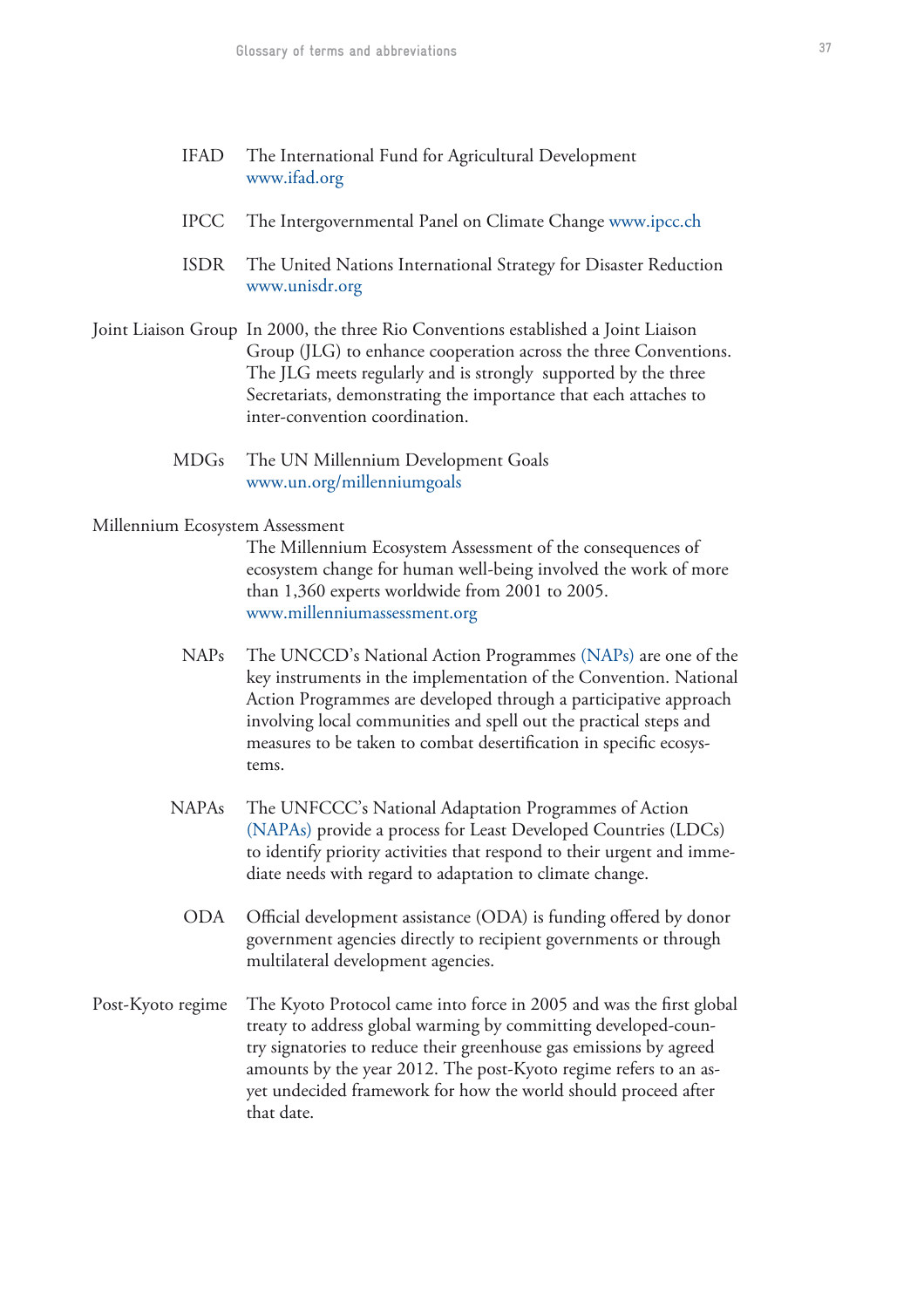Rio Conventions The three Rio Conventions – on Biodiversity (UNCBD), Climate

|               | Change (UNFCCC) and Desertification (UNCCD) – derive<br>directly from the 1992 Earth Summit www.cbd.int/rio                                                                                                                                                                                                                                                                                                                                                                                                                 |
|---------------|-----------------------------------------------------------------------------------------------------------------------------------------------------------------------------------------------------------------------------------------------------------------------------------------------------------------------------------------------------------------------------------------------------------------------------------------------------------------------------------------------------------------------------|
| <b>SLM</b>    | Sustainable land management (SLM) involves land-use practices<br>that ensure land, water, and vegetation adequately support land-<br>based production systems for current and future generations. SLM's<br>key principles are the productivity, security and protection of natu-<br>ral resources, economic viability and social acceptance. The concept<br>includes but also goes beyond sustainable agriculture, as it includes<br>all land resources regardless of whether they serve agricultural pur-<br>poses or not. |
| TerrAfrica    | TerrAfrica is a partnership that aims to address land degradation by<br>scaling up harmonized support for effective and efficient country-<br>driven SLM practices in Sub-Saharan African countries.<br>www.terrafrica.org                                                                                                                                                                                                                                                                                                  |
| The Strategy  | The UNCCD's short name given to the 10-Year Strategic Plan and<br>Framework to Enhance the Implementation of the Convention<br>(2008–2018). Full text of the Strategy at www.unccd.int                                                                                                                                                                                                                                                                                                                                      |
| <b>UNCBD</b>  | United Nations Convention on Biological Diversity www.cbd.int                                                                                                                                                                                                                                                                                                                                                                                                                                                               |
| <b>UNCCD</b>  | United Nations Convention to Combat Desertification.<br>www.unccd.int                                                                                                                                                                                                                                                                                                                                                                                                                                                       |
| <b>UNCED</b>  | The 1992 UN Conference on Environment and Development,<br>also known as the "Rio Earth Summit".                                                                                                                                                                                                                                                                                                                                                                                                                             |
| <b>UNDP</b>   | United Nations Development Programme www.undp.org                                                                                                                                                                                                                                                                                                                                                                                                                                                                           |
| <b>UNEP</b>   | United Nations Environment Programme www.unep.org                                                                                                                                                                                                                                                                                                                                                                                                                                                                           |
| <b>UNFCCC</b> | United Nations Framework Convention on Climate Change<br>www.unfccc.int                                                                                                                                                                                                                                                                                                                                                                                                                                                     |
| <b>WFP</b>    | The World Food Programme, the Rome-based UN food relief<br>agency www.wfp.org                                                                                                                                                                                                                                                                                                                                                                                                                                               |
| WSSD          | The World Summit on Sustainable Development,<br>Johannesburg, South Africa, August 26–September 4, 2002                                                                                                                                                                                                                                                                                                                                                                                                                     |

www.worldsummit2002.org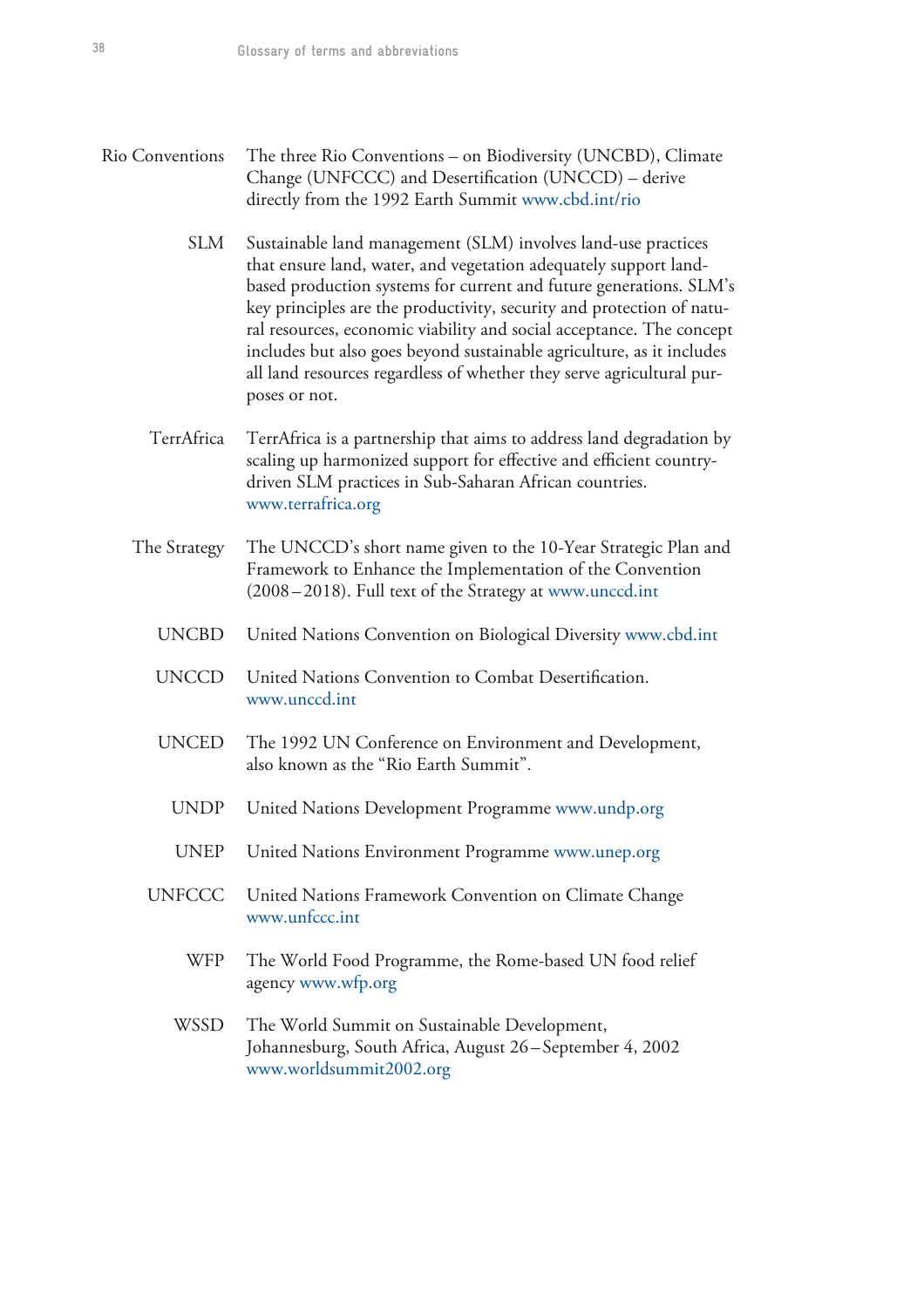# **Key dates for the United Nations Convention to Combat Desertification (UNCCD)**

|                          | June 1992 The UN Conference on Environment and Development<br>(UNCED), recommends that the UN General Assembly es-<br>tablish an "Intergovernmental Committee for a Convention<br>to Combat Desertification in Countries Experiencing Serious<br>Drought and or Desertification", known as INCD.                                                     |
|--------------------------|------------------------------------------------------------------------------------------------------------------------------------------------------------------------------------------------------------------------------------------------------------------------------------------------------------------------------------------------------|
| June 17, 1994            | The INCD adopts the final draft of the Convention, along<br>with four regional annexes for Africa, Asia, Latin American &<br>Caribbean and the Northern Mediterranean, at a meeting in<br>Paris. June 17 becomes the date of the annual World Day to<br>Combat Desertification. The Convention opens for signature<br>in Paris in October this year. |
| December 26, 1996        | The Convention enters into force, 90 days after ratification by<br>the 50th signatory country.                                                                                                                                                                                                                                                       |
| Sept. 29 – Oct. 10, 1997 | 1st session of the Conference of the Parties (COP 1), held in<br>Rome. The Committee on Science and Technology (CST)<br>holds its first session in parallel, October 2–3.                                                                                                                                                                            |
| Nov. 30 – Dec. 11, 1998  | COP2 meets in Senegal, Dakar. Among its decision is to<br>establish a permanent UNCCD Secretariat, with Germany as<br>the host nation.                                                                                                                                                                                                               |
| January 1999             | The permanent secretariat of the UNCCD opens in Bonn,<br>Germany.                                                                                                                                                                                                                                                                                    |
| November 15 – 26, 1999   | COP 3, convening in Recife, Brazil, launches the Recife<br>Initiative to enhance the implementation of the obligations of<br>the UNCCD.                                                                                                                                                                                                              |
| December 11-22, 2000     | COP4 in Bonn, Germany adopts Annex V to the Convention<br>covering Central and Eastern Europe and formally approves<br>the Recife Initiative. An ad-hoc working group (AHWG)<br>starts an in-depth review of reports on the implementation of<br>the Convention.                                                                                     |
| October 2001             | COP 5, meeting in Geneva, agrees to establish the Commit-<br>tee for the Review of the Implementation of the Convention<br>(CRIC). From this year onwards, the frequency of the COPs<br>also moves from an annual to a twice-yearly, or biennial,<br>basis.                                                                                          |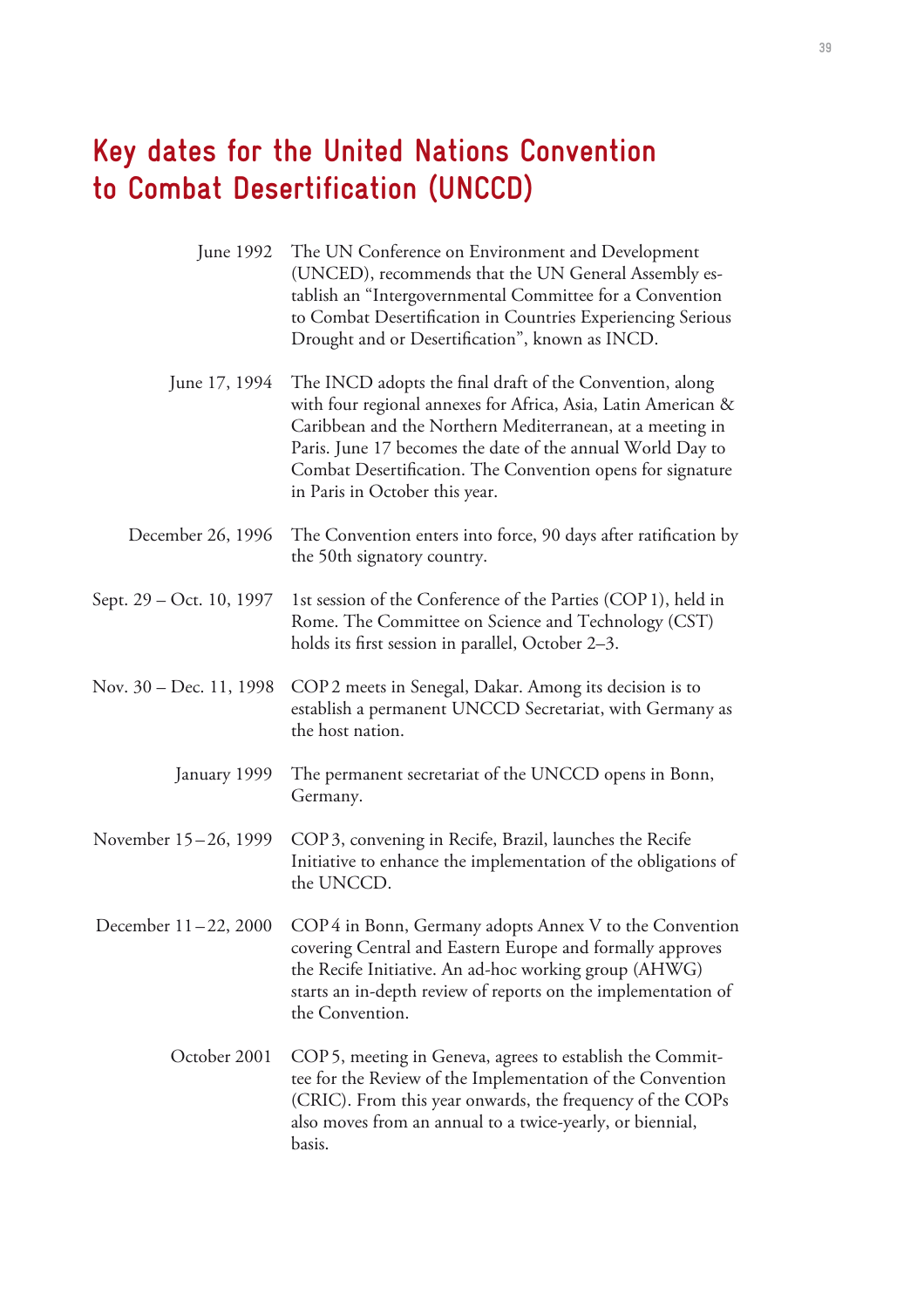- August 26 Sept. 4, 2002 The World Summit on Sustainable Development (WSSD) is held in Johannesburg, South Africa, during which governments call on the Global Environment Facility (GEF) to become a financial mechanism of the UNCCD.
- August 25 Sept. 5, 2003 COP 6 in Havana, Cuba, marks the UNCCD's transition from awarenessraising to implementation. Among the decisions were the designation of the GEF as a financial mechanism to the Convention.
	- 2003 The Global Environmental Facility (GEF) adopts land degradation as a GEF Focal Area and launches an Operational Programme on sustainable land management, turning the GEF into one of the main sources of funding for the UNCCD.
	- October 17 28, 2005 COP 7 in Nairobi, Kenya, approves inclusion of NGO activities in COP's official programme of work and reviews the recommendations in the report of the UN Joint Inspection Unit (JIU). This leads to establishment of the Intersessional Intergovernmental Working Group (IIWG) tasked with developing a 10-year strategic plan and framework to enhance the implementation of the Convention.
		- 2006 2007 With strong German government participation and a core consultancy team from Canada and Namibia, the IIWG works on successive drafts of the 10-Year Strategic Plan and Framework.
			- 2006 Designated the International Year of Deserts and Desertification (IYDD) by the UN General Assembly, 2006 witnesses numerous special seminars and conferences, exhibitions, film festivals and publications to highlight the nature and urgency of combating land degradation and desertification throughout the world.
	- September 3–14, 2007 COP 8 in Madrid unanimously adopts the 10-Year Strategic Plan and Framework 2008 – 2018 ("The Strategy") to enhance implementation of the Convention.
		- November 26, 2007 The First Extraordinary Session of the COP convenes in New York to complete the budget discussions initiated at COP 8, and approves the UNCCD's core budget for the biennium 2008 – 2009, amounting to 14,896,000 euros.
			- March 2008 Serbia becomes the 193rd country to ratify or accede to the Convention. At the same time, the tally for the number of National Action Programmes (NAPs) prepared and adopted reaches 102, including 41 African countries and 29 Asian and Pacific countries. 11 subregional and two regional action programmes are also underway to boost the efficiency of national programmes and promote joint sustainable management of shared rivers or lakes and other cross-boundary ecosystems.
			- May 27, 2008 First UNCCD High-Level Policy Dialogue (HLPD) on implementation of "The Strategy" held at UNCCD Secretariat headquarters in Bonn, Germany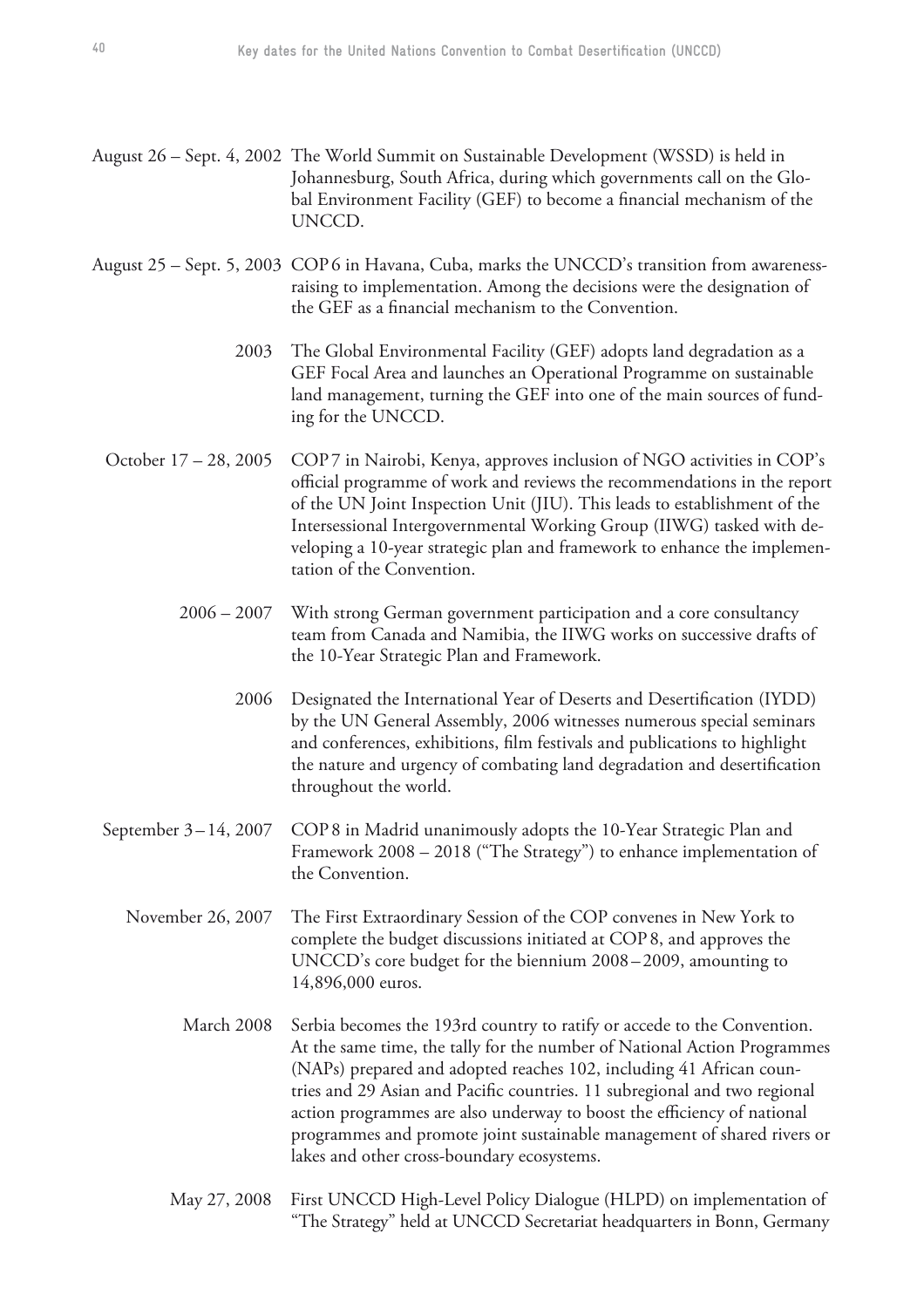# **ANNEX Core text of the 10-Year Strategic Plan**  and Framework<sup>3</sup>

## **The vision**

The aim for the future is to forge a global partnership to reverse and prevent desertification/land degradation and to mitigate the effects of drought in affected areas in order to support poverty reduction and environmental sustainability.

### **Strategic objectives and expected impacts**

The following "strategic objectives" will guide the actions of all UNCCD stakeholders and partners in the period 2008 – 2018, including raising political will. Meeting these long-term<sup>4</sup> objectives will contribute to achieving the above-mentioned vision. The "expected impacts" are the long-term effects intended by the strategic objectives.

## **Strategic objective 1: To improve the living conditions of affected populations**

**Expected impact 1.1.** People living in areas affected by desertification/land degradation and drought to have an improved and more diversified livelihood base and to benefit from income generated from sustainable land management.

**Expected impact 1.2.** Affected populations' socio-economic and environmental vulnerability to climate change, climate variability and drought is reduced.

Indicator S-1<sup>5</sup>: Decrease in numbers of people negatively impacted by the processes of desertification/land degradation and drought.

**Indicator S-2:** Increase in the proportion of households living above the poverty line in affected areas.

**Indicator S-3:** Reduction in the proportion of the population below the minimum level of dietary energy consumption in affected areas.

### **Strategic objective 2: To improve the condition of affected ecosystems**

**Expected impact 2.1.** Land productivity and other ecosystem goods and services in affected areas are enhanced in a sustainable manner contributing to improved livelihoods.

**Expected impact 2.2.** The vulnerability of affected ecosystems to climate change, climate variability and drought is reduced.

**Indicator S-4:** Reduction in the total area affected by desertification/land degradation and drought.

**Indicator S-5:** Increase in net primary productivity in affected areas.

**<sup>3</sup>** Full and complete text of the 10-Year Strategic Plan and framework, including formal preamble, at www.unccd.int/meetings/global/hlpd/docs/strategy-eng.pdf.

**<sup>4</sup>** For the purposes of this strategic plan, "long term" means ten years or more.

**<sup>5</sup>** The indicators contained in the strategic plan are indicative of the types of indicators to be established to provide information on the trends in affected areas. These global indicators are to be refined further by the Committee on Science and Technology (CST).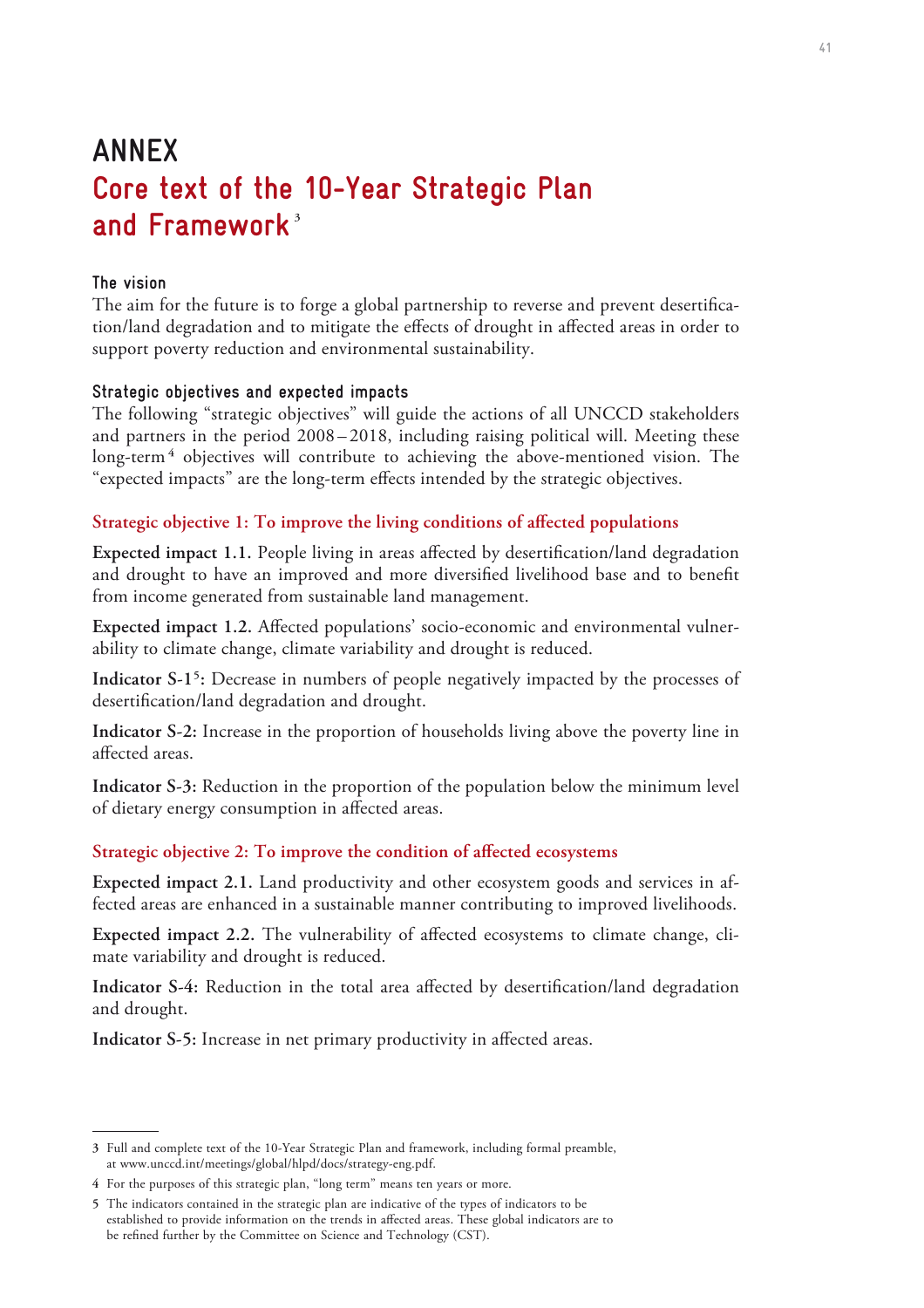# **Strategic objective 3: To generate global benefits through effective implementation of the UNCCD**

**Expected impact 3.1.** Sustainable land management and combating desertification/land degradation contribute to the conservation and sustainable use of biodiversity and the mitigation of climate change.

**Indicator S-6:** Increase in carbon stocks (soil and plant biomass) in affected areas.

**Indicator S-7:** Areas of forest, agricultural and aquaculture ecosystems under sustainable management.

## **Strategic objective 4: To mobilize resources to support implementation of the Convention through building effective partnerships between national and international actors**

**Expected impact 4.1.** Increased financial, technical and technological resources are made available to affected developing country Parties, and where appropriate Central and Eastern European countries, to implement the Convention.

**Expected impact 4.2.** Enabling policy environments are improved for UNCCD implementation at all levels.

Indicator S-8<sup>6</sup>: Increase in the level and diversity of available funding for combating desertification/land degradation and mitigating the effects of drought.

**Indicator S-9:** Development policies and measures address desertification/land degradation and mitigation of the effects of drought.

## **The mission**

To provide a global framework to support the development and implementation of national and regional policies, programmes and measures to prevent, control and reverse desertification/land degradation and mitigate the effects of drought through scientific and technological excellence, raising public awareness, standard setting, advocacy and resource mobilization, thereby contributing to poverty reduction.

## **Operational objectives and expected outcomes**

The following "operational objectives" will guide the actions of all UNCCD stakeholders and partners in the short and medium term<sup>7</sup> with a view to supporting the attainment of the above-mentioned vision and strategic objectives. The "outcomes" are the short and medium-term effects intended by the operational objectives.

**<sup>6</sup>** Indicators pertaining to Parties' implementation are to be further developed and refined.

**<sup>7</sup>** For the purposes of this strategic plan, "short and medium-term" means for a period of three to five years.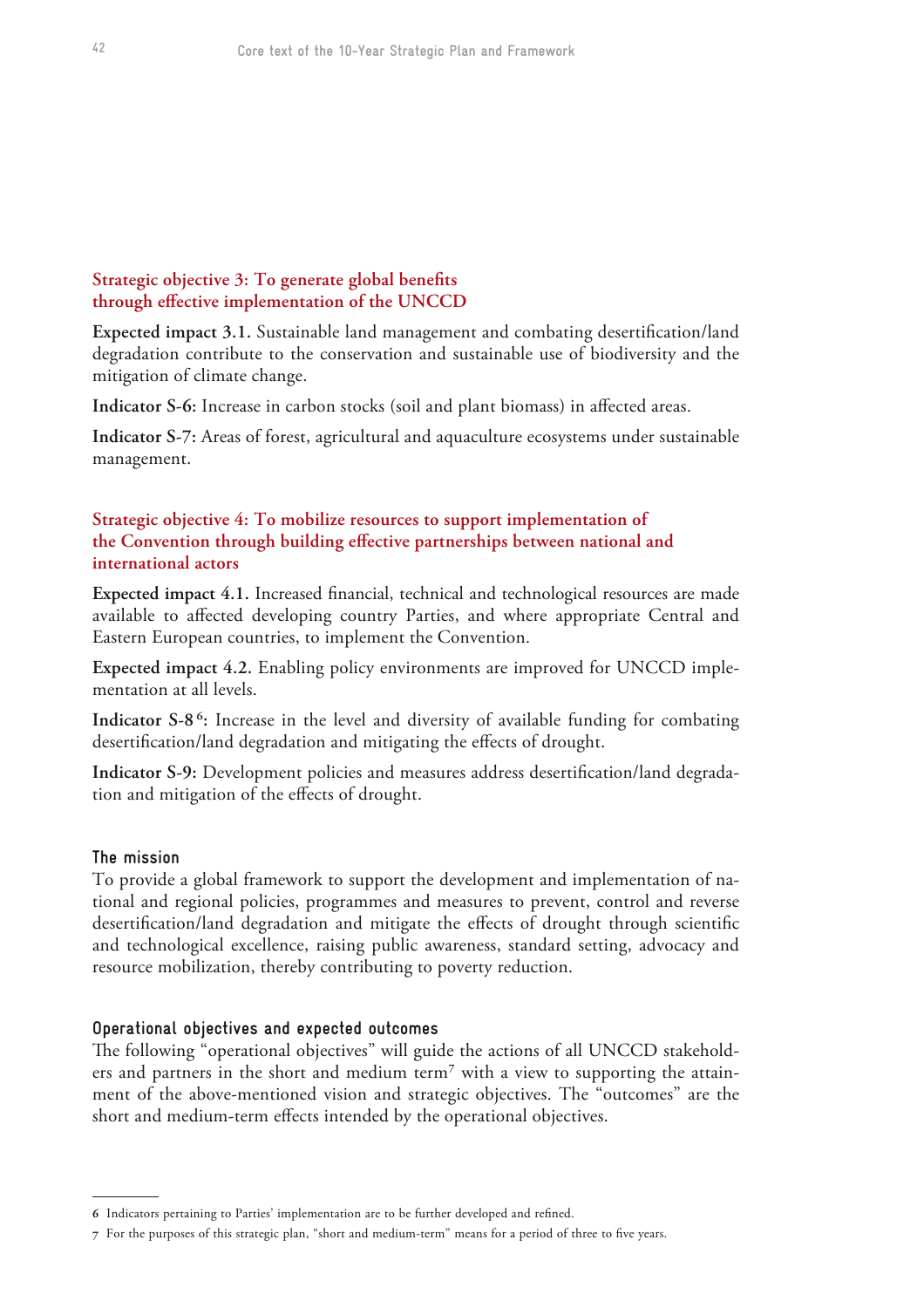## **Operational objective 1: Advocacy, awareness raising and education**

To actively influence relevant international, national and local processes and actors in adequately addressing desertification/land degradation and drought-related issues.

**Outcome 1.1:** Desertification/land degradation and drought issues and the synergies with climate change adaptation/mitigation and biodiversity conservation are effectively communicated among key constituencies at the international, national and local levels.

**Outcome 1.2:** Desertification/land degradation and drought issues are addressed in relevant international forums, including those pertaining to agricultural trade, climate change adaptation, biodiversity conservation and sustainable use, rural development, sustainable development and poverty reduction.

**Outcome 1.3:** Civil society organizations (CSOs) and the scientific community in the North and the South are increasingly engaged as stakeholders in the Convention processes and desertification/land degradation and drought are addressed in their advocacy, awareness-raising and education initiatives.

## **Operational objective 2: Policy framework**

To support the creation of enabling environments for promoting solutions to combat desertification/land degradation and mitigate the effects of drought.

**Outcome 2.1:** Policy, institutional, financial and socio-economic drivers of desertification/land degradation and barriers to sustainable land management are assessed, and appropriate measures to remove these barriers are recommended.

**Outcome 2.2:** Affected country Parties revise their national action programmes (NAPs) into strategic documents supported by biophysical and socio-economic baseline information and include them in integrated investment frameworks.

**Outcome 2.3:** Affected country Parties integrate their NAPs and sustainable land management and land degradation issues into development planning and relevant sectoral and investment plans and policies.

**Outcome 2.4:** Developed country Parties mainstream UNCCD objectives and sustainable land management interventions into their development cooperation programmes/ projects in line with their support to national sectoral and investment plans.

**Outcome 2.5:** Mutually reinforcing measures among desertification/land degradation action programmes and biodiversity and climate change mitigation and adaptation are introduced or strengthened so as to enhance the impact of interventions.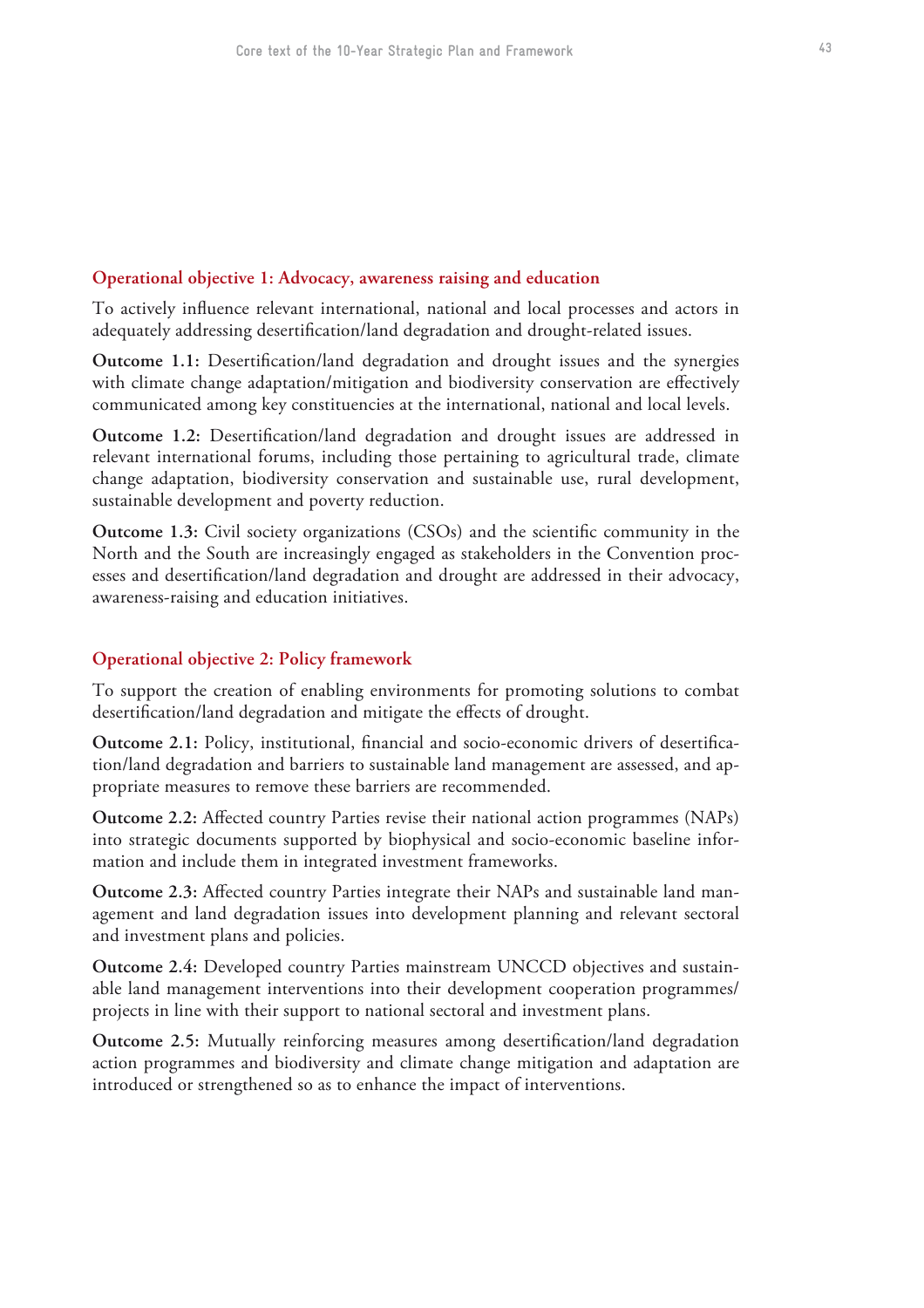## **Operational objective 3: Science, technology and knowledge**

To become a global authority on scientific and technical knowledge pertaining to desertification/land degradation and mitigation of the effects of drought.

**Outcome 3.1:** National monitoring and vulnerability assessment on biophysical and socio-economic trends in affected countries are supported.

**Outcome 3.2:** A baseline based on the most robust data available on biophysical and socio-economic trends is developed and relevant scientific approaches are gradually harmonized.

**Outcome 3.3:** Knowledge on biophysical and socio-economic factors and on their interactions in affected areas is improved to enable better decision-making.

**Outcome 3.4:** Knowledge of the interactions between climate change adaptation, drought mitigation and restoration of degraded land in affected areas is improved to develop tools to assist decision-making.

**Outcome 3.5:** Effective knowledge-sharing systems, including traditional knowledge<sup>8</sup>, are in place at the global, regional, subregional and national levels to support policymakers and end users, including through the identification and sharing of best practices and success stories.

**Outcome 3.6:** Science and technology networks and institutions relevant to desertification/land degradation and drought are engaged to support UNCCD implementation.

## **Operational objective 4: Capacity-building**

To identify and address capacity-building needs to prevent and reverse desertification/ land degradation and mitigate the effects of drought.

**Outcome 4.1:** Countries which have carried out the national capacity self assessment (NCSA) implement the resulting action plans to develop the necessary capacity at the individual, institutional and systemic levels<sup>9</sup> to tackle desertification/land degradation and drought issues at the national and local levels.

**Outcome 4.2:** Those countries which have not previously undertaken capacity needs assessments engage in relevant assessments processes to identify capacity needs for tackling desertification/land degradation and drought at the national and local levels.

**<sup>8</sup>** Excluding traditional knowledge on genetic resources.

**<sup>9</sup>** See the United Nations Development Programme (UNDP) "Resource Kit for National Capacity Self-Assessment", 2005, page vi, for a description of the various levels at which capacity can be developed.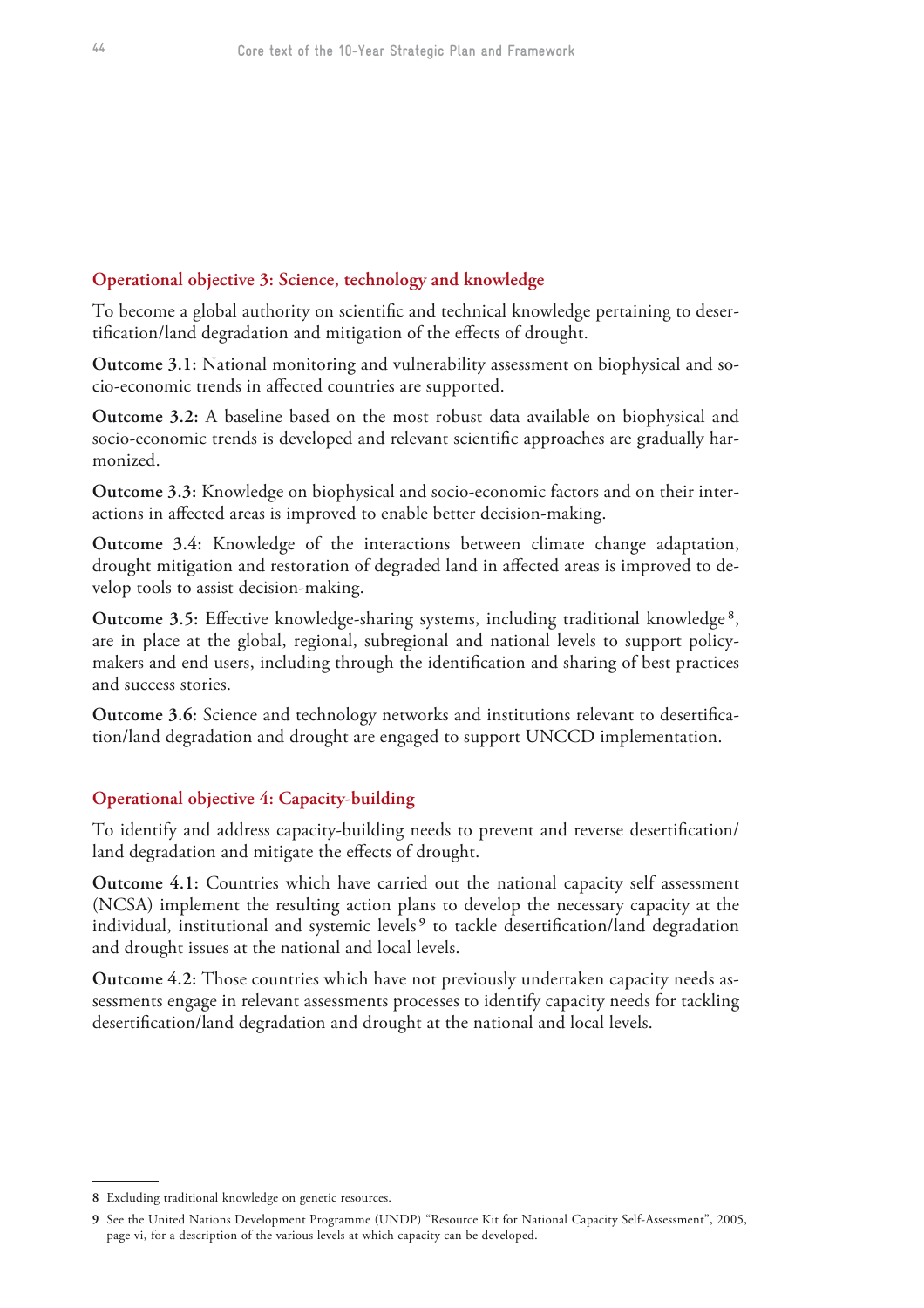# **Operational objective 5:** Financing and technology transfer

To mobilize and improve the targeting and coordination of national, bilateral and multilateral financial and technological resources in order to increase their impact and effectiveness.

**Outcome 5.1:** Affected country Parties develop integrated investment frameworks for leveraging national, bilateral and multilateral resources with a view to increasing the effectiveness and impact of interventions.

**Outcome 5.2:** Developed country Parties provide substantial, adequate, timely and predictable financial resources to support domestic initiatives to reverse and prevent desertification/land degradation and mitigate the effects of drought.

**Outcome 5.3:** Parties increase their efforts to mobilize financial resources from international financial institutions, facilities and funds, including the GEF, by promoting the UNCCD/Sustainable land management (SLM) agenda within the governing bodies of these institutions.

**Outcome 5.4:** Innovative sources of finance and financing mechanisms are identified to combat desertification/land degradation and mitigate the effects of drought, including from the private sector, market-based mechanisms, trade, foundations and CSOs, and other financing mechanisms for climate change adaptation and mitigation, biodiversity conservation and sustainable use and for hunger and poverty reduction.

**Outcome 5.5:** Access to technology by affected country Parties is facilitated through adequate financing, effective economic and policy incentives and technical support, notably within the framework of South-South and North-South cooperation.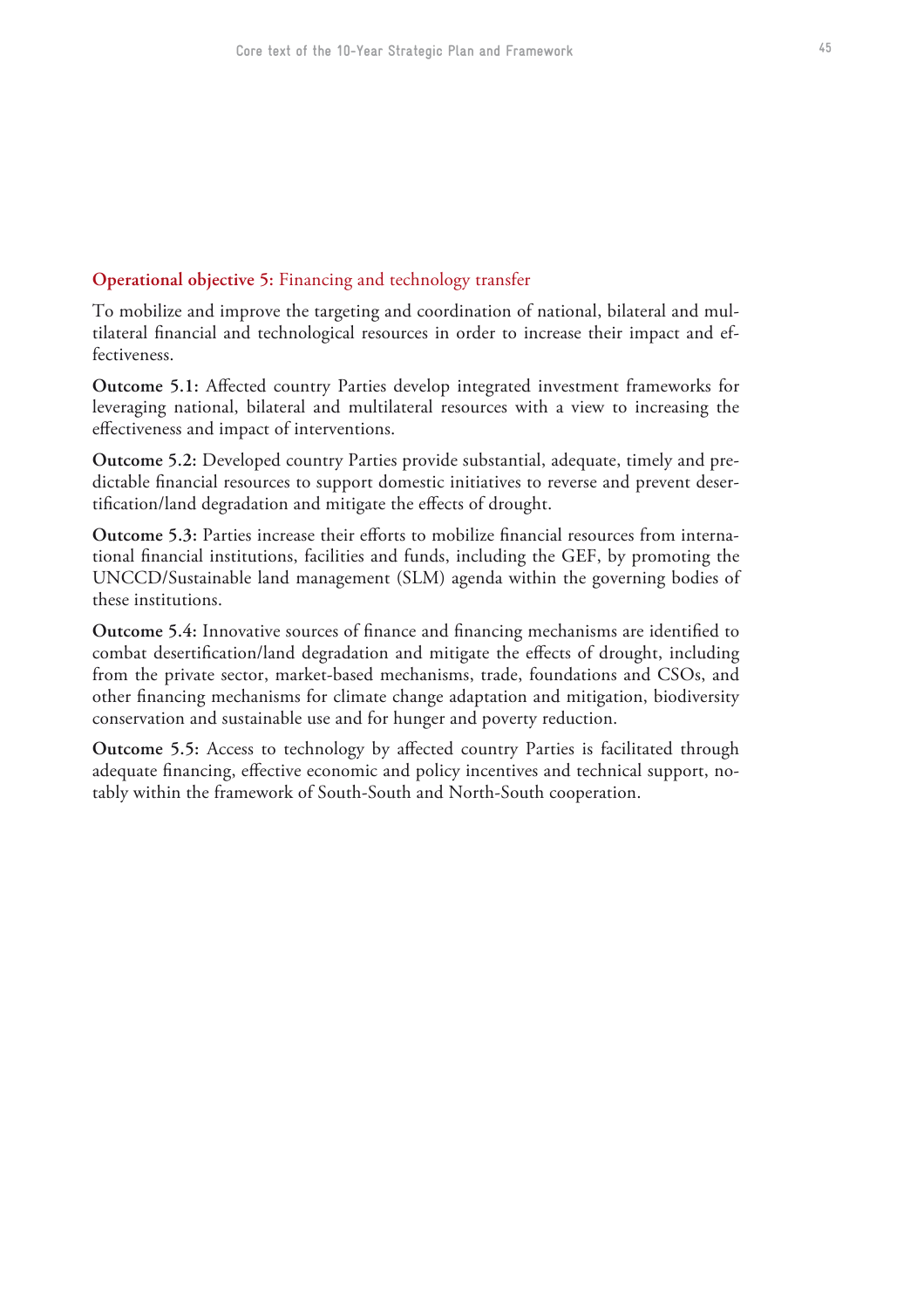# **SECRETARIAT OF THE UNITED NATIONS CONVENTION TO COMBAT DESERTIFICATION**

**UPDATE ON RATIFICATION OF THE UNCCD as at 4 February 2008**

|    | 1 Mexico                           | 04/03/95 |    | 46 Turkmenistan      | 18/09/96 | 91 | Dominican Republic                   | 26/06/97 |
|----|------------------------------------|----------|----|----------------------|----------|----|--------------------------------------|----------|
|    | 2 Cape Verde                       | 05/08/95 |    | 47 Zambia            | 19/09/96 | 92 | Equatorial Guinea                    | 26/06/97 |
|    | 3 Netherlands                      | 27/06/95 |    | 48 Lao (PDR)         | 20/09/96 | 93 | Guyana*                              | 26/06/97 |
|    | 4 Egypt                            | 07/07/95 | 49 | Haiti                | 25/09/96 |    | 94 Seychelles                        | 26/06/97 |
|    | 5 Senegal                          | 26/07/95 | 50 | Chad                 | 27/09/96 | 95 | El Salvador*                         | 27/06/97 |
|    | 6 Ecuador                          | 09/06/95 | 51 | Swaziland            | 10/07/96 | 96 | Ethiopia                             | 27/06/97 |
|    | 7 Lesotho                          | 09/12/95 |    | 52 Nepal             | 15/10/96 |    | 97 Kuwait                            | 27/06/97 |
|    | 8 Finland                          | 20/09/95 |    | 53 United Kingdom    | 18/10/96 | 98 | Angola                               | 30/06/97 |
|    | 9 Togo                             | 10/04/95 |    | 54 Jordan            | 21/10/96 |    | 99 Belgium*                          | 30/06/97 |
|    | 10 Tunisia                         | 10/11/95 | 55 | Morocco              | 11/12/96 |    | 100 St. Kitts and Nevis*             | 30/06/97 |
| 11 | Guinea-Bissau                      | 27/10/95 |    | 56 India             | 17/12/96 |    | 101 Armenia                          | 07/02/97 |
|    | 12 Mali                            | 31/10/95 | 57 | Ghana                | 27/12/96 |    | 102 Saint Lucia*                     | 07/02/97 |
|    | 13 Uzbekistan                      | 31/10/95 | 58 | Myanmar*             | 01/02/97 |    | 103 Nigeria                          | 07/08/97 |
|    | 14 Afghanistan*                    | 11/01/95 |    | 59 Argentina         | 01/06/97 |    | 104 Kazakhstan                       | 07/09/97 |
|    | 15 Peru                            | 11/09/95 | 60 | Burundi              | 01/06/97 |    | 105 Bahrain*                         | 14/07/97 |
|    | 16 Sudan                           | 24/11/95 | 61 | Yemen*               | 14/01/97 |    | 106 Tajikistan*                      | 16/07/97 |
|    | 17 Canada                          | 12/01/95 |    | 62 Paraguay          | 15/01/97 |    | 107 Ireland                          | 31/07/97 |
|    | 18 Sweden                          | 12/12/95 |    | 63 Luxembourg        | 02/04/97 |    | 108 Cambodia                         | 18/08/97 |
|    | 19 Denmark                         | 22/12/95 |    | 64 China             | 18/02/97 |    | 109 Dem. Rep. of Congo               | 09/12/97 |
|    | 20 Switzerland                     | 19/01/96 |    | 65 Pakistan          | 24/02/97 |    | 110 Kyrgyzstan*                      | 19/09/97 |
| 21 | Niger                              | 19/01/96 | 66 | Côte d'Ivoire        | 03/04/97 |    | 111 Zimbabwe                         | 23/09/97 |
|    | 22 Mauritius                       | 23/01/96 | 67 | Cuba                 | 13/03/97 |    | 112 Sierra Leone                     | 25/09/97 |
|    | 23 Bangladesh                      | 26/01/96 | 68 | Mozambique           | 13/03/97 |    | 113 South Africa                     | 30/09/97 |
|    | 24 Burkina Faso                    | 26/01/96 | 69 | Iran                 | 29/04/97 |    | 114 Chile                            | 11/11/97 |
|    | 25 Spain                           | 30/01/96 |    | 70 Greece            | 05/05/97 |    | 115 Jamaica*                         | 11/12/97 |
|    | 26 Micronesia                      | 25/03/96 | 71 | Barbados*            | 14/05/97 |    | 116 Dominica*                        | 12/08/97 |
|    | 27 Israel                          | 26/03/96 | 72 | Namibia              | 16/05/97 |    | 117 Costa Rica                       | 01/05/98 |
|    | 28 Portugal                        | 04/01/96 | 73 | Grenada*             | 28/05/97 |    | 118 Malta                            | 30/01/98 |
|    | 29 Panama                          | 04/04/96 | 74 | Cameroon             | 29/05/97 |    | 119 Nicaragua                        | 17/02/98 |
|    | 30 Lebanon                         | 16/05/96 |    | 75 Austria*          | 06/02/97 |    | 120 Liberia*                         | 03/02/98 |
|    | 31 Algeria                         | 22/05/96 |    | 76 Iceland*          | 06/03/97 |    | 121 Comoros                          | 03/03/98 |
|    | 32 Gambia                          | 06/11/96 | 77 | Antigua and Barbuda  | 06/06/97 |    | 122 St Vincent & Grenadines 16/03/98 |          |
|    | 33 Malawi                          | 13/06/96 | 78 | Syrian Arab Republic | 06/10/97 |    | 123 European Community               | 26/03/98 |
|    | 34 Germany                         | 07/10/96 |    | 79 Djibouti          | 06/12/97 |    | 124 Turkey                           | 31/03/98 |
|    | 35 Libyan Arab Jamahiriya 22/07/96 |          |    | 80 France            | 06/12/97 |    | 125 Marshall Islands*                | 06/02/98 |
|    | 36 Oman*                           | 23/07/96 |    | 81 Tanzania          | 19/06/97 |    | 126 Venezuela*                       | 29/06/98 |
|    | 37 Bolivia                         | 08/01/96 |    | 82 Guinea            | 23/06/97 |    | 127 Sao Tome and Principe            | 07/08/98 |
|    | 38 Mauritania                      | 08/07/96 |    | 83 Italy             | 23/06/97 |    | 128 Belize*                          | 23/07/98 |
|    | 39 Eritrea                         | 14/08/96 |    | 84 Kenya             | 24/06/97 |    | 129 Azerbaijan*                      | 08/10/98 |
|    | 40 Benin                           | 29/08/96 |    | 85 Brazil            | 25/06/97 |    | 130 Niue*                            | 14/08/98 |
|    | 41 Norway                          | 30/08/96 |    | 86 Honduras          | 25/06/97 |    | 131 Romania*                         | 19/08/98 |
|    | 42 Mongolia                        | 09/03/96 | 87 | Madagascar           | 25/06/97 |    | 132 Cook Islands*                    | 21/08/98 |
|    | 43 Central African Rep.            | 09/05/96 | 88 | Malaysia             | 25/06/97 |    | 133 Samoa*                           | 21/08/98 |
|    | 44 Gabon*                          | 09/06/96 |    | 89 Saudi Arabia*     | 25/06/97 |    | 134 Viet Nam*                        | 25/08/98 |
|    | 45 Botswana                        | 09/11/96 |    | 90 Uganda            | 25/06/97 |    | 135 Fiji*                            | 26/08/98 |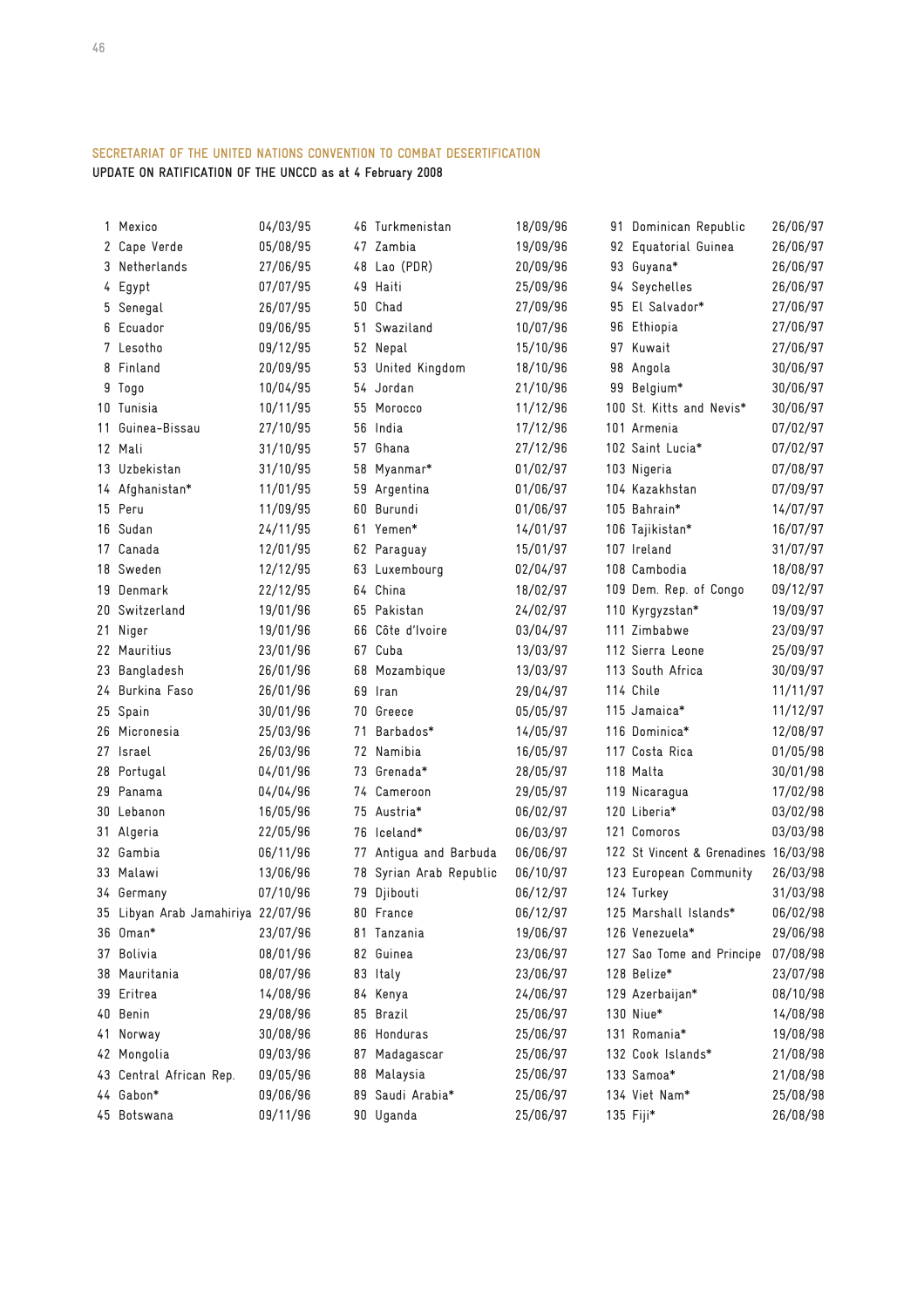| 136 Indonesia             | 31/08/98 | 156 Georgia                           | 23/07/99 | 176 Belarus*                         | 29/08/01 |
|---------------------------|----------|---------------------------------------|----------|--------------------------------------|----------|
| 137 Kiribati*             | 09/08/98 | 157 San Marino*                       | 23/07/99 | 177 Poland*                          | 14/11/01 |
| 138 Guatemala*            | 09/10/98 | 158 Vanuatu                           | 08/10/99 | 178 Slovakia*                        | 01/07/02 |
| 139 Japan                 | 09/11/98 | 159 Republic of Korea                 | 17/08/99 | 179 FYR of Macedonia*                | 03/06/02 |
| 140 Tuvalu*               | 14/09/98 | 160 Liechtenstein*                    | 29/12/99 | 180 Andorra*                         | 15/07/02 |
| 141 Nauru*                | 22/09/98 | 161 Czech Republic*                   | 25/01/00 | 181 Somalia*                         | 24/07/02 |
| 142 Tonga*                | 25/09/98 | 162 Philippines                       | 02/10/00 | 182 Bosnia and Herzegovina*          | 26/08/02 |
| 143 United Arab Emirates* | 21/10/98 | 163 Cyprus*                           | 29/03/00 | 183 Ukraine*                         | 27/08/02 |
| 144 Rwanda                | 22/10/98 | 164 Albania*                          | 27/04/00 | 184 Maldives*                        | 09/03/02 |
| 145 Sri Lanka*            | 12/09/98 | 165 Australia                         | 15/05/00 | 185 Latvia*                          | 21/10/02 |
| 146 Uruguay*              | 17/02/99 | 166 Suriname*                         | 06/01/00 | 186 Brunei Darussalam*               | 12/04/02 |
| 147 Monaco*               | 03/05/99 | 167 Trinidad and Tobago*              | 06/08/00 | 187 Russian Federation*              | 29/05/03 |
| 148 Republic of Moldova*  | 03/10/99 | 168 New Zealand*                      | 09/07/00 | 188 Lithuania*                       | 25/07/03 |
| 149 Qatar*                | 15/03/99 | 169 Croatia*                          | 10/06/00 | 189 Bhutan*                          | 20/08/03 |
| 150 Solomon Islands*      | 16/04/99 | 170 Bahamas*                          | 11/10/00 | 190 Timor-Leste*                     | 20/08/03 |
| 151 Singapore*            | 26/04/99 | 171 United States of America 17/11/00 |          | 191 D.P. Republic of Korea* 29/12/03 |          |
| 152 Colombia              | 06/08/99 | 172 Papua New Guinea*                 | 12/06/00 | 192 Montenegro*                      | 06/04/07 |
| 153 Palau*                | 15/06/99 | 173 Bulgaria*                         | 21/02/01 | 193 Serbia*                          | 18/12/07 |
| 154 Republic of the Congo | 07/12/99 | 174 Thailand*                         | 03/07/01 |                                      |          |
| 155 Hungary*              | 13/07/99 | 175 Slovenia*                         | 28/06/01 | *Accession                           |          |



Now that the international community as a whole has recognized that the bearing tangible fruit. Combating desertification and land degradation must UNCCD is a critical tool in the fight against poverty, our efforts can start show more results. The Strategy adopted by the Parties is the clearest sign yet of the international community's resolve to capitalize on the potential of the Convention and turn it into a major weapon in the fight against poverty. "

I'm convinced that, with the willingness of the Parties to implement The Strategy, we can now move the UNCCD process forward an important step and give much more impetus to the many efforts already being undertaken in affected countries."

**Luc Gnacadja, Executive Secretary, UNCCD**